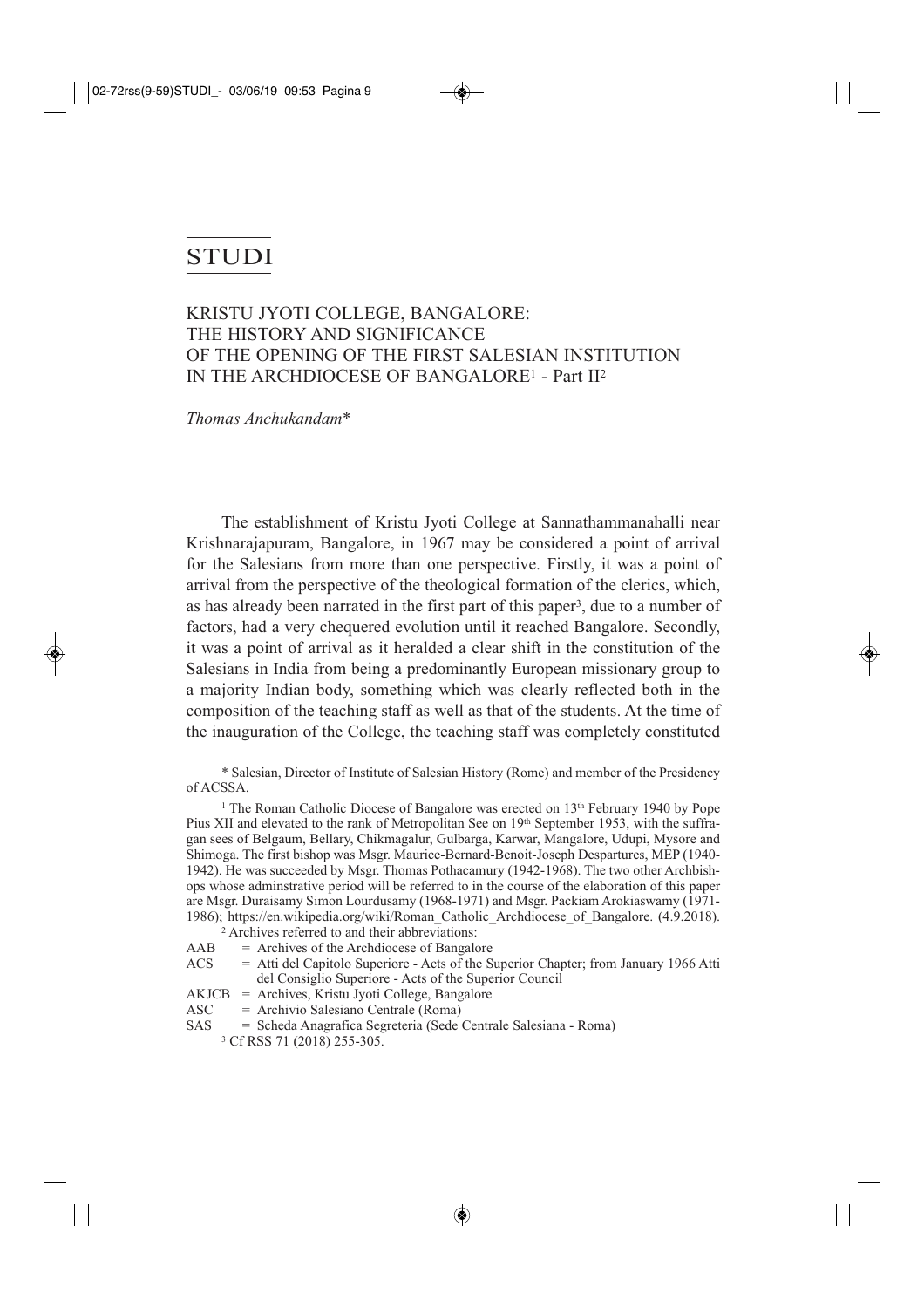by Indian Salesians who were qualified abroad and the student body was made up of those drawn from the different parts of the country with the sole exception of cleric Joseph Forte, a Maltese missionary<sup>4</sup>. Further, it was also a pointer to the changed attitude of the Archdiocesan authorities, which had thwarted all the earlier efforts to come to the city, insisting all along on the inconvenience of having the Salesians in Bangalore but who, with the passing of time, from the early 1960s, had begun to manifest a more welcoming attitude.

Kristu Jyoti College, built and launched on its mission of theological formation of the Salesians in the whole of India, was envisioned and realized in a fast-changing post-colonial world which was throwing up daunting challenges for the Church and consecrated life in general and for the Salesian Congregation with its professed goal of catering to the young and the needy in particular and that at a time when newly independent India was seeking to find its place in the comity of nations. The challenge before the nascent institution was nothing short of the arduous and it set about realizing its goal of forming Salesian priests suited for the times, drawing on the evident vibrancy in the Church and in the Congregation in the context of the Second Vatican Council and that of the 19th and 20th General Chapters of the Society of St. Francis de Sales. Thus, seen in perspective, Kristu Jyoti College, which would evolve a typical form of priestly formation adapted to the times and the context of India will also become, in effect, a point of departure.

#### **1. A World in Transition**

The post-World War II years witnessed an unprecedented period of peace in Europe marked by hitherto unknown economic growth which in turn gave rise to social and ideological tensions which had an unavoidable impact also on the Church and consequently on religious life.

#### 1.1. *New Political Equations*

The Second World War and the years that followed dramatically altered the social, political, economic, cultural and religious equations in the world.

<sup>4</sup> Joseph Forte was born at Paola, Malta, on 4th April 1938. He came to India as a cleric in 1960 and made his first profession that same year. He was ordained in 1969. He returned to Malta in 1996 and is presently in the community of St. Alphonsus, Sliema, Malta. Cf L. KUMPILUVELIL - C. PANACKEL, *A Journey with the Young...*, p. 313; SAS.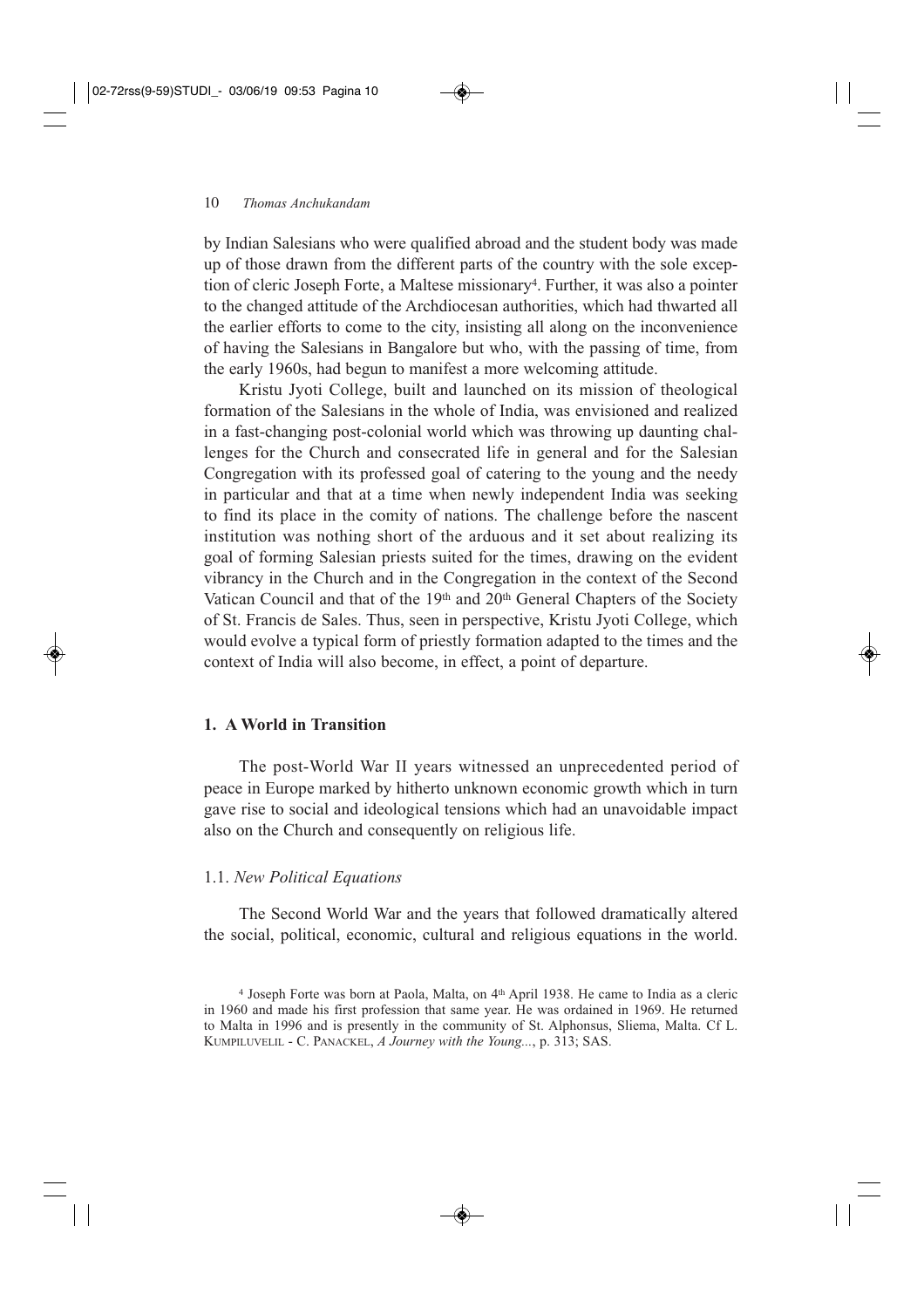The western domination of the world came to an end with decolonization and there arose a new tussle for world domination by the two post-War groupings viz., the Western Capitalist Bloc inspired by the United States of America (U.S.A) and the Socialist Bloc led by the Union of Soviet Socialist Republics (U.S.S.R). While these two power blocs engaged in a subtle form of one-upmanship around the world and ushered in the Cold War Era, there arose a third group of nations viz., those of the Non-Aligned Movement (NAM)<sup>5</sup> consisting mostly of the newly independent nations of Asia and Africa, which advocated a middle course without any formal alignment with either of the two blocs which were engaged in an attritional struggle for world dominance lasting for more than half a century (1947-1990)<sup>6</sup>.

#### 1.2. *Economic and Technological Progress*

However, in the 1960s, in the United States and in a resurgent Europe, which had overcome its post-war woes, thanks also to the Truman Doctrine and the Marshall Plan7, one begins to witness profound social transformations and the emergence of a new culture. This emerging culture, thanks to the new means of social communication, had its impact also on the rest of the world. Further, the conquest of space, the new technologies and the development of the human sciences opened up new vistas and imparted a sense of increased power to man.

#### 1.3. *Social Upsurges Involving Youth*

There was witnessed also an increase in ideological fissures in the face of the social problems and the issues related to the situation in the so-called

<sup>5</sup> The architect of this movement was Vengalil Krishnan (V.K.) Krishna Menon, the Indian Ambassador to the United Nations (1952-1962) https://en.wikipedia.org/wiki/V.\_K.\_Krishna\_ Menon. (12.9.2018).

<sup>6</sup> The reference is to the end of the Second World War and the fall of the Berlin Wall. The attacks on the wall began on  $13<sup>th</sup>$  June 1990 and led to its complete demolition in 1992; https://en.wikipedia.org/wiki/Berlin\_Wall. (1.4.2019).

<sup>7</sup> Truman Doctrine refers to the plan envisaged by President Harry Truman of the United States to strengthen and provide aid to Europe which was threatened by the U.S.S.R. This plan which was formulated in March 1947 was backed up in economic terms by the Marshall Plan of June of the same year when the U.S. Secretary of State, General George C. Marshall, announced a plan of providing massive financial aid to Europe and prevent it from falling an eventual prey to possible overtures from the U.S.S.R. The financial aid was to be distributed through the Organization for European Economic Cooperation (OEEC); https://carleton.ca/ces/eulearning/ history/europe-after-wwii/the-reconstruction-of-europe/. (27.3.2019).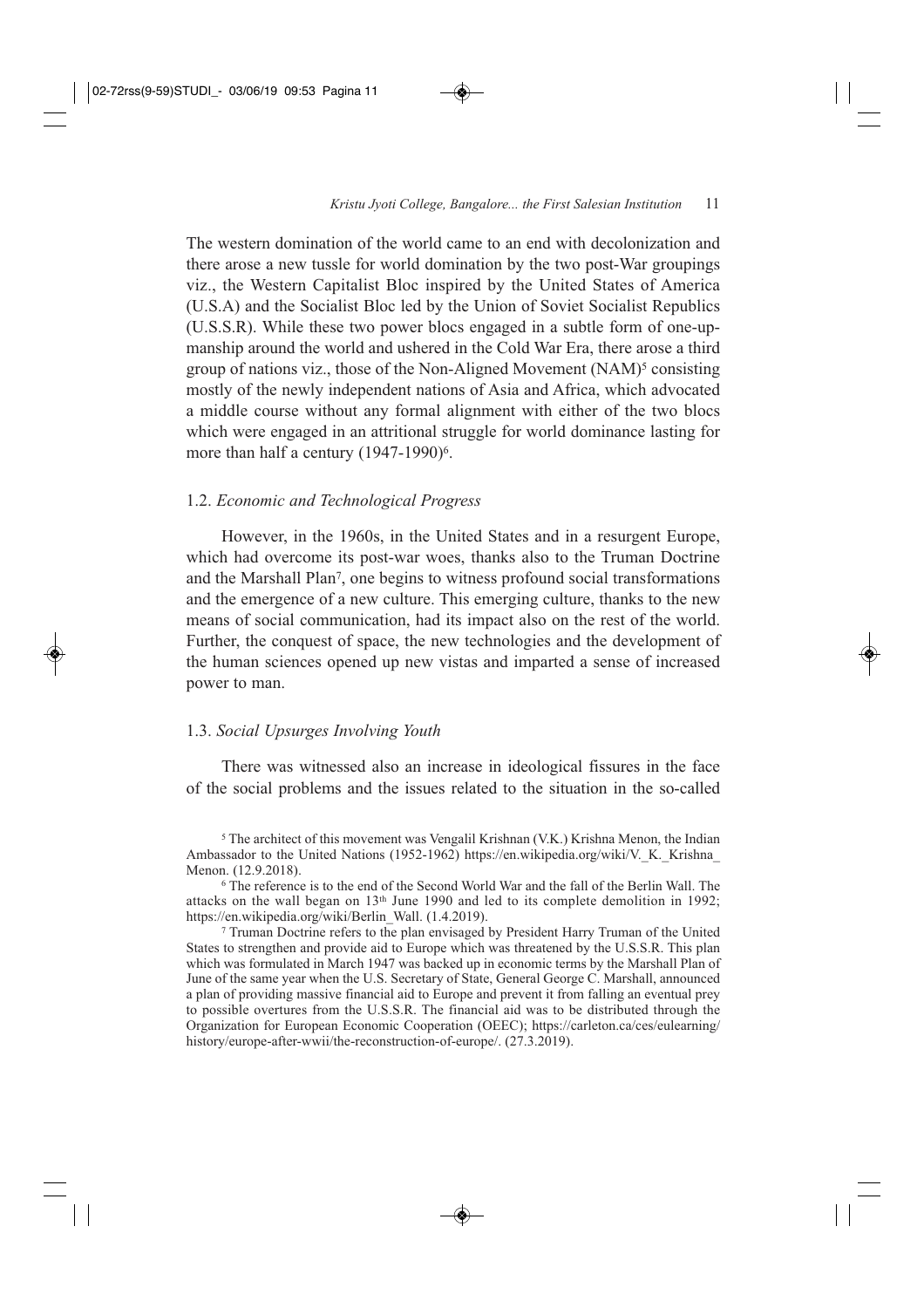developing countries. The more vulnerable in this emerging scenario were, as always, the young, whom Don Bosco had referred to as "that portion of human society, which is so exposed and yet so rich in promise<sup>38</sup>. The simmering discontent of the young with the society, which they felt was unwilling to change and eager to cling on too assiduously to "traditional values", broke out in the West in the 1960s with student protests and rallies calling for a change in attitude and approach on different fronts. The Civil Rights protests in the U.S., the hippie movement, the Anti-Vietnam War Movement etc. were but expressions of the profound dissatisfaction and the disillusionment of the young. In fact, there was witnessed the emergence of a new youth phenomenon characterized by a typical mentality and much diffused attitude: rejection of the past, criticism of the existing institutions, desire for freedom – including from what was considered "parental control" –, and new forms of dressing influenced by the pop-culture ushered in by the likes of Elvis Presley, the Beatles and others. Evident were also several disquieting aspects in this new youth culture viz., voluntary marginalization (hippies), drug addiction and delinquency. Since 1968 was the year most defined by these tendencies and movements, it is referred to as *The Year that Changed History* and the youth involved and affected by these tendencies came to be known as *The Children of 1968*9*.*

## **2. The Catholic Church**

The Catholic Church too was challenged to come to terms with the changes that affected the world in the post-colonial period. In fact, the Catholic Church which had spread to different parts of the world thanks to the active promotion of it by some of the colonial powers, was now, with the changed circumstances, challenged to redefine herself. Her response to this challenge was the Second Vatican Council (11th October 1962 to 8th December 1965) which was in effect a comprehensive effort on her part to renew and update herself in the various spheres of her life and activities. The two more important of the conciliar documents which defined her life and mission and which appeared exceptionally in keeping with the aspirations of the faithful of the time were *Gaudium et* Spes, *The Pastoral Constitution on the Church in*

<sup>8</sup> *Biographical Memoirs* (BM) II, p. 35 quoted in the first article of the Constitutions of the Society of St. Francis de Sales.

<sup>9</sup> Https://www.theguardian.com/observer/gallery/2008/jan/17/1. (12.9.2018.).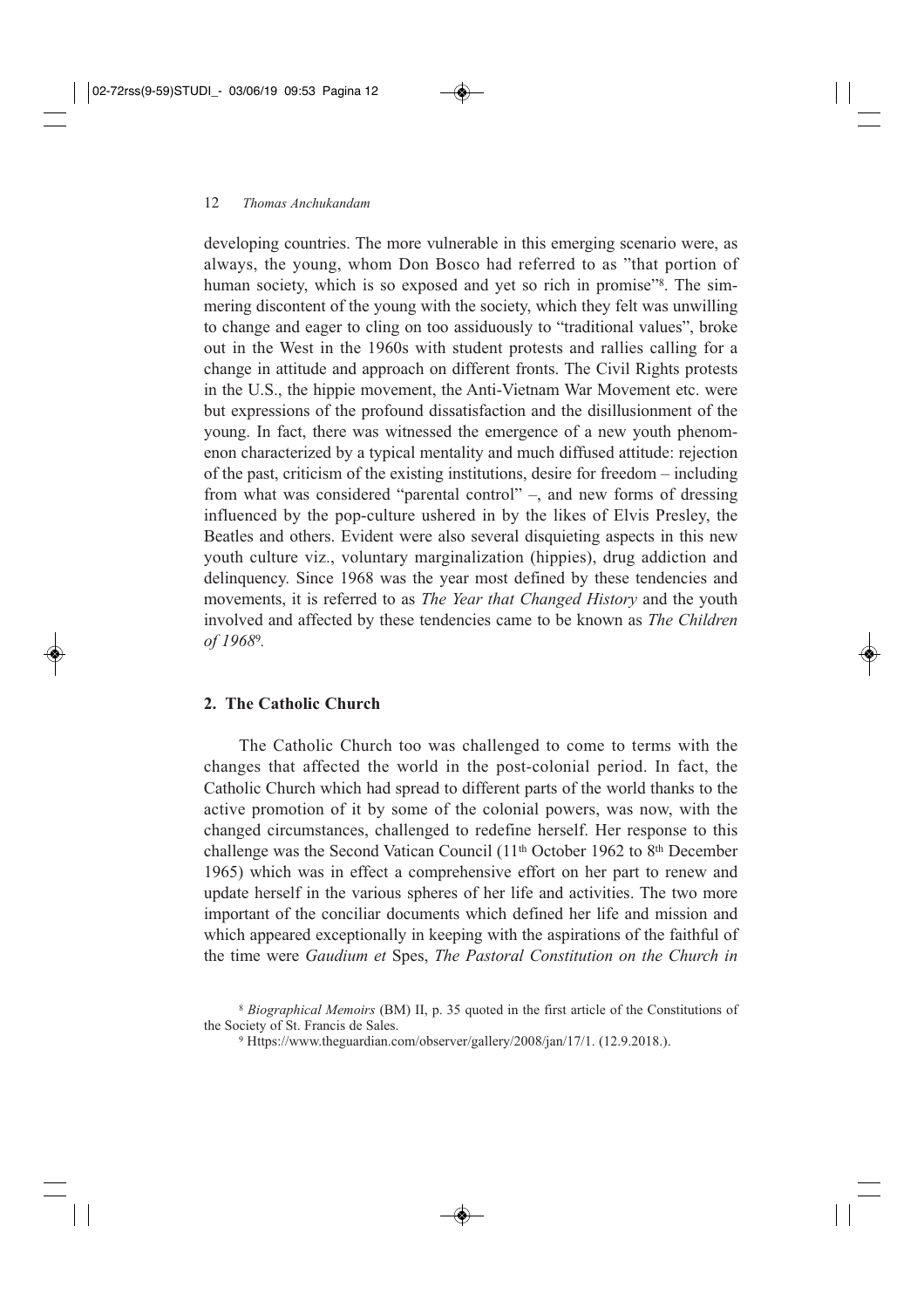*the Modern World*, (7th December 1965) and *Lumen Gentium*, *The Dogmatic Constitution on the Church* (21st November 1964).

However, the post-Conciliar period which was characterized by an extraordinary surge of ideas and initiatives, brought challenges of its own. Openness to the world, involvement in establishing social justice, dialogue with cultures and peoples raised great hopes for its future along with expected fears among those who were challenged to live a new way of being Christian in the post-colonial and post-conciliar world. The "contestations" or protests taking place in the world found its echo also in the Catholic Church and manifested themselves in different ways in various parts of the world leading to tensions and often, rigid positionings between the "traditionalists" and the "progressives!".

The post-Vatican II period proved to be crucial also for religious life, as in the wake of the Council and its new vision of the world, there was a visible and steady decline in the number of religious vocations especially in the Western World.

Post-colonial India, given its great plurality of races, languages, and religions, its composite culture and its evident economic disparity and poverty10, would prove to be the ideal testing ground for initiating the wide vision of adapting to cultures and openness to the plurality of beliefs and thoughts initiated by the Second Vatican Council. However, this was not also without typical challenges thrown up by its history and its immediate context of independence.

<sup>10</sup> The poverty which had become quite endemic in different parts of the country must be attributed to the long period of colonisation with the colonial powers channelling its resources – including human resources – to its industrial and military requirements. Cf https://en.wikipedia. org/wiki/Famine\_in\_India. (30.3.2019). Before the effective colonisation of India by the British, India under the Mughals, was the largest economy in the world at the beginning of the  $18<sup>th</sup>$  century, producing about a quarter of the global GDP. It was the desire to be associated with a vibrant economy which would bring with it definite economic benefits that made the European powers in the first place to establish various companies like the British East India Company, the Dutch East India Company etc. which in turn would become true colonisers. Cf Angus MADDISON, *The World Economy.* Vol. 2. *Historical Statistics*. Paris, OECD Publishing by Organisation for Economic Co-operation and Development 2006, p. 643. The Table 8b. Share of World GDP, 20 countries and Regional Totals, 1- 2001, shows that India had the highest GDP in the world at 24.4% while Great Britain had but 4.2% and the Netherlands 1.1%. The continent-wise break-up shows that the three Asian Countries – China (22.3), the rest of Asia (10.9) excluding, Japan (4.1) together with India had a whopping 57.7 % of the world trade while that of Western Europe was 21.9%. At the end of the colonial period c. 1950 the situation for India and the other Asian countries was quite pathetic: China- 4.5% and India- 4.2%; https://read.oecd-ilibrary.org/development/ the-world-economy\_9789264022621-en#page643. (13.9.2018).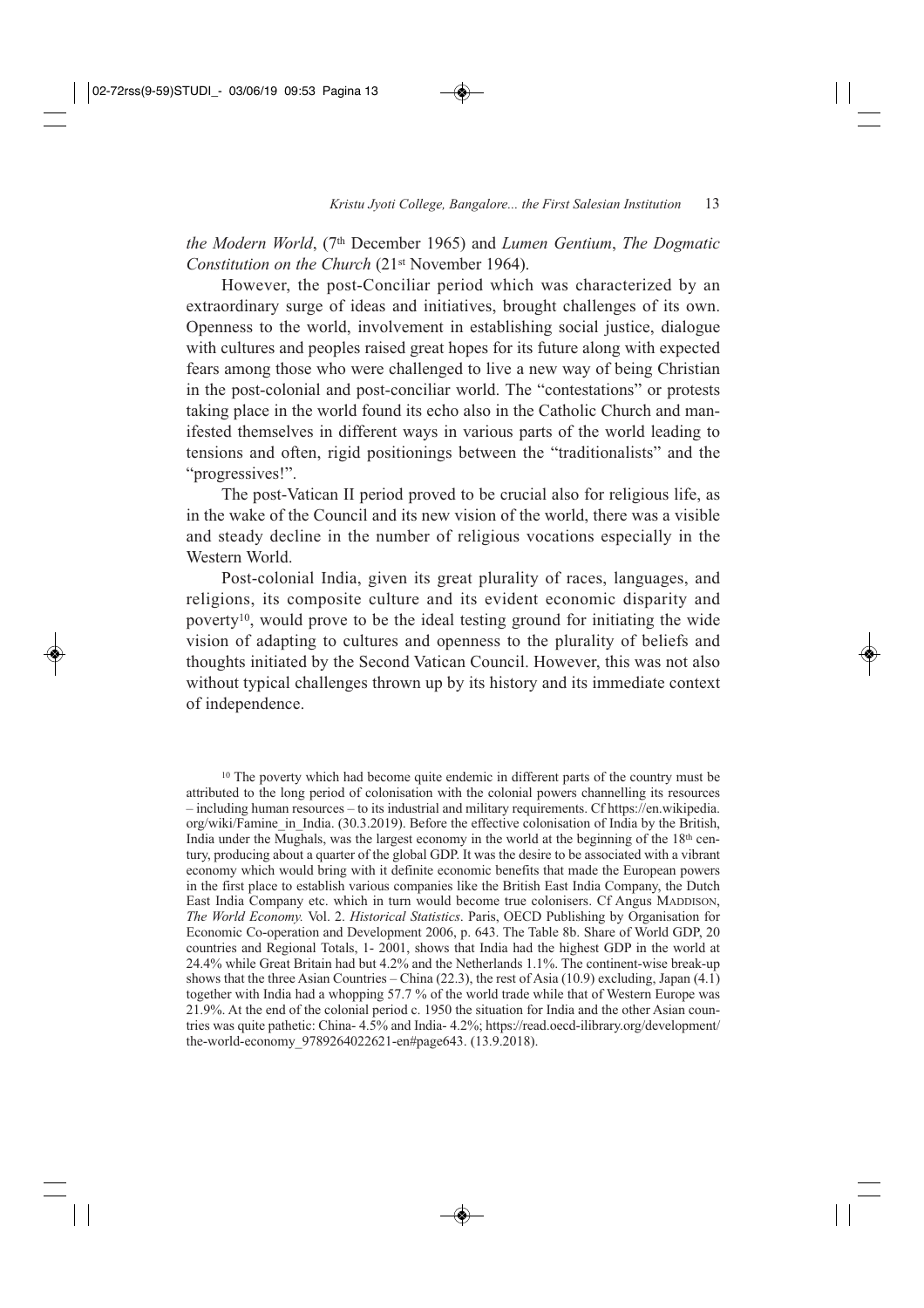#### **3. The Indian Context**

Perhaps the lofty ideals of the Second Vatican Council, especially with regard to *accommodata renovatio* or adaptation and renewal as well as cultural and religious dialogue were not as relevant in any other part of the world as it was in India. Twenty years before the inauguration of Kristu Jyoti College in 1967, the country had become independent through a non-violent struggle under the leadership of Mahatma Gandhi. This had put an end, with some exceptions11, to foreign domination and led to the birth of India as a Sovereign, Socialist, Secular and Democratic Republic. In this newly emerging context of India, foreign missionary activities in general came under the scanner of the government despite the fact of the country having a "secular" Constitution.

#### 3.1. *Perception of the Catholic Church in Independent India*

Although Christianity existed merged into the socio-cultural and religious context of the Tamil Country in the Southern-tip of the Indian sub-continent from about the middle of the first century12, missionary activities started only with the landing of the Western Latin Portuguese sailors under Vasco da Gama at Kappad, near Kozhikode, Kerala on 20<sup>th</sup> May 1498<sup>13</sup>. The Portuguese who were motivated primarily by commercial interests and had but vague ideas of a country with its multi-cultural and pluri-religious context, began to impose the Catholic religion in the enclaves they created for themselves along the coast. Understandably enough, the missionary groups which followed in the wake of the colonization process began to engage in evangelization on the one hand and to combat the ancient group of St. Thomas Christians on the other considering them to be heretics<sup>14</sup>. Hence, in the minds of the Indians in general, with

<sup>11</sup> The French territories in India were ceded in phases – October 1947, May 1950, and November 1954. However, the de jure union of these territories with the Indian Union will take place only in 1962 when the French Parliament ratified the treaty; https://en.wikipedia.org/ wiki/French India. (30.3.2019). Similarly, the Portuguese possessions which were taken over by India in a military action in December 1961 will however be recognized by Portugal only in 1975.https://en.wikipedia.org/wiki/Portuguese\_India. (30.3.2019).

<sup>12</sup> Cf A. Mathias MUNDADAN, *History of Christianity in India.* Vol. I. *From the Beginning up to the Middle of the Sixteenth Century.* Bangalore, Church History Association of India 1989, pp. 21 to 36 for an understanding of the Origin of Indian Christians and the apostolate of St. Thomas.

#### <sup>13</sup> *Ibid.*, p. 244.

<sup>14</sup> It is also important to note in this context that the only contact which Western Christianity had with a culture or religion outside Europe was that with the Muslims and this was in the context of the on-going conflict with the Muslims in its effort to reconquer the Iberian Penin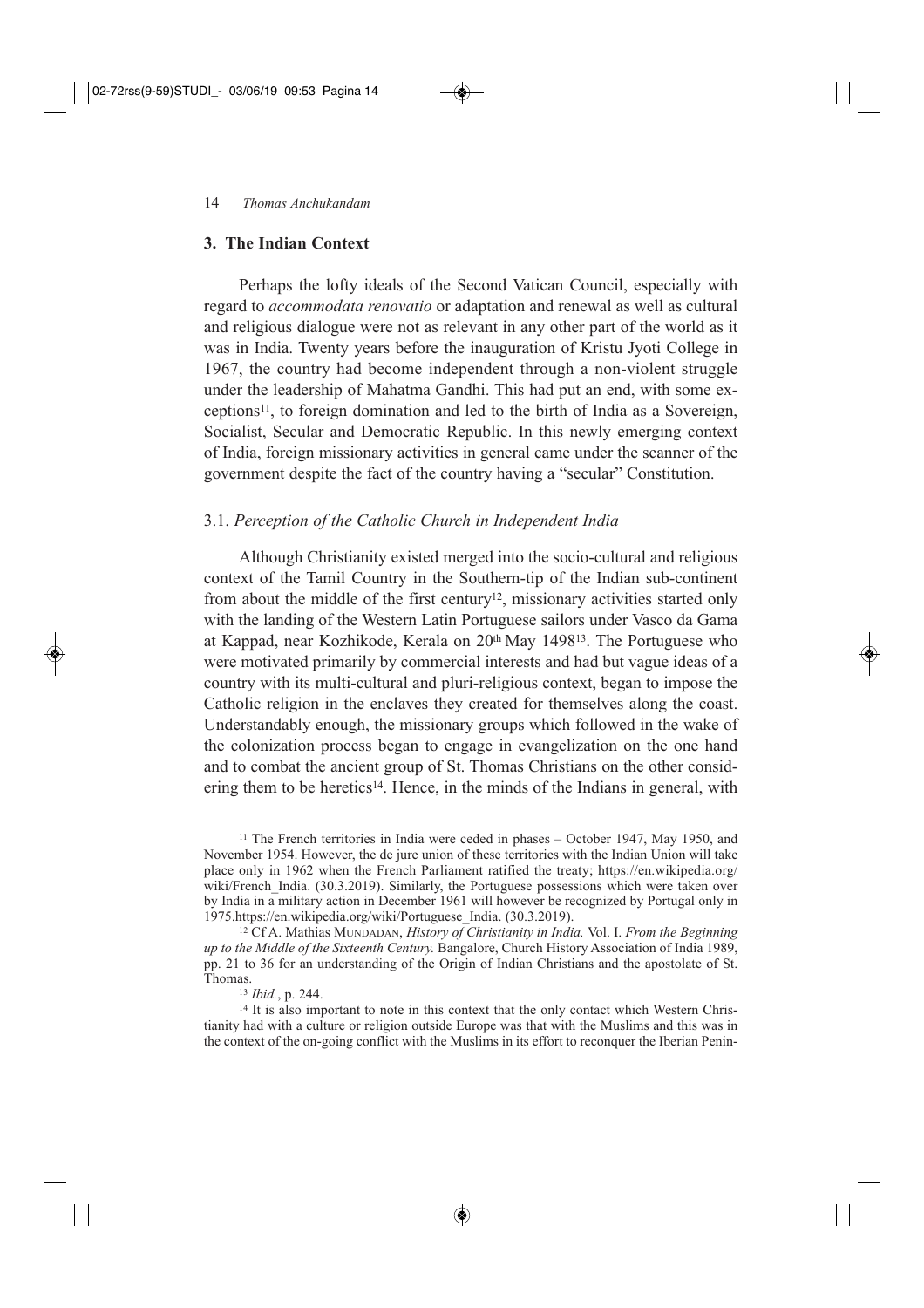the exception of that minuscule percentage which had the advantage of informed study and reading, Christianity came to be identified with the West and as a remnant of colonialism. This perception of Christianity prevailed despite the fact that Great Britain which emerged victorious in the colonial race and gained control of the country for about 190 years, considered tampering with the religious sentiments of the Indians to be detrimental to their primarily commercial interests<sup>15</sup>. It is also to be conceded that all through India's struggle for independence, and in some cases several years after that, the Archbishops of the three Presidency cities of India viz., Calcutta<sup>16</sup>, Bombay<sup>17</sup> and Madras<sup>18</sup> were foreigners as was the Bishop of Shillong, the single diocese in the very sensitive region of the Northeast<sup>19</sup>. Besides these, Goa, which in 1947 was still a Portuguese colony and which only in 1961 would be absorbed into the Indian Union, also had a non-Indian as its Archbishop20.

sula from the latter and then during the nearly 200-year old crusades (1095-1292). The emergence of Portugal as an independent kingdom must itself be viewed in this context. Cf A. M. MUNDADAN, *History of Christianity in India...*, I, p. 234. Naturally enough, the Portuguese continued with their vicious antagonism to Muslims even in India, especially along its coast where the Muslims had a high profile commercial presence, without being in any way competent enough to understand the nuances of a land with a pluri-religious and multi-cultural background and where although the majority of the population was Hindu, the rulers were mostly Muslim. Cf Joseph THEKKEDATH*, History of Christianity in India.* Vol. II. *From the Middle of the Sixteenth Century to the End of the Seventeenth Century.* Bangalore, Church History Association of India 1982, pp. 64 ff., 308, for an understanding of the circumstances leading to the imposition of the Latin Regime on the St. Thomas Christians of India.

<sup>15</sup> The 190 years are calculated from the Battle of Plassey (1757) which saw the defeat of Siraj-ud-Doula of Bengal, something which proved decisive for the subsequent British dominance in the North, to 1947, the year of Indian independence. This period had also two distinct phases with the first being that of the East India Company governing the territories under its control through a Governor-General from Plassey to the First War of Indian Independence which the British refer to as the Sepoy Mutiny (1757-1857) and that of the Britsh Crown directly administering its Indian possessions through a Viceroy (1857-1947).

<sup>16</sup> Mgr. Ferdinand Perier S.J. appointed Coadjutor Archbishop to Mgr. Brice Meuleman on 11th August 1921, succeeded the latter on 23rd June 1924 and remained in office till 12th August 1960; https://en.wikipedia.org/wiki/Ferdinand\_Perier. (27.3.2019).

<sup>17</sup> Mgr. Thomas Roberts S.J. was appointed Archbishop of Bombay on 12<sup>th</sup> August 1937 and remained in office till 4<sup>th</sup> December 1950; https://en.wikipedia.org/wiki/Thomas Roberts (bishop). (27.3.2019).

 $18$  Mgr. Louis Mathias S.D.B. was appointed on  $25<sup>th</sup>$  March 1935 and remained in office till 1965; https://en.wikipedia.org/wiki/Louis\_Mathias. (27.3.2019).

<sup>19</sup> Mgr. Stephen Ferrando was born in Italy in 1895 and did his elementary schooling in the Oratory of Valdocco, Turin. He came to India as a young priest in 1923 and in 1934 was nominated Bishop of Krishnagar from where he was transferred to the See of Shillong in 1935. He went back to Italy in 1969 and died there on 20.06.1978 at the age of 83. L. KUMPILUVELIL - C. PANACKEL, *A Journey with the Young...*, p. 297.

<sup>20</sup> Https://en.wikipedia.org/wiki/Roman\_Catholic\_Archdiocese\_of\_Goa\_and\_Daman. (27.3.2019).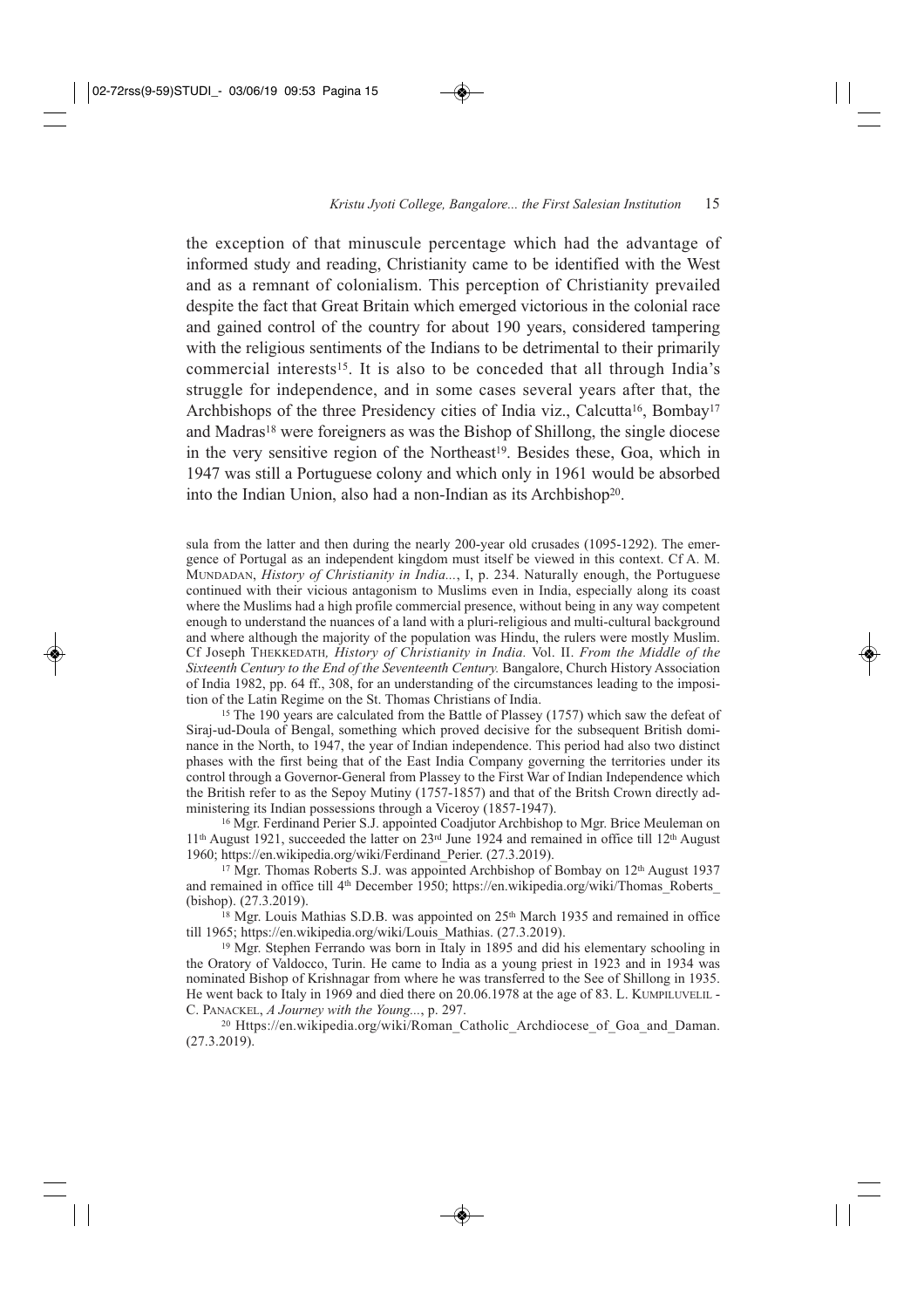#### 16 *Thomas Anchukandam*

The fact of the Archbishops of the more important and influential dioceses in the country being foreigners and that there was a sizeable number of foreign bishops and missionaries elsewhere in the country, caused the Government of India to place curbs on the entry of new Western missionaries into the country. Restrictions were placed also on the activities of those who were already engaged in missionary activities especially in the more sensitive areas of the country like its northeastern region. This must have been motivated by the fact of the Christian hierarchy, which on account of its many educational and other institutions, had a considerable influence on a significantly broad segment of the population across the country.

#### 3.2. *Curbs on the Entry and Activities of Foreign Missionaries*

The Governement of India, already a couple of years after Independence, became quite strict in its approach to foreign missionaries. This was evident from the words of Dr. Katju, India's Minister for Home Affairs and Law, when he told Parliament, that while everyone in India was free to propagate his religion in its secular space, the Government of India did not want people from outside to come and propagate their religion. In fact, in response to a question of foreign missionaries coming to India he stated: "If they come here to evangelise, then the sooner they stop doing it the better"<sup>21</sup>.

However, this must not be considered an aribitrary move on the part of the newly constituted Indian Government, but as an approach already in evidence during the Government of the East India Company and that of the British Crown<sup>22</sup>. In the context of the Second World War the missionaries, including the Salesians were, considered "enemy aliens" and sent to internment camps with some of them being even expelled from the country23.

<sup>21</sup> From the Guardian Archive India: From the Archive, 17 April 1953: India warns missionaries "no evangelising, no politics"; https://www.theguardian.com/theguardian/2013/apr/17/ india-religion-christian-missionaries-1953 (14.9.2018).

<sup>22</sup> Until the renewal of the Charter Act of 1813, the British East India Company had blocked the entry of missionaries into India and it will be discouraged also by the British Crown after what it called The Sepoy Mutiny of 1857 as it was considered by them to be the result of a perceived threat to Hindu and Muslim culture on account of the missionary activities in the country; https://www.indianetzone.com/37/religion\_missionary\_activities\_british\_india\_british india.htm. (3.4.2019).

<sup>23</sup> Cf Joseph THEKKEDATH*, A History of the Salesians of Don Bosco in India from the Beginning up to 1951-52.* Bangalore, Kristu Jyoti Publications 2005, I, pp. 694 ff. This speaks of the situation after the Second World War when several of the "enemy aliens" were not granted permission to stay on in India and were repatriated or permitted to move into Portugal-ruled Goa.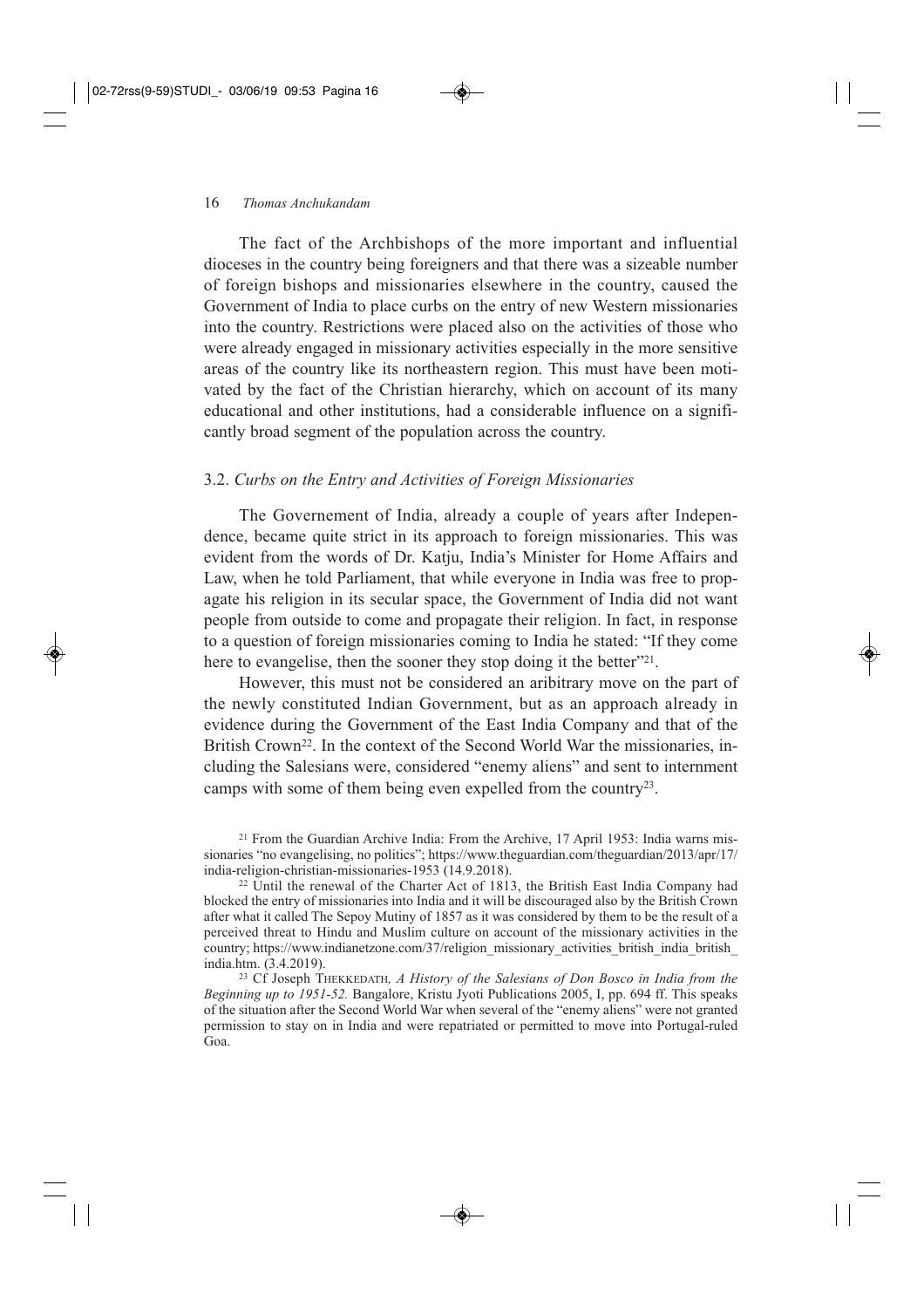In fact, a look through the list of foreign Salesian missionaries to come to India from the mid-1950s shows that their number had come down to a trickle with just 2 each from 1956-58, 5 in 1959, 2 in 1960, 0 in the years 1961-63, 4 in 1964, 2 in 1965 and 2 in 1966. However, even this trickle practically dried up all together from the year 1967, which, incidentally is the year of the inauguration of Kristu Jyoti College. As a matter of fact, between 1967 and 2001, though five European missionaries did come to work in the Province of Madras, they actually were engaged in apostolic activities in Ceylon (Sri Lanka), while several of those who had come in earlier left the country owing to various factors<sup>24</sup>.

This, added to the already scarce vocations in the West, would prove an issue to be dealt with especially in the Northeast – a region considered by India to be a highly sensitive area on account of its very long and often porous international borders and where a significant number of European missionaries were rendering their services<sup>25</sup>.

#### 3.3. *A Significant Meeting*

The diffidence of the Indian Government with regard to the missionaries was well brought home to the Salesians as well as the Church in India in general, when there took place an interview between Shri Yeshwantrao Chavan26, the Home Minister of India, and a delegation of bishops headed by Mgr. Hubert Rosario SDB<sup>27</sup> and consisting of Archbishop Angelo Fernandes<sup>28</sup> and Fr. Partrick D'Souza29, at the Ministry of Home Affairs at 2 p.m. on 21st August

<sup>29</sup> Fr. Patrick D'Souza was the Secretary General of the Catholic Bishops' Conference of India (CBCI) at the time; m.daijiworld.com/viewExclusive.aspx?nid=2227. (30.3.2019).

<sup>24</sup> Cf L. KUMPILUVELIL - C. PANACKEL, *A Journey with the Young...*, pp. 313-314. The missionaries were Bro. Garniga Gabriel (1972), Fr. Giaime Joseph (1993), Fr. De Barros Robson (2000), Fr. Huy G. John B. and Fr. Klosowski Adam (2001). *Ibid*., p. 314.

<sup>25</sup> India has a 15,200 Km international border which it shares with 7 countries and is the third largest international border in the world (after China with 22, 147 kms and Russia with 20,017 kms.). Further, India shares 7515 kms. of its international border with seven countries (if Pakistan Occupied Kashmir – POK – is also taken into account) which number is one of the highest in the world; https://knowledgeofindia.com/international-border-of-india/. (13.9.2018).

<sup>26</sup> Shri Yeshwantrao Chavan was the Minister of Home Affairs in the First Indira Gandhi Government from 1966 to 1970. Cf https://en.wikipedia.org/wiki/First\_Indira\_Gandhi\_ministry. (30.3.2019).

<sup>27</sup> Archbishop Hubert Rosario (1919-1994) was the Bishop of Dibrugarh from 1964 to 1969. He was made the Archbishop of Gauhati-Shillong in 1969 and died as Archbishop of Shillong on 30<sup>th</sup> August 1994; www.catholic-hierarchy.org/bishop/bdrosario.html. (13.9.2019).

<sup>&</sup>lt;sup>28</sup> Mgr. Angelo Fernandes was the Archbishop of Delhi from  $16<sup>th</sup>$  September 1967 to  $27<sup>th</sup>$ January 1991; https://en.wikipedia.org/wiki/Angelo\_Innocent\_Fernandes. (30.3.2019).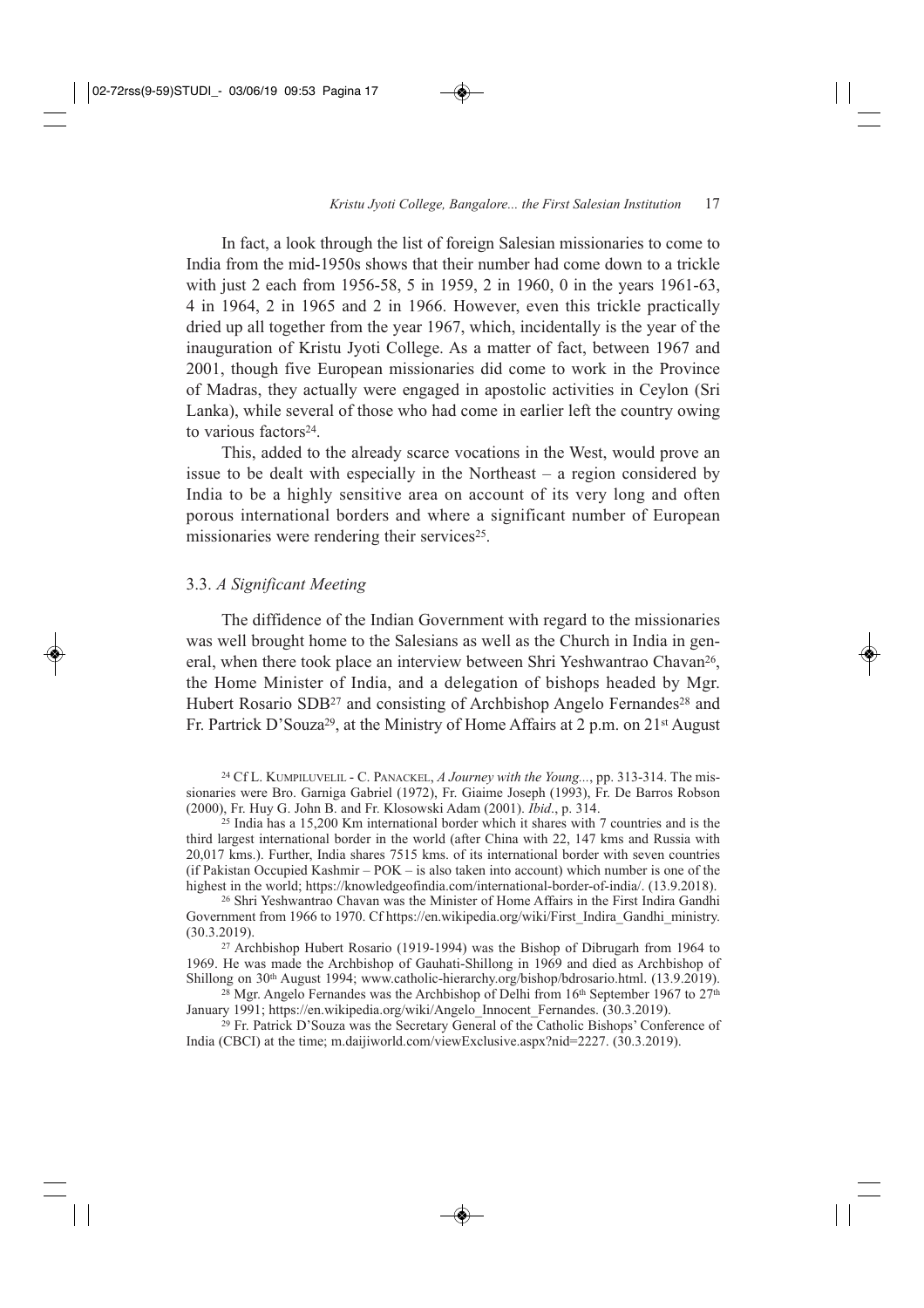1967. The meeting was held in the context of the restrictions placed on the presence and activities of foreign missionaries. The more relevant excerpts of this frank converstaion between the two parties given below are by themselves quite indicative of the mood that prevailed in New Delhi at the time.

"Mr. Chavan: "Yes. I am unduly frank with you. The decision has been taken. We do not want to be unsympathetic. But you must get reconciled to this that sooner or later all missionaries will go. Take it from me, we want all missionaries out. This should be a help to you to indianise faster. You must take a realistic appraisal of the situation. Why don't you hurry up with indianisation? If they were Indian priests there, whatever they do we would have to accept it!".

Archbishop Angelo: "Whatever sort they be!".

Mr. Chavan: "Even if they are rotten we have to put up with them. You must hurry up with indianisation"<sup>30</sup>.

The minister was obviously insisting on an Indian Church in an Independent India.

#### 3.4. *Salesian Reading of the Indian Situation – Challenges and Possibilities*

The fact that the Salesians were also aware of the changing dynamics in the country is evident from a letter of Fr. Casarotti, the Provincial of Gauhati, to Fr. Fedrigotti dated 15th May 1967 when he spoke of the need of administrative changes among the Salesians in India taking into account the altered political situation. He said that there was a need to pass on the responsibilities to Indians. The two reasons he advanced were the following: i) the Indians numbered about half the number of the confreres and ii) it was difficult to find "Europeans of quality". He went on to say that the choices had to be of the best quality and that it was going to be difficult to realise this ideal situation. Besides, the political situation called for the presence of an Indian in order to be able to move around in Assam. This letter is also indicative of the fact that in the minds of some of the Europeans in the North there was still a lingering prejudice against those from the South:

"The Europeans, and that especially of the older generation, will be happy if it is not someone from the South but from Assam and has grown up with them..."31.

The Salesians in India had, therefore, to take into account a number of factors in continuing their mission in the country and that too in the typical

<sup>30</sup> ASC F183 *Guwahati* – Correspondence with D. Fredrigotti dated 1957-1967.

<sup>31</sup> *Ibid*. Letter to stimato padre of Fr. Casarotti dated 15.5.67. Provincial Office – Don Bosco School, Guwahati (Assam), India, Festa di Maria Regina.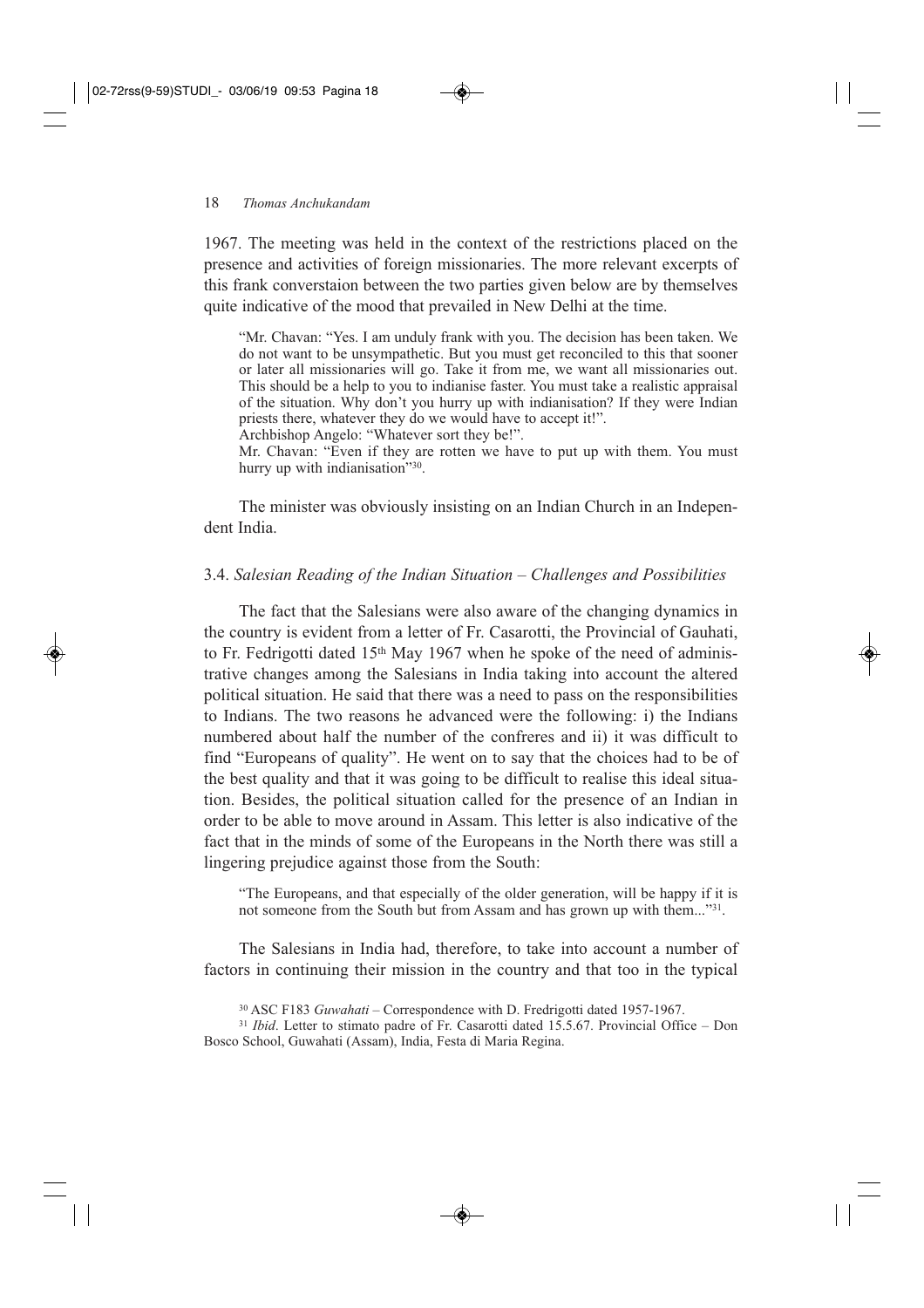post-Vatican context. They were hence challenged to have a synthetic approach, which inevitably called for a fine balance between their Christian and Salesian heritage on the one hand and on the other, the Indian context, which called for inculturation and indianisation, inter-religious and inter-denominational dialogue, catechesis and human promotion – all seen in the viewpoint of the youth, the constitutive Salesian perspective.

The typical Indian context, in fact, could arguably be considered one, which in its core, was open to the workings of the Spirit as embodied in the Rg. Vedic injunction: *Let noble thoughts come to me from every direction*<sup>32</sup> and the Maha Upanishadic view of the "whole world being a family"33. However, the traditional values of acceptance, coexistence and hospitality which the missionaries had always experienced in the country, had to be balanced with the rightful stirrings for an Indian identity which was becoming increasingly evident during the last stages of the struggle for national independence and continued into the post-independence era. In such a context, the Salesians in India were challenged to articulate conversion without alienation, assumption without repudiation and synthesis without syncretism34. Understood in this way Kristu Jyoti College was not only a point of arrival but was eminently also a point of departure as it strove to usher in a new form of priestly formation in keeping with the expectations of the post-conciliar Church and in line with the expectations of independent India.

Further, though there was a crisis of vocations in Western Europe and America – with the Rector Major being constrained to make an appeal for priests to work as missionaries in South America<sup>35</sup>, the situation was quite different in India. The Salesians, especially given a steady rise in the number of vocations particularly in the traditional Christian pockets in the South, were slowly yet steadily moving into what could be considered, the golden period of their history with an adequately prepared formation personnel quite capable of providing a training in the spirit of the Second Vatican Council and in the light of GC 19.

<sup>32</sup> *Aano bhadra krtavo yantu vishwatah* (Rg. Veda 1.89.1.).

<sup>33</sup> *Vasudhaiva kudumbakam* (Maha Upanishad 6.71.75).

<sup>34</sup> Dominic VELIATH, *Salesian Theological Formation in India*, in L. KUMPILUVELIL - C. PANACKEL, *A Journey with the Young...*, p. 261.

<sup>35</sup> Morand WIRTH, *Da Don Bosco ai nostri giorni tra storia e nuove sfide.* Roma, LAS 2000, p. 455.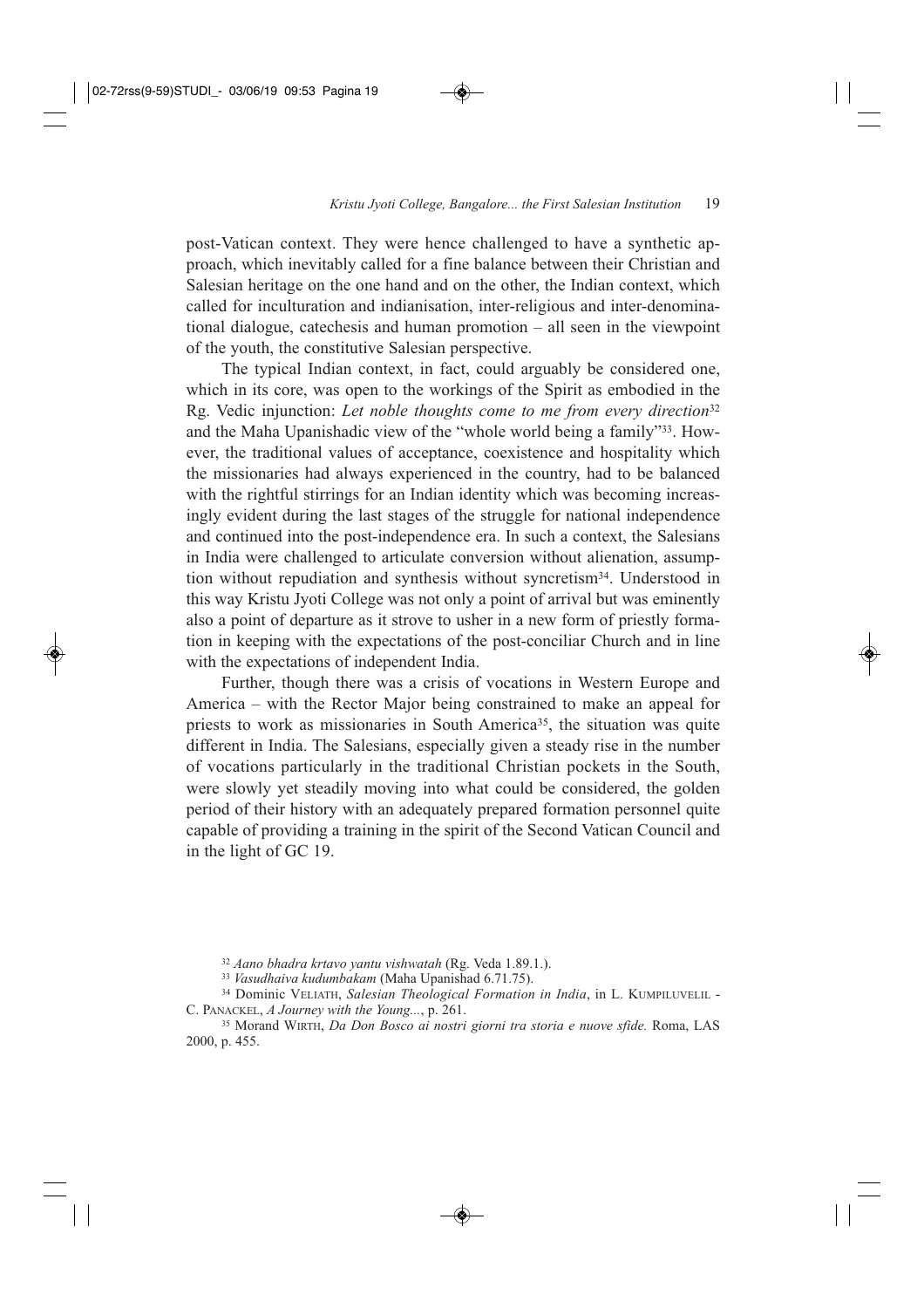#### **4. The Salesian Congregation**

The present study, which deals with the period of the inauguration (1967) and consolidation of the studentate of theology of the Salesians in India at Bangalore until the restarting of the theologate of Mawlai in the academic year 1976- 77, has to be situated in the above-narrated context of the World, the Catholic Church and Independent India. The convocation and progress of the 19th General Chapter at a time when the Second Vatican Council was still in progress, and the 20th Special General Chapter which was convoked in line with the provisions of the motu proprio *Ecclesiae sanctae*36, naturally had an impact both on the envisioning of the college and its own "period of formation". A particularly significant aspect to be noted during this period is that of the Congregation having sensed the impact which a world in transition was having on its mission as well as that of it being blessed with three Rectors Major who, in varying degrees, had a first-hand experience of the Vatican Council and had experienced the breath of fresh air which had entered the Church with the Council.

Further, it is pertinent to point out that, as if on cue, the 19<sup>th</sup> and the  $20<sup>th</sup>$  General Chapters were held in totally new settings – the former at the newly constructed *Pontificio Ateneo Salesiano* (PAS) and the latter at the newly inaugurated *Casa Generalizia* at Via della Pisana, 1111, Rome. The choice of these new venues could itself be considered symbolic of the desire of the Congregation to emphasise the need for a new beginning to engage a world posing new challenges to its mission.

#### 4.1. *Nineteenth General Chapter*

Even as the Congregation had moved into the second centenary of its existence, it presented a very healthy picture with a truly global presence and with a steady growth in numbers. However, the more perceptive among the members were not at the same time blind to the emerging new situations in the world and in the Church in general especially as evidenced from the Second Vatican Council, which would not in anyway leave the Congregation unscathed. Undoubtedly, the 19th GC was the beginning of a new approach spurred on by

<sup>36</sup> *Ecclesiae Sanctae,* meaning (*Governing) of the Holy Church was* issued by Pope Paul VI on 6th August, 1966 and contained clear directives on the manner of implementing the Vatican Council especially as regards the conciliar documents *Christus Dominus* (*On the Pastoral Office of Bishops*), *Presbyterorum Ordinis* (*On the Life and Ministry of Priests*), *Perfectae Caritatis* (*On the Adaptation and Renewal of Religious Life*), and *Ad Gentes* (*On the Missionary Activity of the Church*).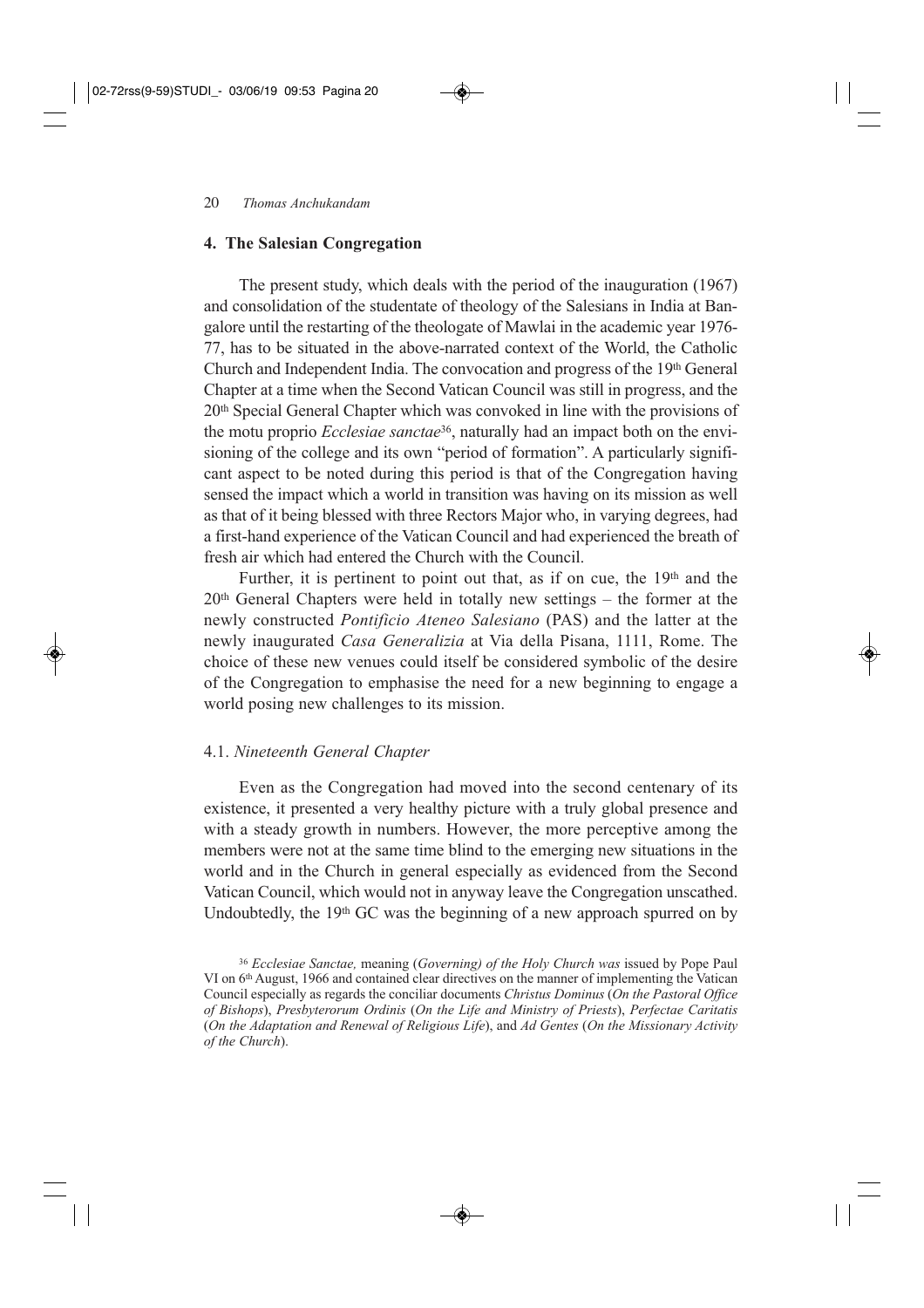the evident change in approach demanded by the Second Vatican Council. However, the 19<sup>th</sup> General Chapter was itself but a Chapter in transition as, just an year after its conclusion, the motu proprio *Ecclesiae sanctae* called for General Chapters to be held by all the religious institutes in order to adopt suitable ways and means of implementing the decrees of Vatican II especially *Perfectae Caritatis,* which dealt with the up-to-date renewal of religious life. This naturally shifted the focus from the implementation of the directives of the 19th Chapter in the present to planning the Special General Chapter in the future<sup>37</sup>. Nevertheless, the planning for the Theologate in Bangalore will take place in the context of GC19 and those responsible for the theological formation of future Salesians could not but take seriously into consideration the proposals of the Chapter.

#### 4.1.1. The Convocation

Already at the beginning of the year 1964, Fr. Ziggiotti had written to the members of the Congregation expressing his desire and hope to have the Chaper in the newly constructed *Pontificio Ateneo Salesiano*, Rome. He also informed them that he had, after consulting the Superior Chapter, requested the Holy See for the required authorization to anticipate GC 19 from August to April38. This was to avoid possible inconveniences which could arise due to the ongoing schedules of Vatican II. The proposed change of dates would help to hold it between the third and fourth sessions of the Council<sup>39</sup>. The Holy See approved of the proposed change and the 19th General Chapter of the Salesians was inaugurated in the *Pontificio Ateneo Salesiano* on 8th April 1965.

#### 4.1.2. A Chapter in the Context of the Second Vatican Council

The Chapter will be held literally in the invigorating and transforming context of the Second Vatican Council and significantly three Salesians who

<sup>38</sup> ACS 234 (1964) 13-14. The *Atti del Capitolo Superiore* will from January 1966 be known as *Atti del Consiglio Superiore.*

 $39$  The third session of Vatican II was from 14<sup>th</sup> September to 21<sup>st</sup> November 1964 and the 4th session was from 14th September 1965 to 8th December 1965.

<sup>37</sup> ACS 305 (1982) 10. Fr. Viganò with the benefit of hindsight stated that the chapter members "certainly felt the first flush of the great conciliar event... and although in general people had only a fairly limited perception of the demands of the council... still the chapter members breathed something of its freshness... and set in motion a general process of updating through the treatment of such topics as religious life, spiritual direction, the Salesian brother, and the beginnings of new structures of government" (the Superior Council, Regionals, vicars, and better participation in Chapters). *Ibid*.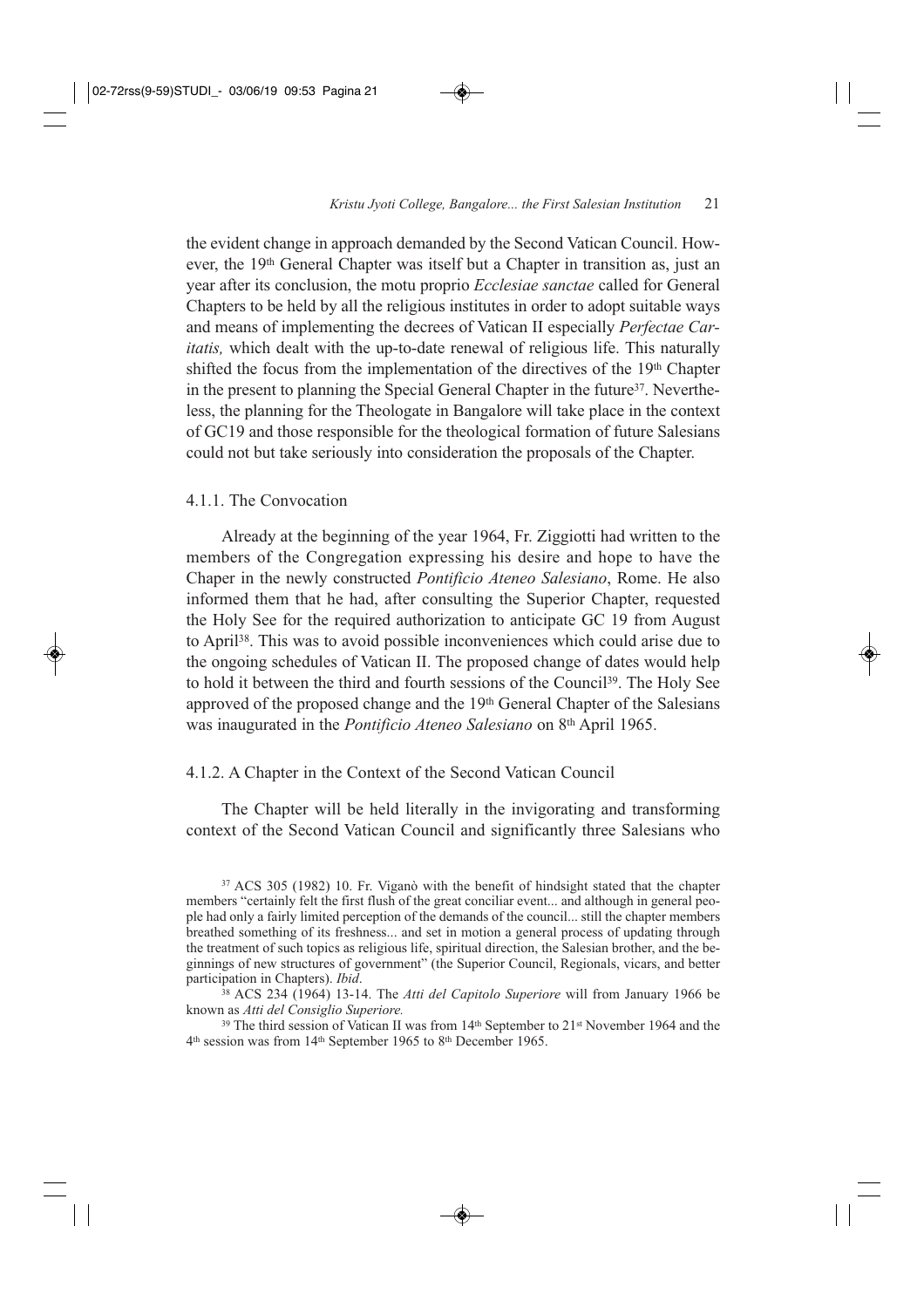were to head the Congregation during the period covered by this study viz., Fr. Ziggiotti, Fr. Ricceri and Fr. Viganò were able to participate in it for varying periods and that in different roles<sup>40</sup>.

Fr. Ziggiotti, the Rector Major, who was inducted as a member of the Commission for the Religious was impressed by his experience of the Council as he stated that it was something which was a call to the "priests, religious and the laity called to the apostolate to correspond more and better to their vocation"41. Further, through the letters published in the Acts of the Superior Chapter, he kept the Congregation informed of the proceedings of the Council<sup>42</sup> and the great expectations of the Church with regard to the same<sup>43</sup>.

In fact, the Second Vatican Council in progress had a determining impact on the way the Chapter was conducted as Fr. Ricceri, who was elected Rector Major on 27th April 1965 during the course of the Chapter, himself would later state:

"During the work of the Chapter one had the clear feeling that all those who were present were looking anxiously towards the Ecumenical Council Vatican II. The ambience of Rome has evidently nurtured this climate of the spring-time tension, full of promise"<sup>44</sup>.

Fr. Ricceri, who had participated in the last session of the Council was fully aware of the need for the Congregation to carry forward the Salesian charism in faithfulness to Don Bosco and in keeping with the signs of the

<sup>41</sup> ACS 229 (1963) 6.

<sup>42</sup> ACS 223 (1962) 7-9. "Il Concilio Ecumenico e lo studio dei problemi moderni"; ACS 228 (1962) 3-11 where he spoke of his experiences at the first session of the Council.

<sup>43</sup> "Nel 1962 speriamo che la Divina Provvidenza conceda di portare a compimento il desiderio vivissimo di tutta la cristianità, con una folgorante assise, mai veduto nei secoli, alla presenza dell'intero Collegio Cardinalizio, di migliaia di Vescovi, Prelati, Dottori e Padri, sotto la guida del Pontefice, riuniti allo studio dei massimi problemi dottrinali e disciplinari per il bene universale della Chiesa di Dio. Quale spettacolo per il mondo dei cattolici e dei non cattolici: «di unità, di universalità e di fraternità» come disse il Sommo Pontefice!" ACS 223 (1962) 7-8.

<sup>44</sup> ACS 244 (1966) 5-6, trans. from the Italian original.

 $40$  Don Ziggiotti participated in the first session (11<sup>th</sup> October to 8<sup>th</sup> December 1962) and in the second session (29<sup>th</sup> September to  $4<sup>th</sup>$  December 1963). Fr. Ricceri had participated in the final session of the Council and had also taken part, along with some members of his council, in the Inter-Provincial Meetings of Europe (Como, April 1968), Asia (Kristu Jyoti College, Bangalore July 1968) and Latin America (Caracas, May 1969). Cf M. WIRTH, *Da Don Bosco ai nostri giorni...*, p. 449. Likewise, Fr. Viganò, chosen as the expert of the Episcopate of Chile and as a member of the Council, had participated in the reflections which eventually led to the formulation of the Dogmatic Constitution*, Lumen Gentium* and the Pastoral Constitution *Gaudium et Spes* dedicated to the contemporary world. He was also one of the prominent figures at the Special General Chapter (1971-1972) and was elected the Councillor for Formation. Cf *ibid.*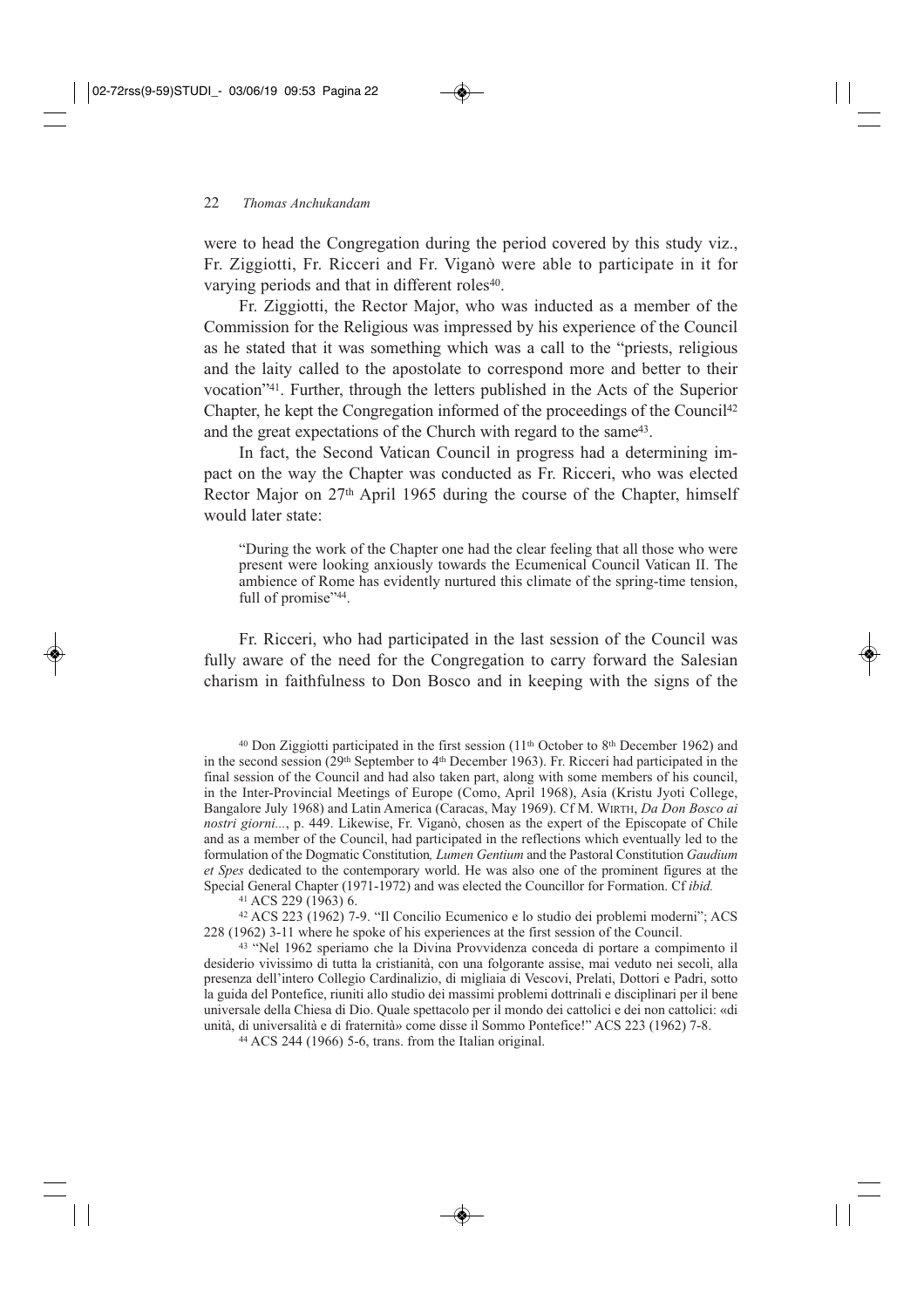times. In fact, in his first interview as Rector Major he stated that what he intended to do was

"to go forward with Don Bosco alive today, in order to respond to the needs of our times and the expectations of the Church"45.

This approach was later paraphrased as: "With Don Bosco and with the Times!".

However, he would later admit that although GC 19 was not yet able to understand fully and to implement effectively the new thinking in the Church, it still was a step forward for all those who participated in the Chapter, and through them for the whole Congregation, to breathe the atmosphere (of the Council)46.

#### 4.2. *A New Approach in a New World*

The first hundred years of the Congregation may be considered a period when the overwhelming tendency was to remain faithful to the charism of the founder and to guard against any deviation which could eventually subvert its originality. Such an approach meant also that there was not the desired level of openness to the ideas and developments outside the immediate Salesian ambience and this was evident up to and inclusive of GC 18. This was particularly so in that area of the specific apostolate of the Salesians viz., service to the poor and abandoned youth as may be seen from the words of Fr. Pietro Braido with reference to the  $18<sup>th</sup>$  GC (1958):

"It did not seem to be one which feels the deep transformations that occurred in the previous six years. With regard to the oratories, the use of social media and entertainment, and even more, the boarding schools, the speeches were almost identical to those of the previous chapters, reflecting echoes of the regulatory provisions made in the  $1920s$  and later<sup> $\frac{547}{100}$ </sup>.

The 19th General Chapter, forced by the prevailing circumstances, was to change tack and prove itself more open to the world and willing enough to seek information even in areas beyond the traditional boundaries.

<sup>45</sup> "Con don Bosco vivo, oggi, di fronte alle esigenze del nostro tempo e alle attese della Chiesa" as quoted in Egidius VIGANÒ, *Don Luigi Ricceri, sesto successore di don Bosco.* Roma, Direzione Generale Opere Don Bosco 1989, p. 13 (Mortuary Letter).

<sup>46</sup> ACS 305 (1982) 10.

<sup>47</sup> Pietro BRAIDO, *Le metamorfosi dell'Oratorio Salesiano tra il secondo dopoguerra e il Post-Concilio Vaticano II (1944-1984)*, in RSS 49 (2006) 319.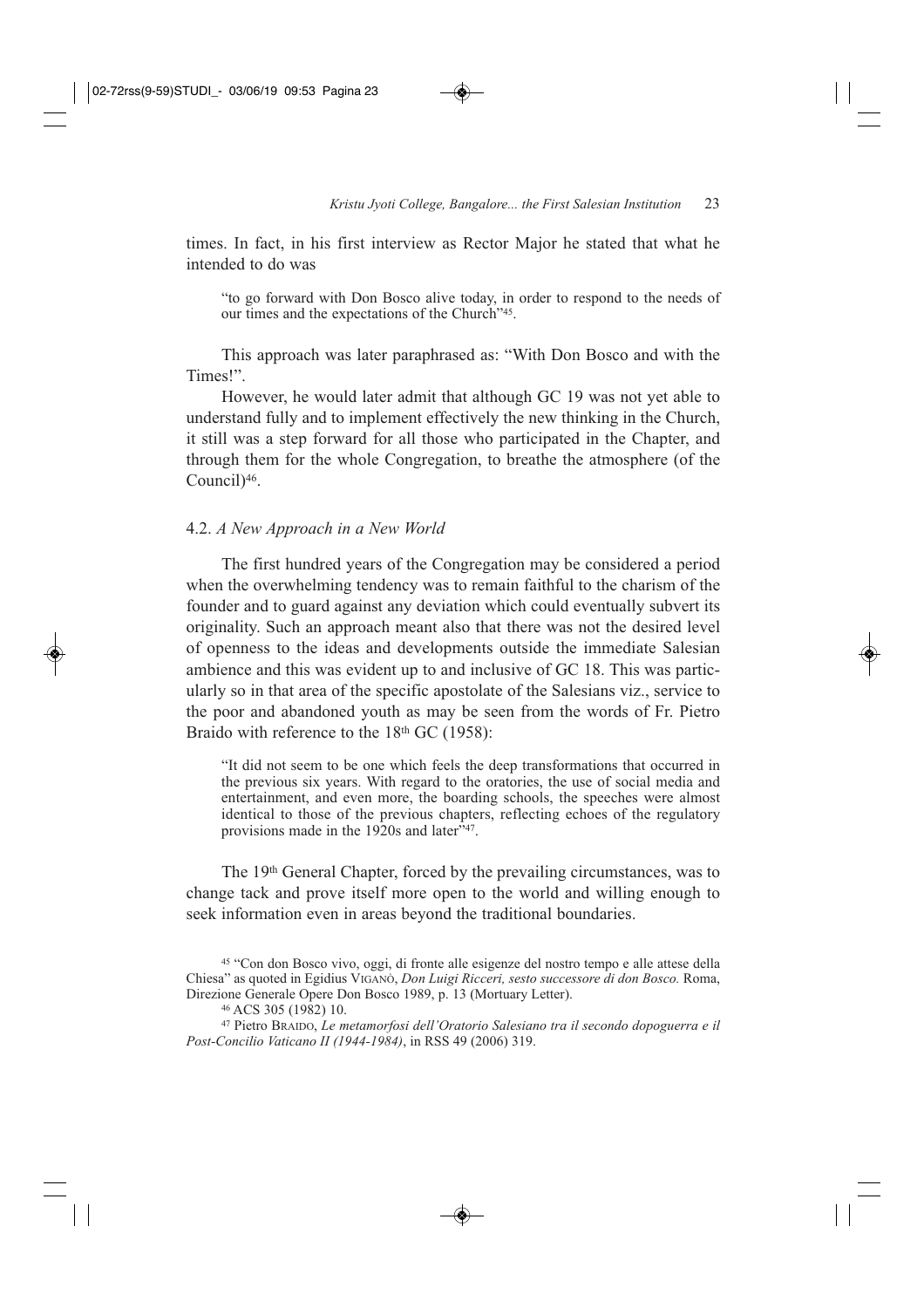#### 4.3. *Endorsing Modern Trends*

The general world situation indicated also that there was an increasing need for specialisation and higher levels of competence in order to be effective in the apostolate among the young. Fr. Ricceri made an appeal in this regard when he said

"By now every manifestation of our activity claim qualified people in the field of theology, liturgy, philosophy, education, science, technology, instruction, art, recreation and management"48.

It was this awareness which had come into the Congregation that made it to invite 19 "experts" including two coadjutors to the Chapter<sup>49</sup>.

### 4.4. *Significant Developments at the 19th General Chapter*

Some of the decisions of the Chapter were indicative of the realization of the members that there needed to be a certain change in approach at various levels at what was evidently a critical period in the history of the Congregation. Accordingly, the more important areas which were addressed may be enumerated as the evaluation of the functioning of the structures in the Congregation at the various levels<sup>50</sup>; updating of the formation programme as well as the insistence on having qualified personnel to impart the required level of competent formation at various levels and in various subjects<sup>51</sup>; the need for the redi-

<sup>50</sup> At the level of the Superior Council which till then was called the Superior Chapter and which will further evolve into the General Council of today, the number of members was increased from five to nine with the introduction of the Councillors for Formation, for Youth Pastoral, for Apostolate for the Adults (Cooperators, Past Pupils,Propaganda, Information on the Salesian Works and Means of Social Communication) and the six Regional Councillors each entrusted with a group of provinces in a particular geographical region. Each of these regions were to have a "Regional Conference" presided over by the Regional Councillor. Similarly, at the provincial level, directives were given to have a Vicar of the Provincial, an increase in the number of his councillors, and the setting up of various provincial delegations and commissions comprising of experts. At the local level the communities were exhorted to collaborate with the Rector for the realization of the common mission and the rectors were reminded of their duty of being more than anything else the spiritual and educative animators of those entrusted to them. Membership in the house council was opened up also to the coadjutors and the need for the formation of the Rectors was also highlighted. Cf M. WIRTH, *Da Don Bosco ai nostri giorni...*, pp. 439-440.

<sup>51</sup> Cf ACS 244 (1966) 4-5 for the exhortation of Fr. Ricceri on the need for qualification in various areas.

<sup>48</sup> ACS 244 (1966) 5, trans. from the Italian original.

<sup>49</sup> *Ibid.*, pp. 357-366 for the list of the participants and the commissions with the name of the experts.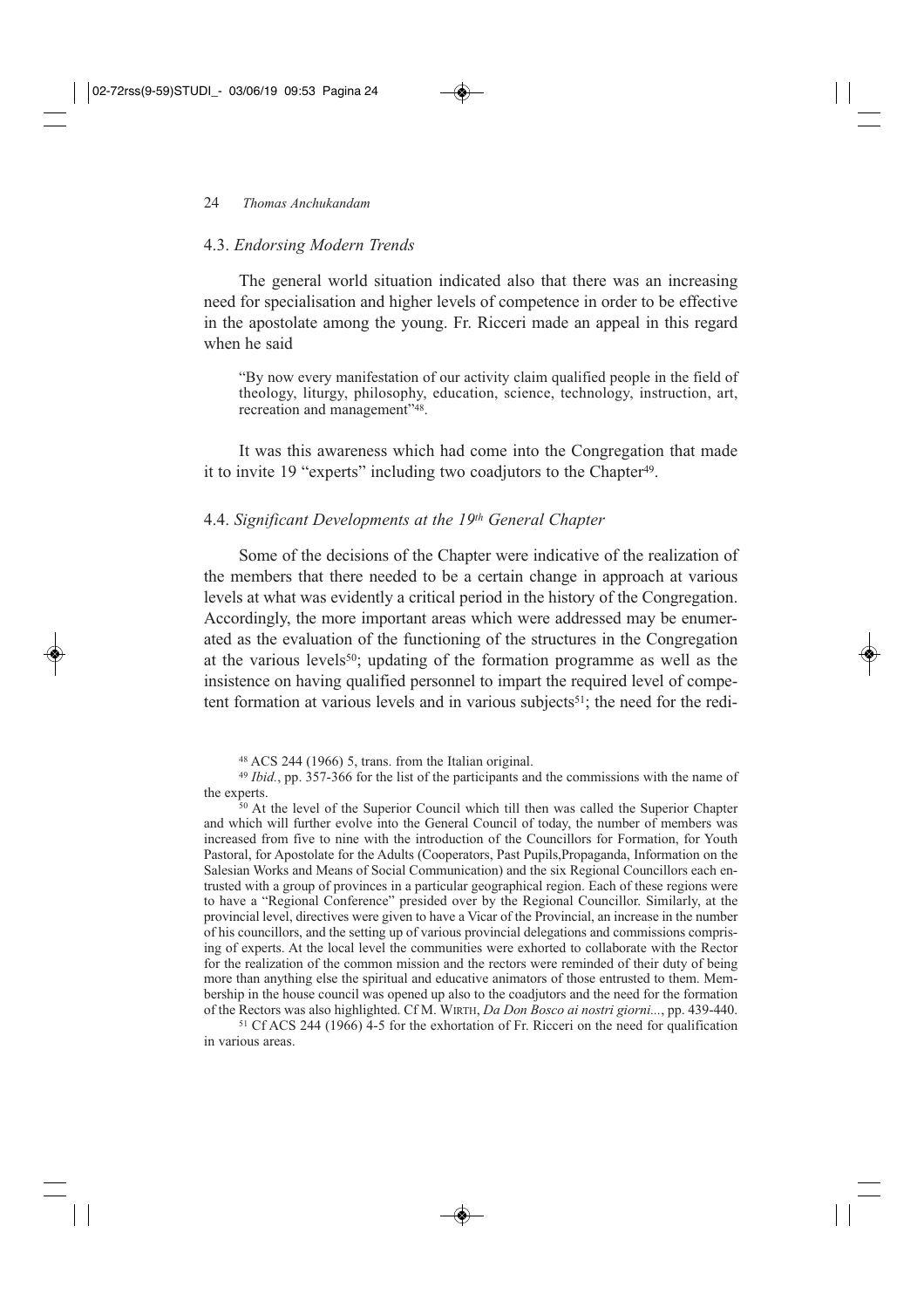mensioning of the works with the call for their external and internal reinforcement which in concrete called for the simplification of the larger houses and the reduction in the number of the smaller presences<sup>52</sup>; setting up of the Centre for Youth Pastoral indicating the need for all the Salesian educational initiatives having to be motivated by a pastoral impulse and the need for a General Councillor for this important sector<sup>53</sup>; and finally, in keeping with the spirit of the times and as expressed in the official documents of the Church like *Mater et magistra* dealing with the social question, *Pacem in Terra* directed towards the world of work and *Inter Mirifica* dealing with social communication, the Salesians were exhorted to a more meaningful involvement in the world. Further, they felt themselves challenged to diversify their involvement in the adult world by having a more visible and constructive social involvement and that especially in the world of work and that of social communications without, however, moving away from their traditional involvement with the Cooperators, the Past Pupils and others of the Salesian Family<sup>54</sup>.

#### 4.5. *Some Areas of Special Concern*

Given the specific nature of the Salesian apostolate directed primarily towards the young, it is thought that a special reference be made to two of the earliest and still prevalent forms of Salesian apostolate viz., boarding schools and oratories which were undergoing very perceptible changes.

#### 4.5.1. Boarding-Schools<sup>55</sup>

The traditional boarding schools which served the interests of the "poor and abandoned boys" who in the context of the unprecedented migration of the young from the villages to the cities fueled by the Industrial Revolution,

<sup>54</sup> M. WIRTH, *Da Don Bosco ai nostri giorni...*, p. 445.

<sup>55</sup> ACS 244 (1966) 107-112.

<sup>52</sup> Cf M. WIRTH, *Da Don Bosco ai nostri giorni...*, p. 443.

<sup>&</sup>lt;sup>53</sup> The changing focus on the Salesian apostolate in keeping with the times was the insertion under the term "apostolate" of six new areas: parish ministry, adult catechesis, family apostolate, lay teachers' formation, working class ministry, and social communications. A new term, "Youth Ministry" was also introduced and Fr. Gaetano Scrivo was elected the General Councillor for Youth Ministry. However, the pre-conciliar "youth apostolate" mentality linked to the boarding schools was still shared by a majority of the participants at the Chapter. Cf Sabino FRIGATO, *Educazione ed evangelizzazione. La riflessione della Congregazione Salesiana nel Postconcilio*, in Andrea BOZZOLO - Roberto CARELLI (edd.), *Evangelizzazione e educazione.* Roma, LAS 2011, pp. 70-72.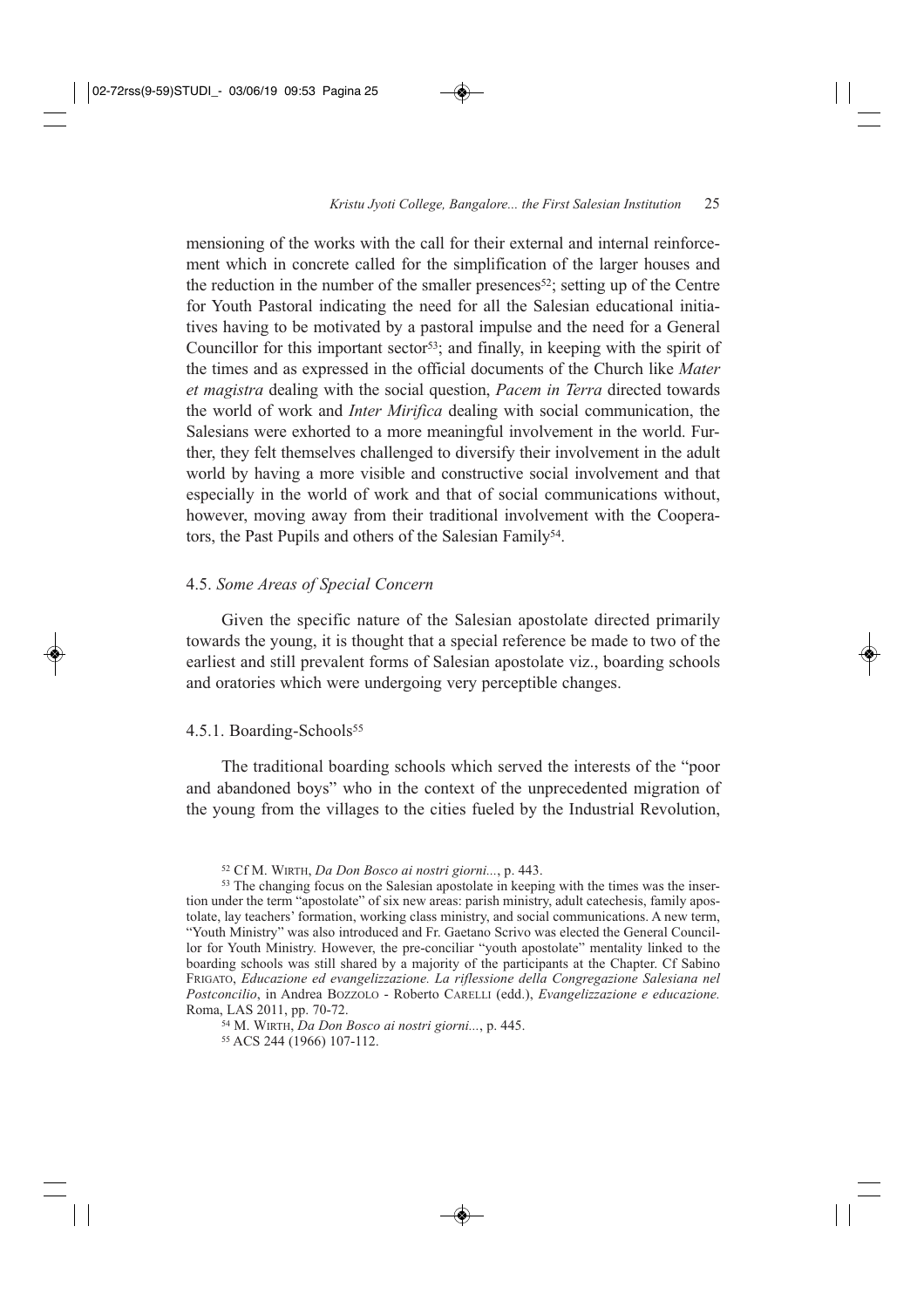had no other place to go to and who would fall willingly into the regimented system, albeit based on Salesian loving kindness, was found to be increasingly irrelevant or incompatible with the desire for freedom of the youth of the 1960s<sup>56</sup>. Indeed boarding-schools appeared to be quite anachronistic in the changed welfare landscape of the West.

That the Congregation was quite aware of the diminishing relevance of the boarding-schools was evident from the fact that in his presentation of GC 19, Fr. Ricceri omitted the term "boarding-schools" and insisted more on the oratories and on education, especially professional education<sup>57</sup>. This was indeed a significant departure from tradition, given the fact, that the GCs from IX to XIX had all described boarding schools or schools with an attached boarding as one of the primary settings for youth apostolate<sup>58</sup>.

### 4.5.2. Oratories and Youth Centres<sup>59</sup>

With the prevalence of the increased use of the Mass Media and the change in recreational facilities with the emergence of well-organized clubs of a social, cultural and recreational nature, the older form of oratories, run along a well tried and tested path, were found to be increasingly irrelevant. This challenged the Salesians with having to search out new ways of running oratories and youth centres. They were also called upon to deal with the increasing number of non-Christian believers and non-believers attending the oratories and youth centres in a genuine spirit of dialogue<sup>60</sup>.

## 4.6. *Climate of the Chapter*

In general, the climate in which the Chapter was held, may be characterised as one of "contestation" which in effect was a reflection of the general

<sup>56</sup> Studies made at the time showed that 72% of the Past Pupils in Italy would have preferred an education in a family context with an average level of parenting instead of a wellorganized boarding set-up with competent educators. The negative aspects highlighted with regard to the education imparted in the boardings were an unrealistic preparation for life, suppression of personality, compulsory religious practices, excessive discipline and a lack of preparation to engage in meaningful relations with the complementary sex. Cf Pier Giovanni GRASSO, *La Società Salesiana tra il passato e l'avvenire. Risultati di un'inchiesta tra ex allievi Salesiani*. Roma 1964*,* pp. 45-152. [Edizione extra-commerciale riservata].

<sup>57</sup> ACS 244 (1966) 11-12.

<sup>58</sup> Michal VOJTÁŠ, *Reviving Don Bosco's Oratory, Salesian Youth Ministry, Leadership and Innovative Project Management.* Jerusalem, STS Publications 2017, p. 18.

<sup>59</sup> ACS 244 (1966) 134-140.

<sup>60</sup> *Ibid.*, p. 137.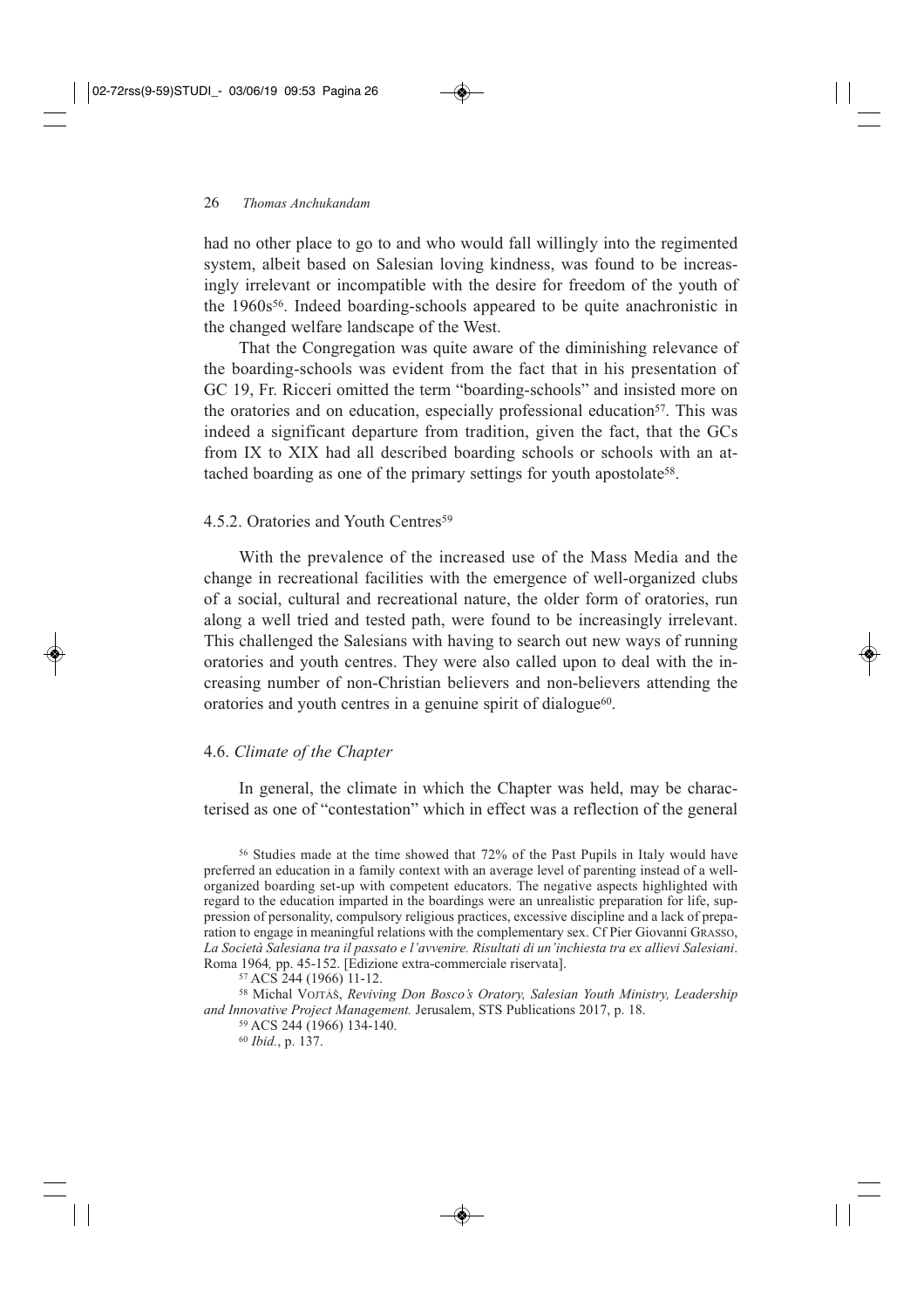situation which was prevailing both in the world and in the Church of the time. Thus, GC 19 witnessed creative polarised tensions between those advocating adaptation to the new challenges facing the Congregation and its mission of service to the young and those who were ardent advocates of fidelity to the original charism of Don Bosco – something, which had been a constant throughout the history of the Congregation. This situation caused the Rector Major to make impassioned pleas for "unity in diversity"61, and to indicate "dialogue" at various levels being the better way of solving issues<sup>62</sup>. This general climate of polarised contestation will continue to prevail also during and after the Special General Chapter and will be evident also in the early years of Kristu Jyoti College.

#### **5. Salesian Congregation between GC 19 and GC 20**

Looking back at GC 19, and with the benefit of hindsight, in 1991 Fr. Juan Vecchi, the then Rector Major, stated:

"The GC 19 did not have a satisfactory operational translation [...]; the mentality and the operational practice did not experience major changes at the grass-root level of the Congregation"63.

This was on account of the fact, that soon after the Chapter was concluded, Rome, through the Decree *Eclesiae Sanctae* (6th August 1966) asked all the religious congregations to prepare for a Special General Chapter in order to realize the required level of adaptation and renewal along the lines of *Perfectae Caritatis,* the Decree on the Up-to-Date Renewal of Religious Life (28th Oct. 1965).

#### 5.1. *A Period of Crisis*

The crisis in vocations in the West with increasingly nuclear families accompanied by a consumerist attitude and other allied factors, which impacted

<sup>61</sup> *Ibid.*, pp. 315-316. Here in his exhortation to the members of the General Chapter on 7th May 1965, the Rector Major insisted on tolerance and respect for the views of others in order to maintain "unity in diversity".

 $62$  Cf ACS 248 (1967) 3-33. In his letter, dated Turin,  $31$ <sup>st</sup> January 1967, he spoke at length of the need to dialogue at various levels in the Congregation.

<sup>63</sup> Juan Edmundo VECCHI, "*Pastorale, educazione, pedagogia nella prassi Salesiana*", in *Il cammino e la prospettiva 2000, Documenti PG 13*. Roma, SDB 1991, p. 10.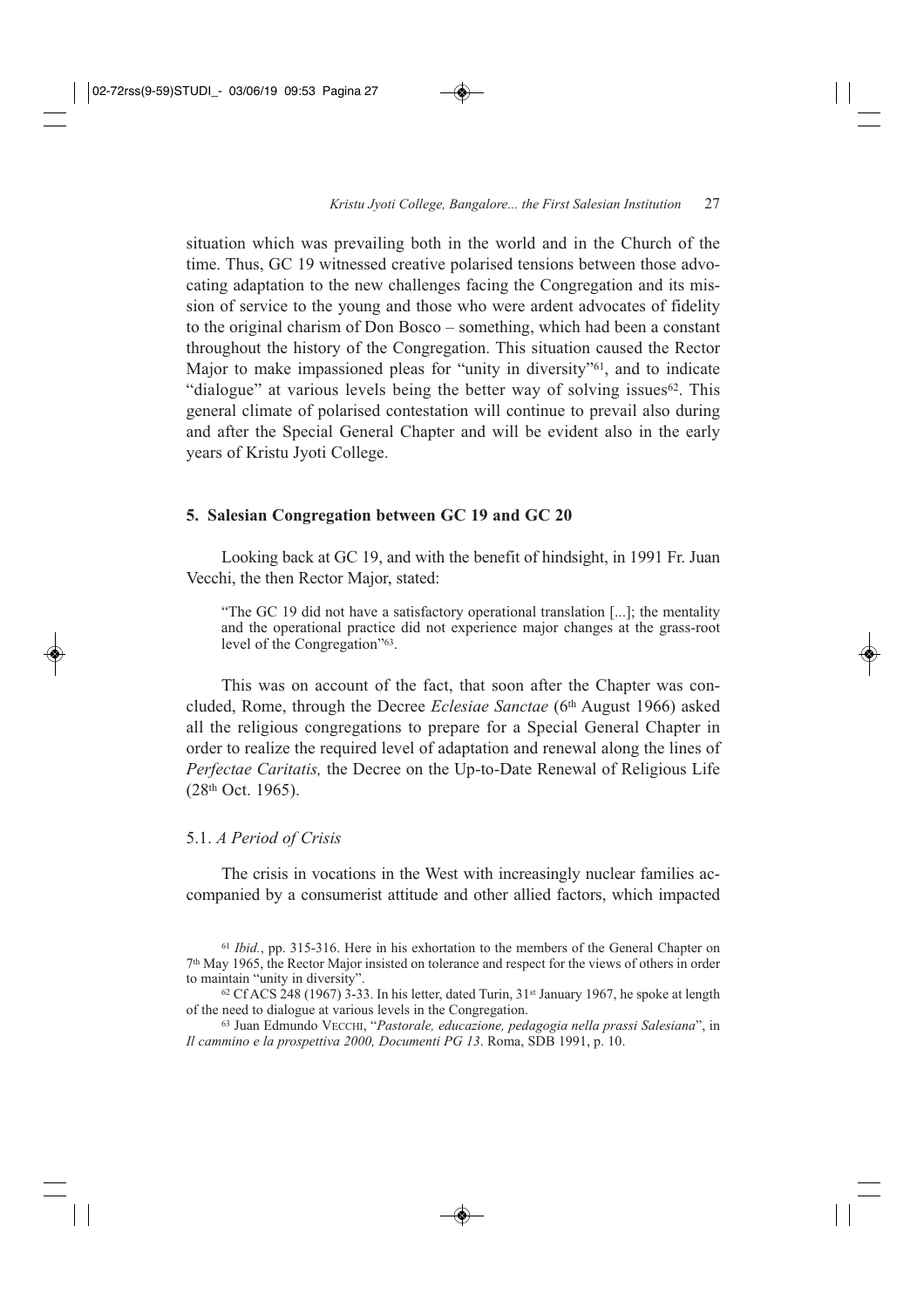so negatively on religious life, had its inescapable impact on the Salesians and their works. Thus the Congregation which had reached an all-time high of 21,614 members in 1967, which incidently was the year Kristu Jyoti began functioning, saw a fall of about one-fifth in 1977 as in real terms the number tumbled down to 16,59964. This was owed to the fact that for the first time in the history of the Congregation, there was a noticeable fall in the number of new entrants and simultaneously a noticeable increase in the number of those leaving it.

#### 5.2. *Initiatives of the Rector Major*

In an effort to have a better understanding of the Congregation in view of the Special General Chapter, as GC 20 was referred to, the Rector Major undertook several journeys to different parts of the world and held Inter-Provincial meetings in Como for Europe (April 1968), in Bangalore for Asia (February 1968)65 and in Caracas for Latin America (May 1969). He also paid attention to the animation of the Congregation through his writings which were fully in line with the mind of Vatican II and of Pope Paul VI dealing as they would with a variety of topics like proclamation of the faith, dialogue, renewal, crisis of vocation etc.<sup>66</sup>. In a very volatile situation when there were also a certain "confusion of ideas", which could easily give rise to extreme and even dangerous attitudes, Fr. Ricceri insisted on "courage in making decisions and consistency in our lives"<sup>67</sup>. Further, inspired by the event of the beatification of don Rua on 29th October 1972, he invited the Salesians to a total, integral and fecund faithfulness in imitation of the first successor of Don Bosco, who was so noted for his legendary fidelity to the founder<sup>68</sup>.

Faced with a situation pregnant with the "confusion of ideas" and with some of them of an extremist and dangerous kind, Fr. Ricceri insisted on a "courageous and balanced openness in tune with the teachings of the Vatican Council and of Pope Paul VI"69.

<sup>64</sup> Cf *Elenco Generale della Società di S. Francesco di Sales 1967*, pp. 35-327 and *ibid*., 1977, pp. 39-256. Cf also the comparative table presented by Fr. Viganò in his: *La Società di San Francesco di Sales nel sessennio 1978-1983.* Roma 1983, p. 215 for an idea of the losses of the other orders and congregations during the same period.

<sup>65</sup> The meeting in India was held to coincide with the official inauguration of Kristu Jyoti College to which reference will be made in the course of this paper.

<sup>66</sup> Cf *La parola del Rettor Maggiore*. 9 vols. Torino, Ispettoria centrale salesiana 1967- 1977 quoted in M. WIRTH, *Da Don Bosco ai nostri giorni...*, p. 449.

<sup>67</sup> ACS 250 (1967) 13, 18.

<sup>68</sup> Cf ACS 268 (1972) 24-25.

<sup>69</sup> M. WIRTH, *Da Don Bosco ai nostri giorni...*, p. 449.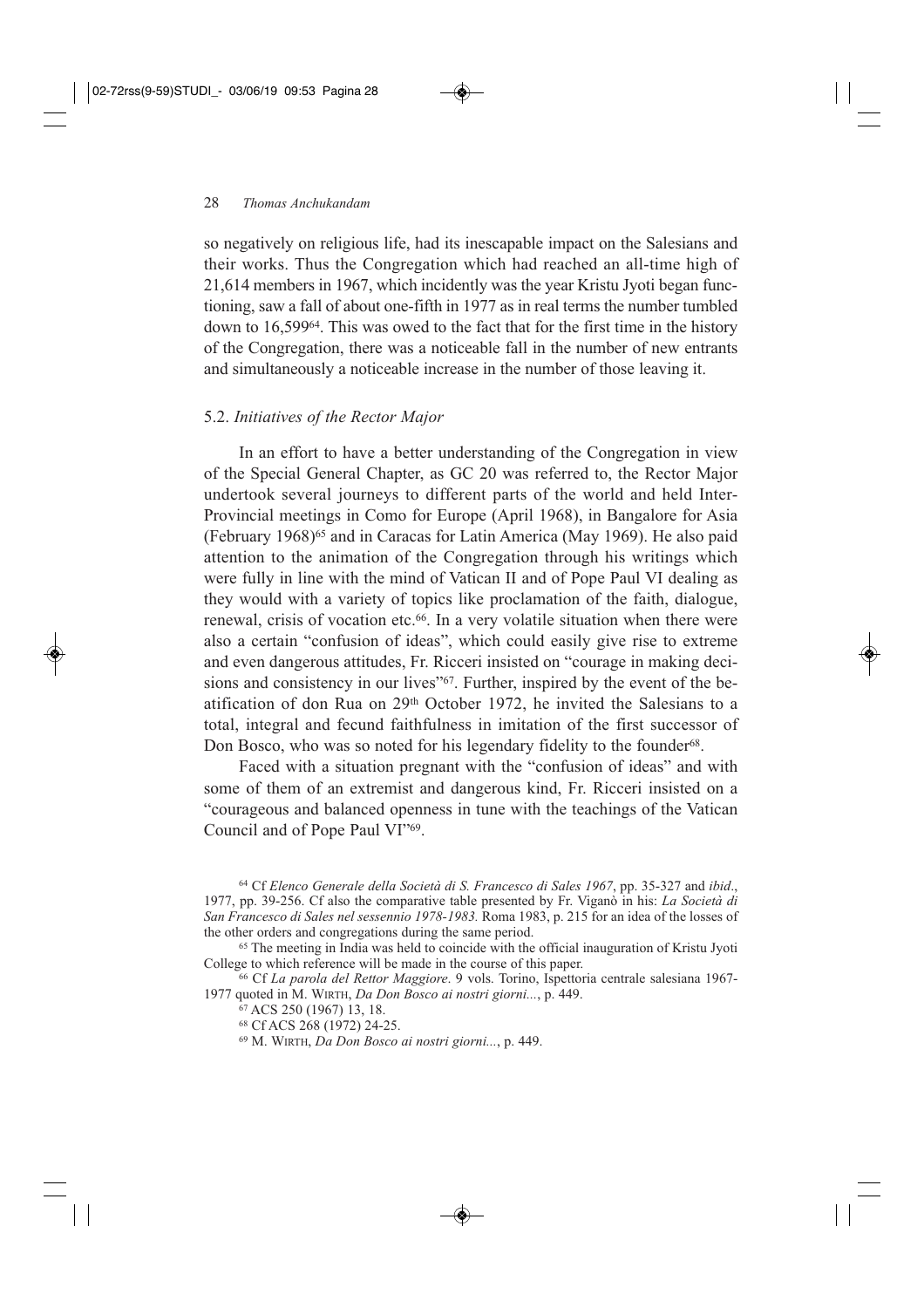Thankfully for the Congregation, it was blessed with an enlightened leadership during the period leading to the Special General Chapter, during the course of the Chapter and in the years that followed in the person of Fr. Ricceri and after him in that of Fr. Vigan $\delta^{70}$ . While the former, as has already been pointed out, insisted with the Salesians that they engage themselves in a "courageous and balanced opening to the world", the latter pointed to fidelity, courage and enthusiasm as the required response to the challenges facing the Congregation<sup>71</sup>.

#### **6. The Special General Chapter**

The 20th General Chapter of the Salesian Congregation, meant to realize the "*accommodata renovatio*" called for by the decree *Perfectae Caritatis* of the Second Vatican Council, was held at the newly opened generalate in Via della Pisana 1111, Rome, on 10<sup>th</sup> June 1971 and lasted an unprecedented 7 months with 202 participants representing 73 provinces and including 12 *observers* and 4 *experts*72.

It was at this Chapter that for the first time in its history, the Rector Major, who, thanks to his visits and especially thanks to the Inter-Provincial Congresses he had presided over in Como, Bangalore and Caracas, presented the *Report on the State of the Congregation*73, a practice which continues to this day.

As was only to be expected in the prevailing circumstances, this Chapter too, like GC 19, lived through very "lively" and at times tense moments on account of the involved debates between the "traditionalists" and the "progressives" with the former insisting on fidelity to the hallowed traditions and the latter calling for changes in keeping with the times. There were also calls for unity on the one hand and of decentralization on the other, or even that of a centralised authority on the one hand and that of co-responsibility on the other74.

<sup>73</sup> Cf *Capitolo Generale Speciale*, Allegato 3, pp. 565-583 for the *Relazione generale sullo stato della Congregazione. Capitolo generale speciale* – *Roma 1971.* Torino, Lit. E. Gili (s.d.).

<sup>70</sup> The reference is to Fr. Aloysius Ricceri, who was elected Rector Major by GC 19 and his successor, Fr. Egidio Viganò (1977-1995) who too had participated in the Second Vatican Council and was elected the General Councillor for Formation by GC 20.

<sup>71</sup> M. WIRTH, *Da don Bosco ai nostri giorni...*, p. 466.

<sup>72</sup> Cf *Capitolo Generale Speciale XX della Società Salesiana, Roma 1971*. Torino, Lit. E. Gili (s.d.), Allegato 8, pp. 605-611 for the list of participants, observers and experts.

<sup>74</sup> M. WIRTH, *Da Don Bosco ai nostri giorni...*, p. 451.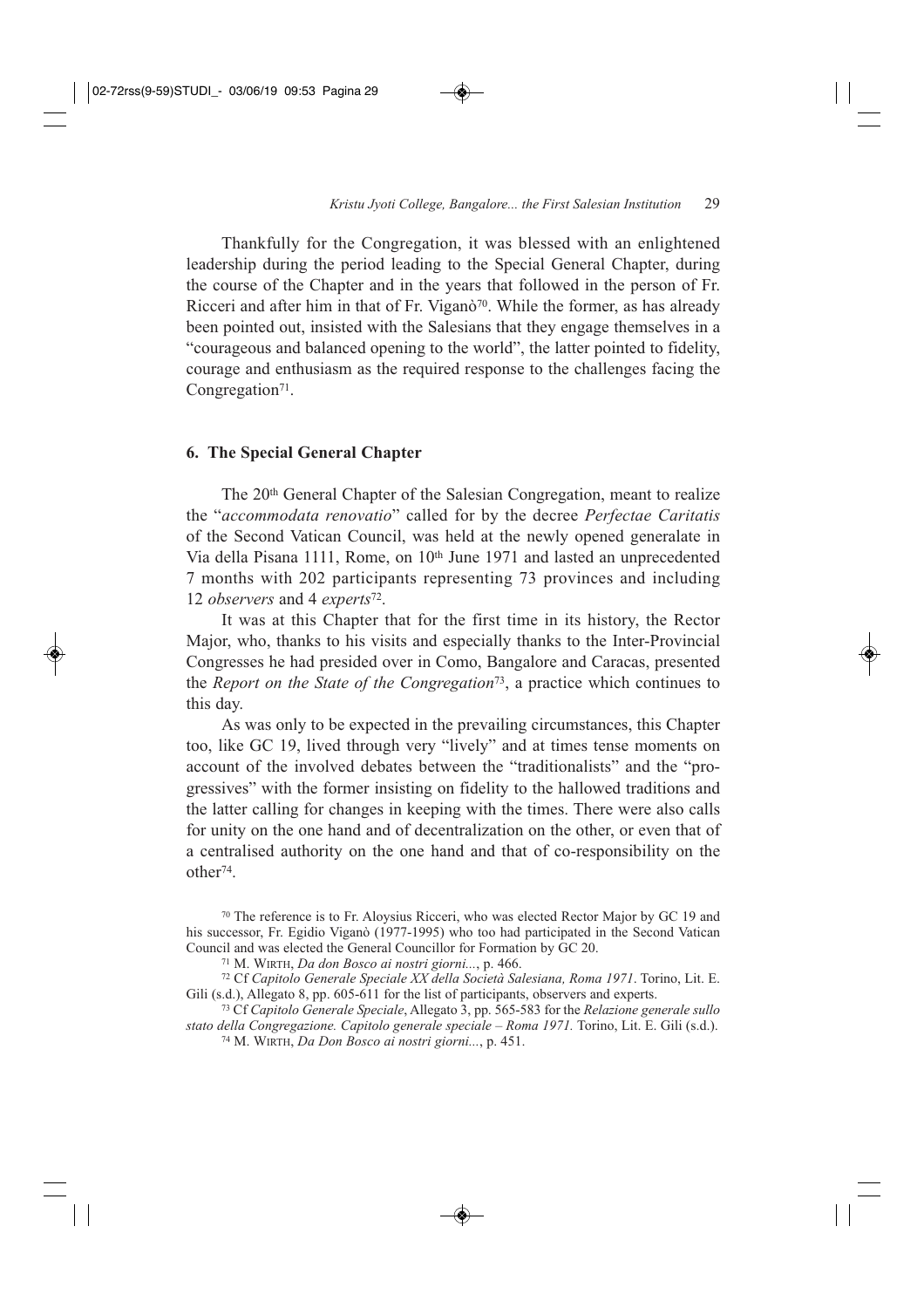#### 6.1. *The More Significant Developments at the Chapter*

If one were to study the results of the *accomodata renovatio*, realized by the SGC, the great changes which followed within the Salesian communities between 1965 and 1977, will become evident<sup>75</sup>. The more salient aspects of these may be enumerated as the governance of the Congregation more along the lines of animation with the relations between the superiors and the confreres becoming more simple and informal, an increased level of the sense of the community and better communication as well as dialogue at various levels – congregational, provincial and local. These, in turn, were facilitated by such factors as the presence of the Regional Councillors in the General Council, the *consultation,* especially at the time of the appointment of the superiors and that of others to responsible positions and the decentralization effected by the setting up of the regions which facilitated a better adaptation of the Salesian charism to the cultural and social context of a given region.

#### 6.2. *Some Salient Contextualized Aspects*

The aspects considered significant in the context of this paper fall mainly in the areas of formation, evangelization and dialogue as well as schools and oratories.

### 6.2.1. Area of Formation

In the area of formation it must be noted that some novitiates and studentates had to be closed on account of the lack of vocations or on account of the difficulty in overcoming the various internal tensions. Among other things, Don Ricceri deplored the tendency to forget the Salesian charism in some of the formation houses, presence of worrying doctrinal deviations, "protests or contestations", and the lack of responsibility on the part of some of the formators76.

Though there was a crisis of vocations in Western Europe and in the Americas – with the Rector Major being constrained to make an appeal for

<sup>75</sup> A clear idea of this impact may be had from Francis DESRAMAUT - Mario MIDALI (edd.), *La comunità salesiana.* (Leggiuno, 28-31 agosto 1972). (= Colloqui sulla vita salesiana, 4). Torino-Leumann, LDC 1973.

<sup>76</sup> M. WIRTH, *Da Don Bosco ai nostri giorni...*, p. 453.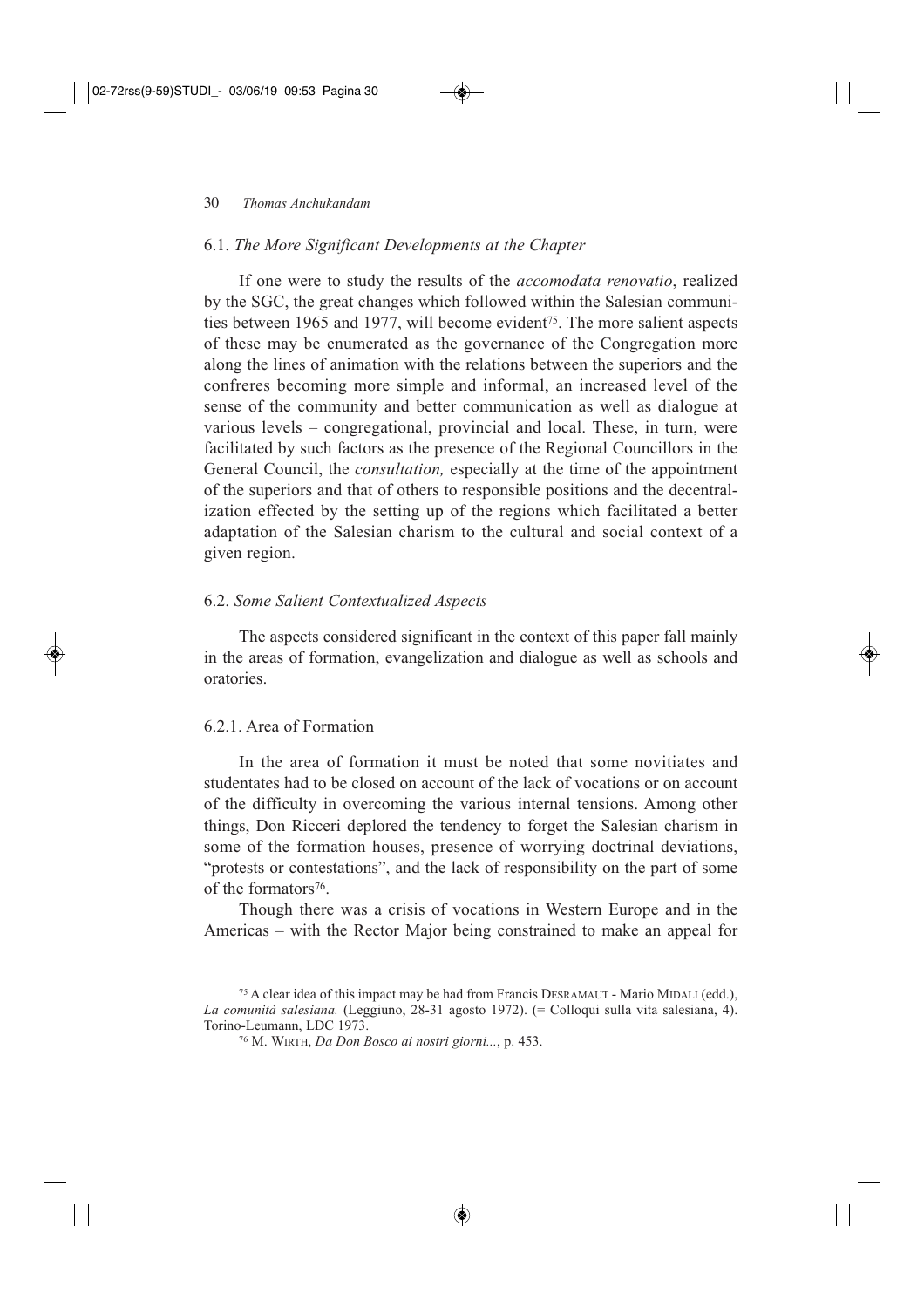priests to work as missionaries in South America77, the situation proved to be quite different in the Asian countries, especially India. There were evident signs of an increase in vocations, thanks to the policy of recruiting local vocations and the setting up of the required infrastructures in different parts of the country already from the 1940s. Sufficient attention was paid also to the formation of those who would later be tasked with the animation of the formation communities. This will be evident in the case of Kristu Jyoti College itself where Indian Salesians trained in Europe during and in the post-Vatican II period will be entrusted with the task of the theological formation of the Salesians for the whole of India.

#### 6.2.2. Evangelisation and Dialogue

There were also challenges with regard to evangelization which were affecting the Church as a whole as also the Salesian Congregation in the wake of the respect for cultures, other religions and the need for dialogue insisted on by the Second Vatican Council78. The fundamental question was on how evangelization was to be carried forward in the post-colonial period. The relevance of this question came to the fore as during the colonial period, the proclamation of the Gospel went hand in hand with an assertion of racial and cultural superiority and the claim on the part of the missionaries to possessing the "fullness of Truth". There was also a significant fall in the number of missionary vocations in Europe and this went hand-in-hand with the decrease in missionary enthusiasm. Questions were also openly raised on the validity of the missions of the classical type of an earlier era and on whether or not it were more urgent to deal with issues of underdevelopment and hunger before thinking of "converting people to Christianity!".

The Special General Chapter insisted that in the face of these very real and fundamental problems what was called for were new attitudes, new competencies and new orientations. What was required was to establish a better link between evangelization and development and human progress and to promote the various local cultures and languages, stimulate people's participation and to make the Gospel message relevant to the local context<sup>79</sup>.

<sup>77</sup> *Ibid*., p. 455. <sup>78</sup> *Ibid*., pp. 454-455. <sup>79</sup> *Ibid*., p. 454.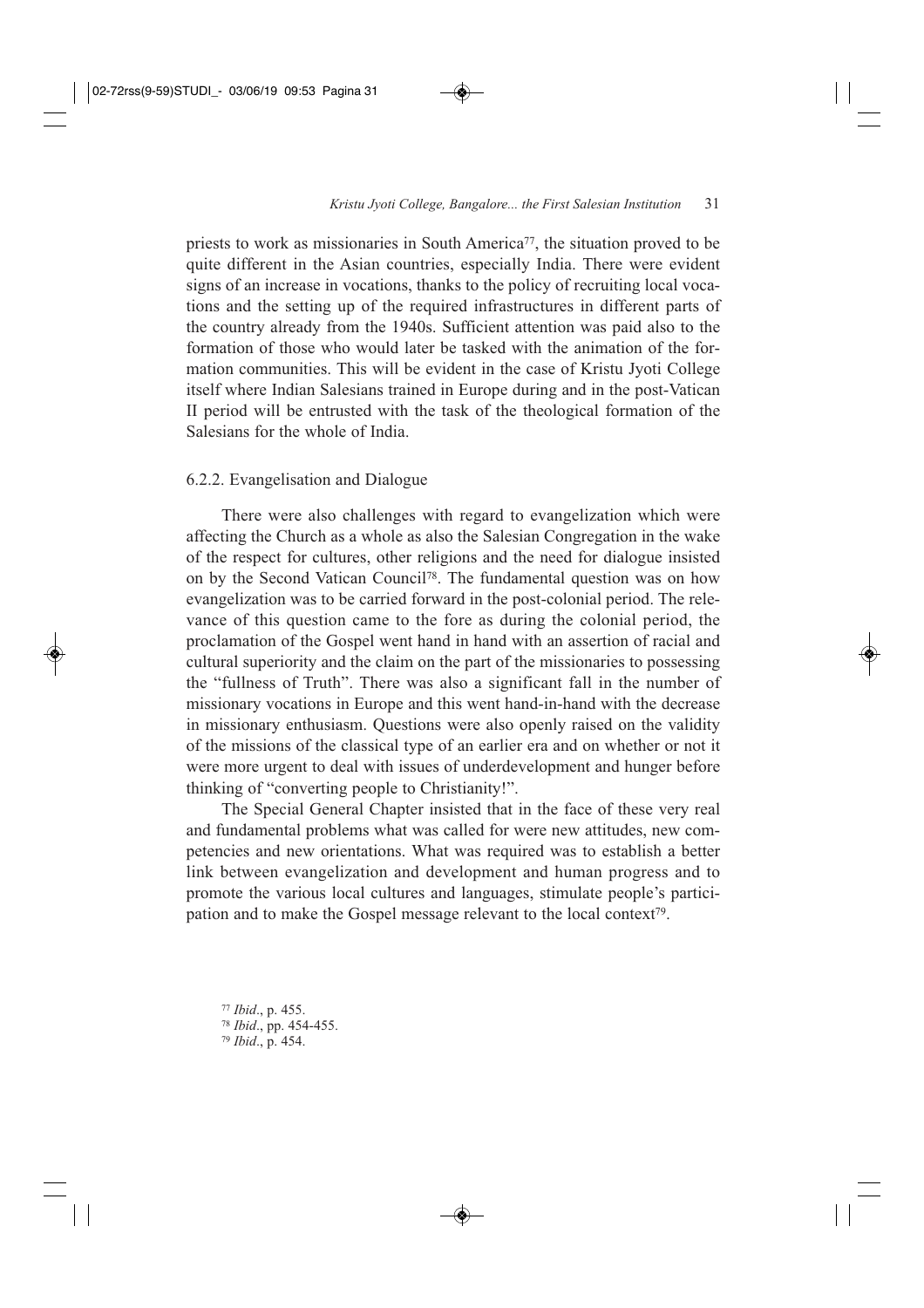### 6.2.3. Schools and Oratories

There were also serious efforts at redimensioning schools and oratories especially in the West with the introduction also of co-education<sup>80</sup> and encouraging the greater involvement of the laity. In keeping with the social context, there were very meaningful attempts at inserting the Salesian charism in the more difficult areas, greater social involvement on behalf of the marginalized and drug addicts and different forms of collaboration with associated government and civil institutions<sup>81</sup>.

The Salesian Studentate of theology at Bangalore, meant for the whole of Salesian India, which was started in the context of the Second Vatican Council, will prove itself to have been influenced in no small measure by the general historical context of its birth and the spirit of the *accomodata renovatio*, which had its unmistakeable impact on its formative years. Attention will be paid to realize a formation in the spirit of dialogue with cultures and religions, meaningful involvement of the laity, collaboration with the government – all not without the tensions associated with the understandable change in concepts and approach, which had come about in the wake of Vatican II and the SGC.

#### **7. Kristu Jyoti College – A Point of Arrival**

If the Salesian studentate of theology at Bangalore was a point of arrival as far as the theological formation of the Salesians in India was concerned as has already been described in the first part of this paper, it was also equally a point of departure in keeping with the changing world, ecclesiastical, Indian and congregational climate. The more important factor which facilitated the coming of the Salesians to Bangalore was however, the change in the attitude of the Archbishop which led to a renewed correspondence between the Salesians and the Archdiocese and the realization of a long desired objective.

#### 7.1. *A change in attitude of the Archbishop of Bangalore*

Archbishop Thomas Pothacamury of Bangalore, who was not in favour of having too many religious congregations in the city and who for various

<sup>80</sup> Cf Cosimo SEMERARO, *Coeducazione e presenza salesiana. Problemi e prospettive.* (Toulon, 30 ottobre - 2 novembre 1992). (= Colloqui internazionali sulla vita salesiana, 16 – Nuova serie, 5). Leumann (Torino), LDC 1993.

<sup>81</sup> M. WIRTH, *Da Don Bosco ai nostri giorni...*, p. 454.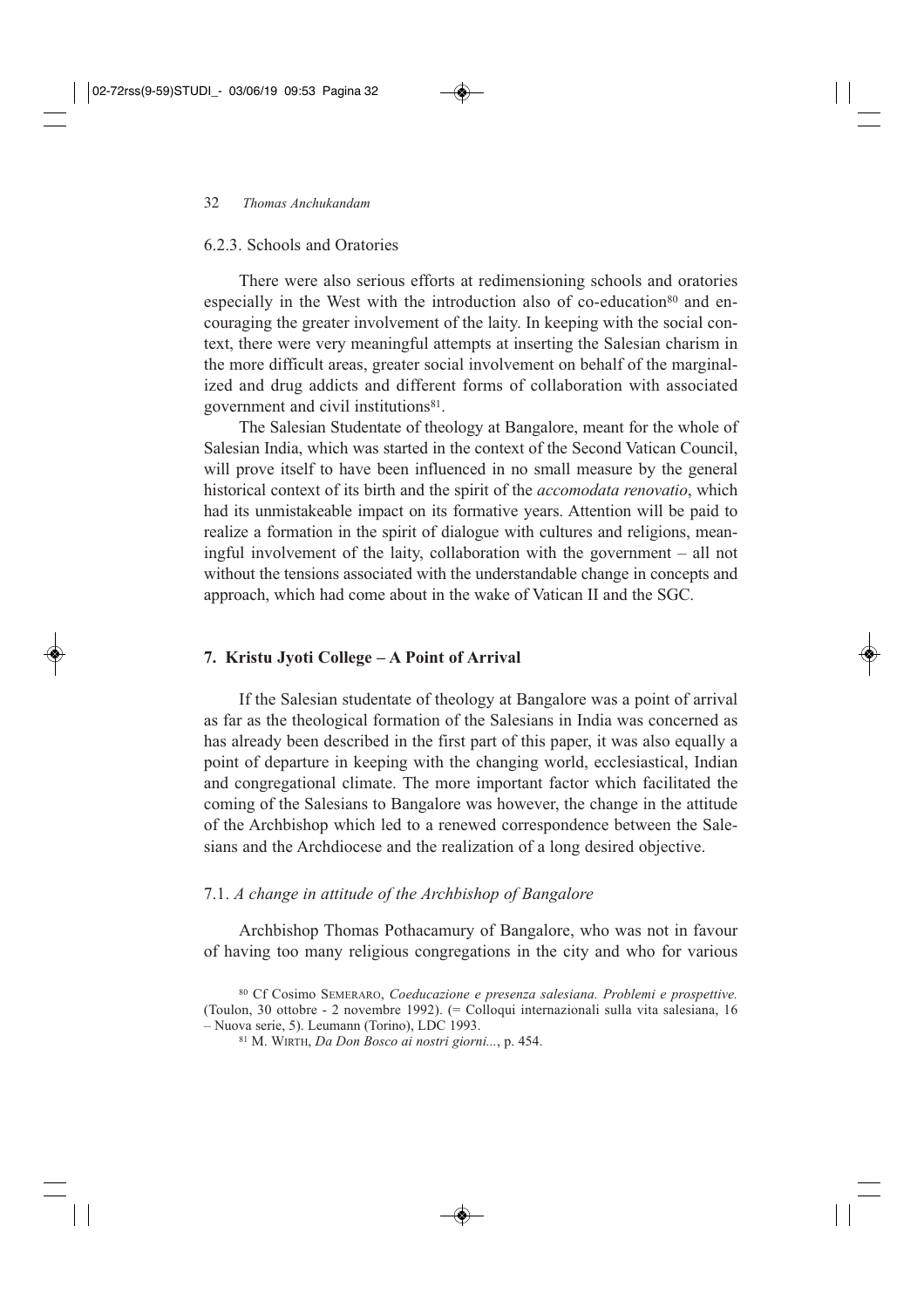reasons was not in favour of the Salesians coming into the Archdiocese, eventually changed his stance. The change in his attitude and the increasing friendliness he manifested towards the Salesians was evident from the fact of his having visited *The Retreat*, Yercaud, and having celebrated the community mass on 24<sup>th</sup> May 1952, the feast of Mary Help of Christians<sup>82</sup>.

In his autobiography, Fr. John Med, the then Provincial of the Province of Madras, narrates an interesting incident about how the Archbishop himself, and that to the former's great surprise, invited the Salesians to Bangalore.

"Once while at Kotagiri, I met the Archbishop of Bangalore, Mons. Pothacamury, when he came over to have some rest. In the course of our conversation, he casually mentioned, "Why don't you come to help us in Bangalore?" I replied jokingly, "But you do not want us. We hear that you keep the pictures of Don Bosco and Mary Help of Christians in the Archbishop's House to keep the Salesians away". He took it well and said, "I will be happy if you come to Bangalore". He promised also to ask the parish priest at Krishnarajapuram village, just adjacent to Bangalore, about acquiring a plot for us. Taking him at his word we also contacted the parish priest, who eventually helped us in acquiring the land beside the Bangalore-Madras Highway, The land belonged to seven different owners. Six of them agreed, but the one right in the middle of it all was very reluctant. Fr. Dabove<sup>83</sup> managed to settle the matter amicably"<sup>84</sup>.

It was in fact a casual conversation, which finally led to the Salesians coming to Bangalore after a long wait of 40 years, since the time when Fr. Ricaldone during the Extraordinary Visitation to the fledgling Salesian presence in India in 1927, expressed his desire for a Salesian presence in Bangalore.

#### 7.2. *Renewed Correspondence*

Naturally enough, the very welcome attitude of the Archbishop towards the Salesians led to a flurry of correspondence between them and the archdiocesan authorities.

<sup>82</sup> Joseph THEKKEDATH, *A History of the Salesians of Don Bosco in India from the Beginning up to 1951-52.* Bangalore, Kristu Jyoti Publications 2005, II, p. 1020.

<sup>&</sup>lt;sup>83</sup> Fr. Emilio Dabove was born in Italy in 1903 and made his first profession in 1927. He came to India in 1932 and was ordained in 1939. He died on 31.12.1981 at the age of 78. L. KUMPILUVELIL - C. PANACKEL, *A Journey with the Young...*, p. 302.

<sup>84</sup> Sebastian Jose AERIMATTATHIL (ed.), *In His Name. Fr. John Med Recounts His History.* Dimapur, Don Bosco Publications 2005, p. 90.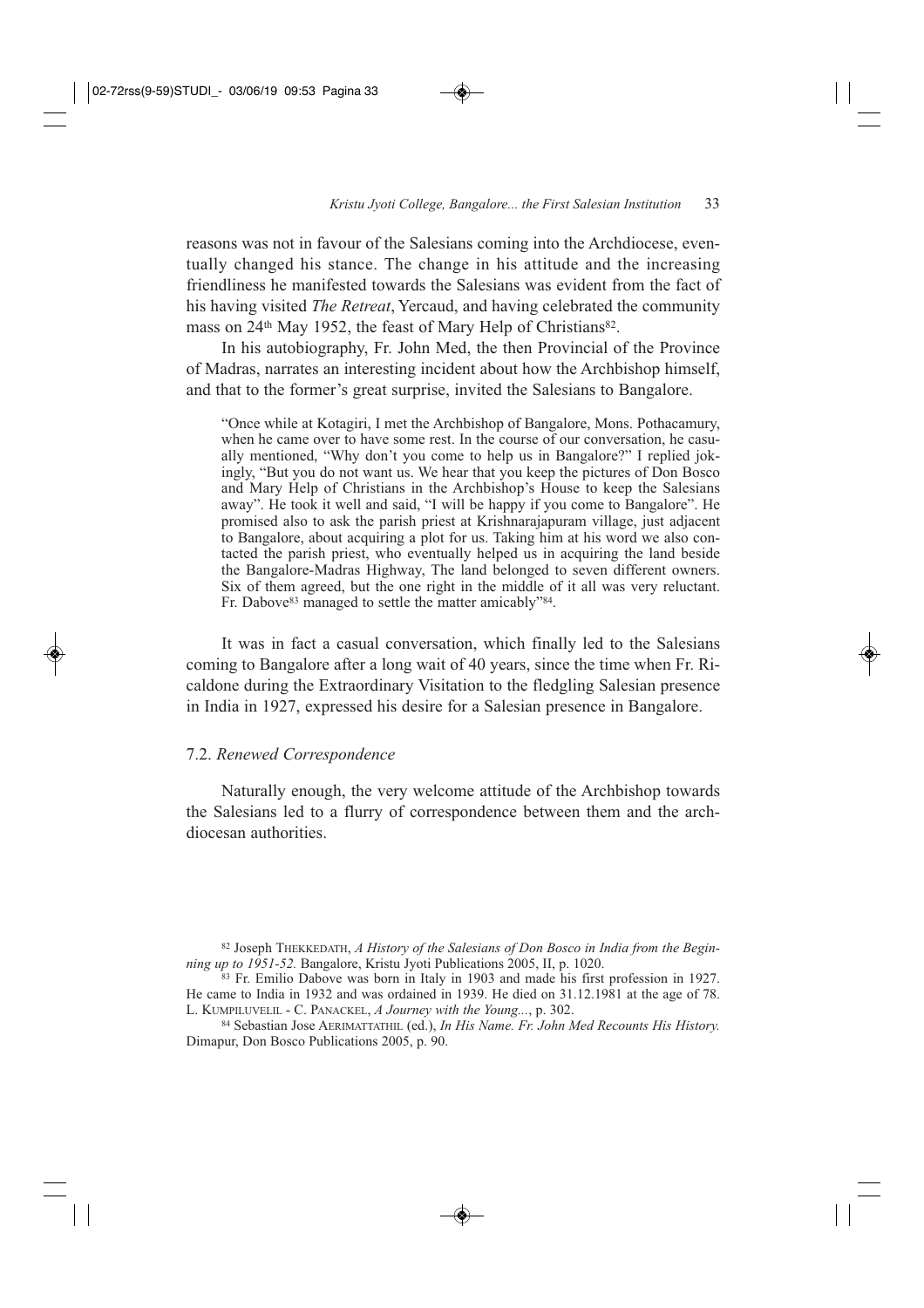7.2.1. Letter of Fr. Med to Archbishop Pothacamury

After his return to Madras from Kotagiri, Fr. Med, seeing the favourable stance of the Archbishop, wrote him a letter, which in a way, picked up the thread of the correspondences from where his predecessors had left off.

#### "Your Grace,

With great pleasure, I still remember the two occasions when I saw your Grace lately: in Kotagiri where Your Grace was for holidays and in Vellore where I saw you in the hospital. I hope that Your Grace is completely well now and we shall certainly pray for you so that God should preserve you well and healthy.

In both of those occasions, Your Grace spoke to me about finding some land in Bangalore. Before it was not possible as our superiors were contrary to such undertaking but of late, they encouraged me to buy some plot of land for our future theologate.

It is with this end in view that I write this letter asking Your Grace to be so kind as to give us your permission to take this step and give us already in advance the permission to establish in your Archdiocese our *Domus Religiosa* intended especially to be a House of Studies. I shall be very grateful to Your Grace for this permission. We have inquired about possible places and they can be obtained but before giving a definite word I would beg Your Grace to give us your consent.

I can assure Your Grace that we shall pray for you now and also in the future and shall try to repay the kindness which Your Grace was always so ready to show to us all, and to me in particular. Kindly bless us also and our intentions,

Your Grace's obedient Son in O.L.

(Sd.) J.Med

Salesian Provincial"85.

This letter, apart from indicating the fact of the by now cordial relations that existed between the Archbishop and the Salesians and in a special way with the provincial Superior, Fr. Med, indicates also some other pertinent aspects: i) that the Superiors were not in favour of starting a studentate of theology in the South till the Indo-Chinese War forced the students of theology out of Mawlai and to Kotagiri; ii) that Archbishop Thomas Pothacamury had health issues at the time of writing this letter, something which made it necessary for his Auxiliary, Mgr. D.S. Lourdusamy, soon to be made Coadjutor Archbishop of Bangalore owed also to the continued ill-health of the Archbishop, to take up the correspondence with the Salesians in the question at issue and iii) that the Salesians were quite solicitous about being faithful to the normal procedures associated with establishing new presences in a diocese.

<sup>85</sup> AAB – SDB, RF -37. Vol. II (1963-1967). Letter dated 80-C Broadway, Madras-1 (S. India), 9th January 1963.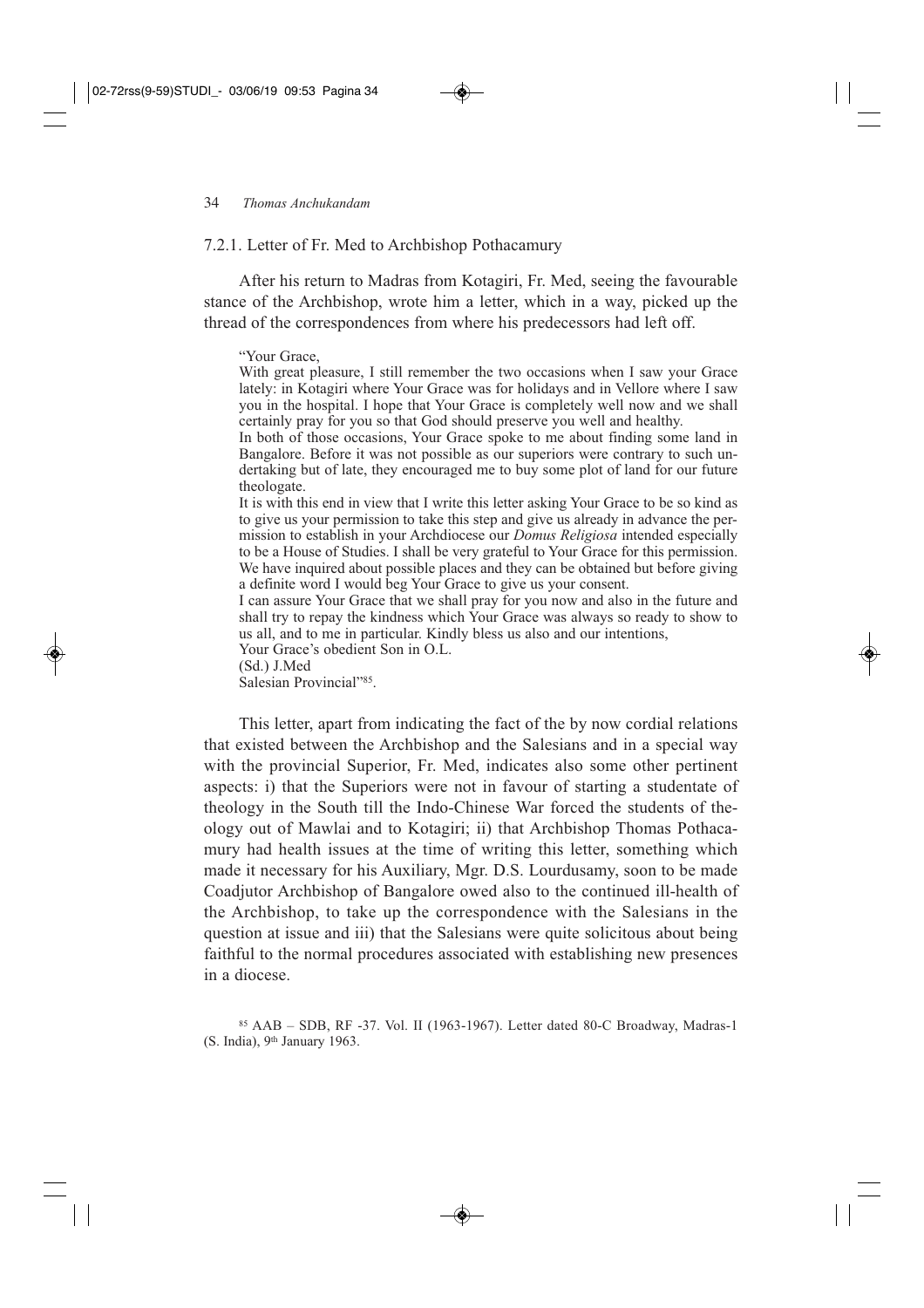#### 7.2.2. Letter of the Auxiliary Bishop to the Provincial

Since the Archbishop was in retreat, it would in fact be Mgr. Lourdusamy, the Auxiliary Bishop, who replied two days later. The letter was very cordial and was dated Archbishop's House, 20, Miller's Road, Bangalore – 6, 11th January 1963.

"Dear Fr. Provincial,

His Grace the Archbishop is in due receipt of your letter, dated 9th January 1963. As he is in retreat at present, I am penning these lines on his behalf.

His Grace says that you are quite welcome here and gives you hereby, with great pleasure, the required permission to establish in this Archdiocese of Bangalore a «domus religiosa» of your congregation, intended especially to be a house of studies. A formal permission to this effect in a well-drawn-up document will be issued later. His Grace strongly advises you to locate this house outside the present city limits.

Along with His Grace I too extend to your congregation a hearty welcome to this Archdiocese.

Whenever you come over to Bangalore to make arrangments for the purchase of the plot of land and other such things, you will be our honoured guest here at the Archbishop's House. You may stay here with us as long as you like (and) we shall make you feel quite at home with us and shall try to help you in all possible ways. With best wishes and special blessings both from His Grace, the Archbishop, and myself,

Yours devotedly in O.L., (D.S. Lourdusamy), Bishop Auxiliary & Vicar General"86.

The above letter is quite revealing inasmuch as it underlines yet again the concern of the Archdiocese not to have too many religious houses within the then city limits and insists that the Salesians locate themselves in the periphery. The letter is particularly cordial and Mgr. Lourdusamy, as will be seen also in the later part of this work, will always remain a good friend and benefactor of the Salesians.

#### 7.2.3. Letter of Fr. Dabove to the Auxiliary Bishop

The next correspondence with the Archdiocesan authorities in this connection was that of Fr. Emilio Dabove, the economer of the Salesian Province of Madras. He had come to Bangalore to scout for a suitable place and with the help of the parish priest, had located and bought one at Sannathammana halli.

 $86$  *Ibid.* The letter was dated Archbishop's House, 20, Miller's Road, Bangalore – 6, 11th January 1963.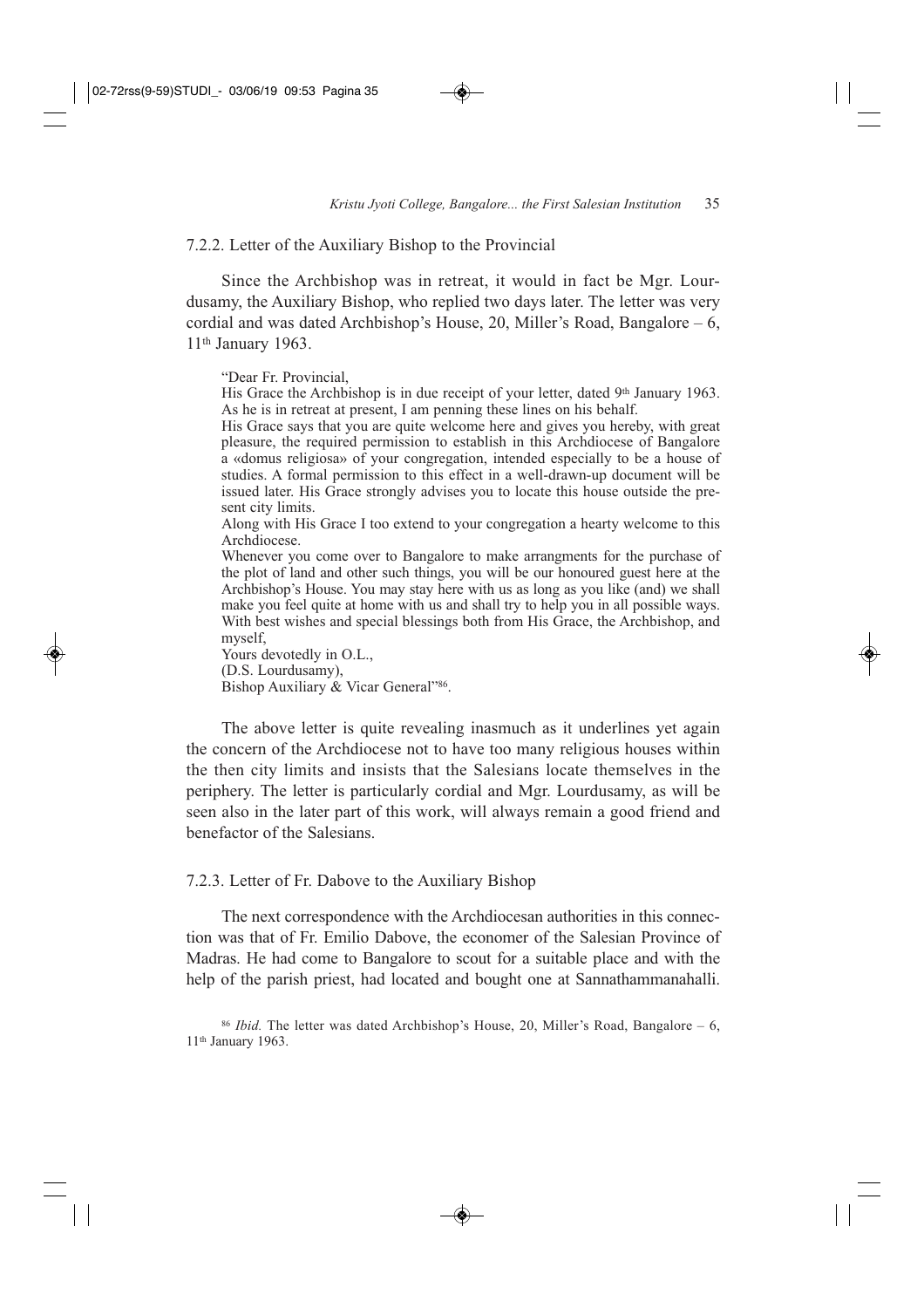The letter is written from 80-C Broadway, Madras-1 and is dated 30<sup>th</sup> June 1963.

"My Lord,

I reached here last night and this afternoon I shall go back to my country place. Before leaving I feel I need writing these lines to express my gratitude to Your Excellency for all the understanding, condescension and kindness shown to me when I was up (there) in connection with our foundation at Sannathammanahalli. After saying this, I have not as yet spoken of the help Your Excellency has given ...I cannot express it here. I feel confident that the Salesians will at all times and in all circumstances cooperate with the Pastors of the Diocese. We shall also pray for you, my Lord, that God may grant you all the graces your Lordship needs in discharging your duty. That the duty is heavy, I know. The more therefore, I am pledged to pray for you.

I am also writing to V. Rev. Fr. Gratian<sup>87</sup>. He has been very helpful out of purely genuine good will and I naturally go out in sympathy to him because of the difficulties he had in rendering us the help he did.

Our Provincial is shortly going to Bangalore to meet His Grace and thank him. I have acquainted him with the position and the permission and blessing given by His Grace to our foundation. Needless to say, he was happy about it. I trust it will be possible for him to meet your Lordship.

Craving blessing, I remain, Yours devotedly in C.J.

 $(Sd.)$  Dabove"  $88$ .

Fr. Dabove is full of praise for the assistance which Fr. Gratian, the parish priest, had rendered him during his visit and says that he was writing to express his gratitude before he moves out to his *country place*, which is a reference to the very extensive farm which the Salesians had at Sagayathottam of which Fr. Dabove was then the rector besides being the provincial economer. The letter is indicative of the good relations which would prevail between the Salesians and the local parish priests and the Archdiocesan authorities in the years to come.

#### 7.2.4. Letter of the Provincial to the Auxiliary Bishop

The next letter of the Provincial is dated 23rd June 1964. This is obviously because in the meantime the required steps of identifying and buying

<sup>87</sup> Fr. R. P. J Gratian was the parish priest of St. Anthony's Parish, T.C. Palaya, ww.bangalorearchdiocese.com/ ?pageid=761. (14.9.2018).

<sup>88</sup> Fr. Dabove, the then Provincial Economer, was also at the same time Rector of Don Bosco, Sagayathottam. Cf *Elenco Generale della Società di S. Francesco di Sales, 1964...*, II, pp. 502 e 510.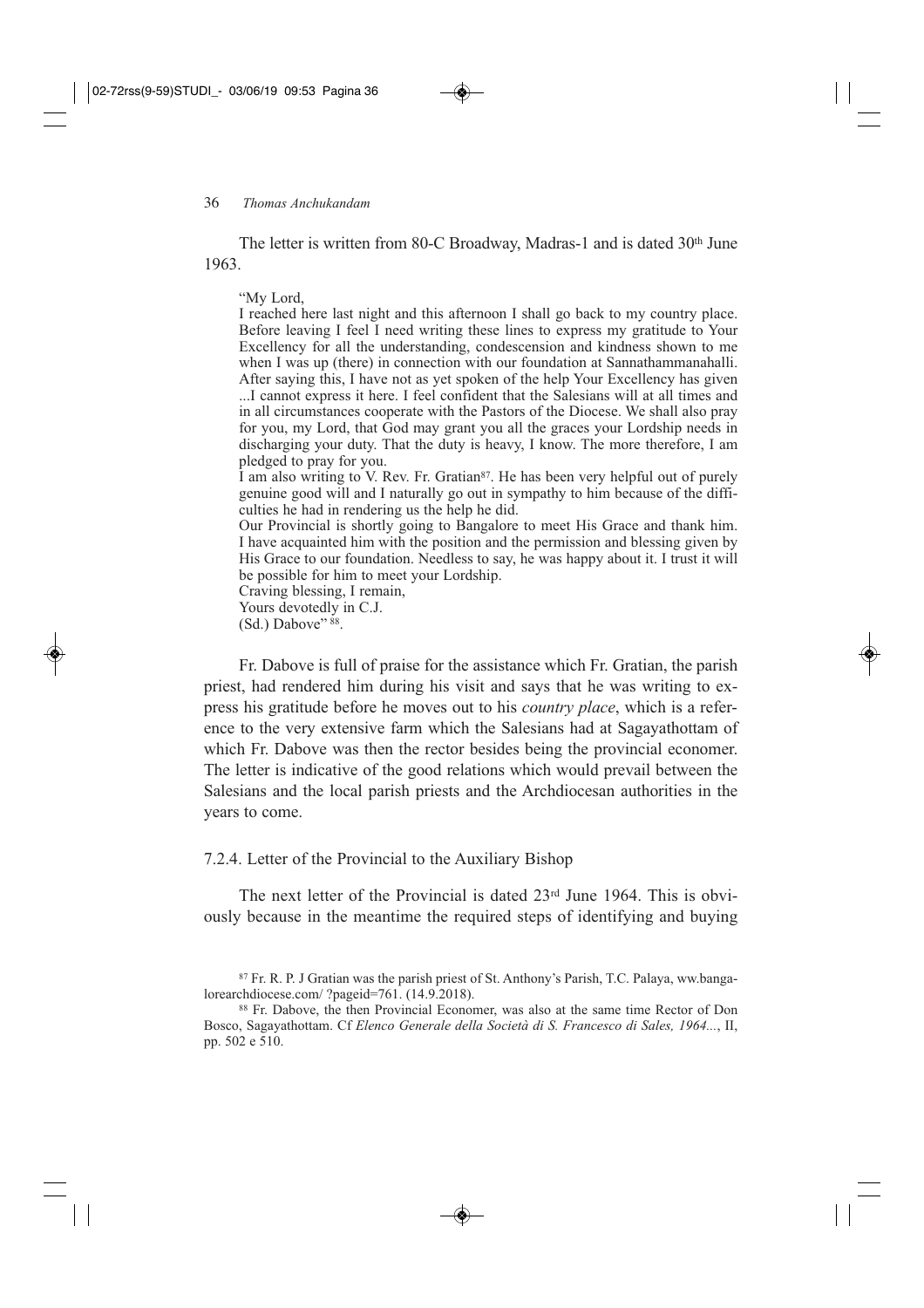the land were completed. This letter is, in fact, a request for the promised formal permission to start a *domus religiosa* in Bangalore and said that he had been faithful to the indications given by Mgr. Lourdusamy in his earlier letter.

"Your lordship,

Some time ago I requested His Grace the Archbishop of Bangalore for a letter permitting us to open a DOMUS RELIGIOSA in the Archdiocese of Bangalore which should be a House of Studies. Your Lordship replied on behalf of His Grace giving a temporary permission and promising regular permission in (the) future.

Your Lordship is aware that we have now purchased a large plot of land at Sannathammanahalli which is away from the city limits in that newly developing area. As we would like to start the work, I ask now Your Lordship to be so kind as to send us a regular letter permitting us to erect a Salesian DOMUS RELIGIOSA in that locality. I shall then be able to send a regular request to Rome for the canonical erection of the house.

Assuring Your Lordship of all our esteem and requesting your paternal blessing I remain,

Your Lorship's obedient Son in O.L. (Sd.) J. Med John Med SDB Salesian Provincial"89.

Sannathammanahalli was about 16 kms. from the city centre and was only about 2 kms. from the town of Krishnarajapuram which was on the Old Madras Road and hence well connected by both train and bus services<sup>90</sup>. The extent of the land purchased in the beginning was 35 acres and to these were added 5 more acres, thanks to the considerable help rendered by Fr. Gratian<sup>91</sup>.

### 7.2.5. Auxiliary Bishop to Provincial

The Auxiliary Bishop responded with a formal letter which confirmed the permission given the previous year.

<sup>91</sup> AKJCB – Chronicles, vol. I, *From the beginning up to june 1975,* p. 1. In the years that followed, the Salesians bought more land from different owners till the total extent of the land in their possession reached about 52 acres and 50 cents.

<sup>89</sup> AAB – SDB, RF -37. Vol. II (1963-1967).

<sup>90</sup> The area had begun to develop with the setting up of some industrial companies like *The Chemical, Industrial, Pharmaceutical Laboratories* (CIPLA - 1935), *The Hindustan Aircraft Company Limited* (HAL -1940), *The Indian Telephone Industries* (ITI - 1948), and a host of other smaller companies. Today it is well within the city limits and is part of the Bangalore City Corporation.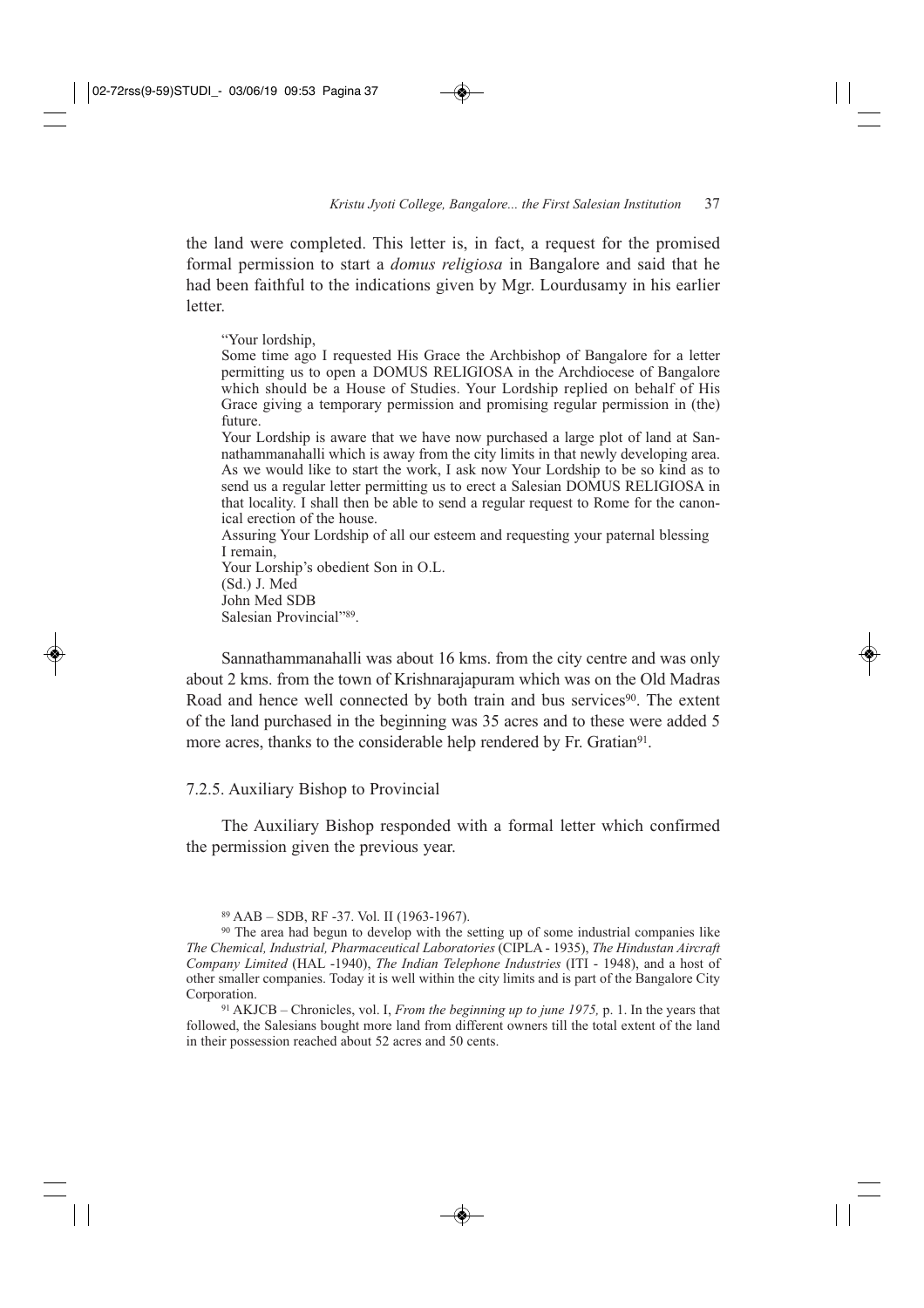#### 38 *Thomas Anchukandam*

"Very Rev. and dear Fr. Med,

Sub: Permission to open a «DOMUS RELIGIOSA» at Sannathammanahalli, Bangalore.

I am in receipt of your letter dated 23rd June '64, asking for a formal, regular permission to erect a Salesian «Domus Religiosa» at Sannathammanahalli.

It is true that in answer to your previous letter of  $9<sup>th</sup>$  January 1963, I wrote to you on 11th January 1963, on behalf of His Grace, the Archbishop, welcoming you to Bangalore and permitting you to have a house of studies here. You were then advised to locate this House outside the city limits. Accordingly, I am glad, you have purchased a plot of land at Sannathammanahalli which is far enough from the present City limits.

Hence, I confirm hereby the permission given last year which you may now consider as definite and formal, and make necessary arrangements with Rome for the Canonical erection of the House.

With all good wishes and special blessings for the success of the project,

Yours devotedly in Our Lord,

Bishop Auxiliary" 92.

This was incidentally the last letter on the subject written by Fr. John Med as he had by then completed his term as Provincial. However, after a break of about eight months, Fr. Aloysius Di Fiore, the new Provincial, contacted Mgr. D.S. Lourdusamy, who in the meantime, on 7<sup>th</sup> March 1965, had become the Coadjutor Archbishop of Bangalore.

7.2.6. Correspondence between Fr. Di Fiore and the Coadjutor Archbishop

In his first letter to the new Coadjutor Archbishop of Bangalore, Fr. Di Fiore introduced himself as the successor of Fr. Med, and went on to invite him to lay the foundation-stone of the new building to be constructed.

#### "Your Grace,

May I introduce myself as the new provincial of the Salesian Province of South India. My predecessor, Fr. J. Med, whom you know, has been sent to Assam as the Novice Master.

My first duty is to thank Your Grace for all the goodness you have shown us and your invaluable help to secure a site in Bangalore for our Theologate. May Almighty God reward you for this act of charity. Rest assured of our daily prayers.

We are planning to lay the Foundation-Stone of our theologate on the 25<sup>th</sup> of March at 4.00 p.m. Since Archbishop Thomas is not well, I invite Your Grace to perform the ceremony of the blessing and laying of the Foundation-Stone of this institution. As a great Benefactor of ours and the Coadjutor Archbishop of Banga-

 $92$  AAB – SDB, RF -37. Vol. II (1963-1967). The letter is dated  $3<sup>rd</sup>$  July 1964. Cf also ASC F392, letter of Rev. D.S. Lourdusamy, Bishop Auxiliary to Very Rev. Fr. John Med S.D.B. (copy).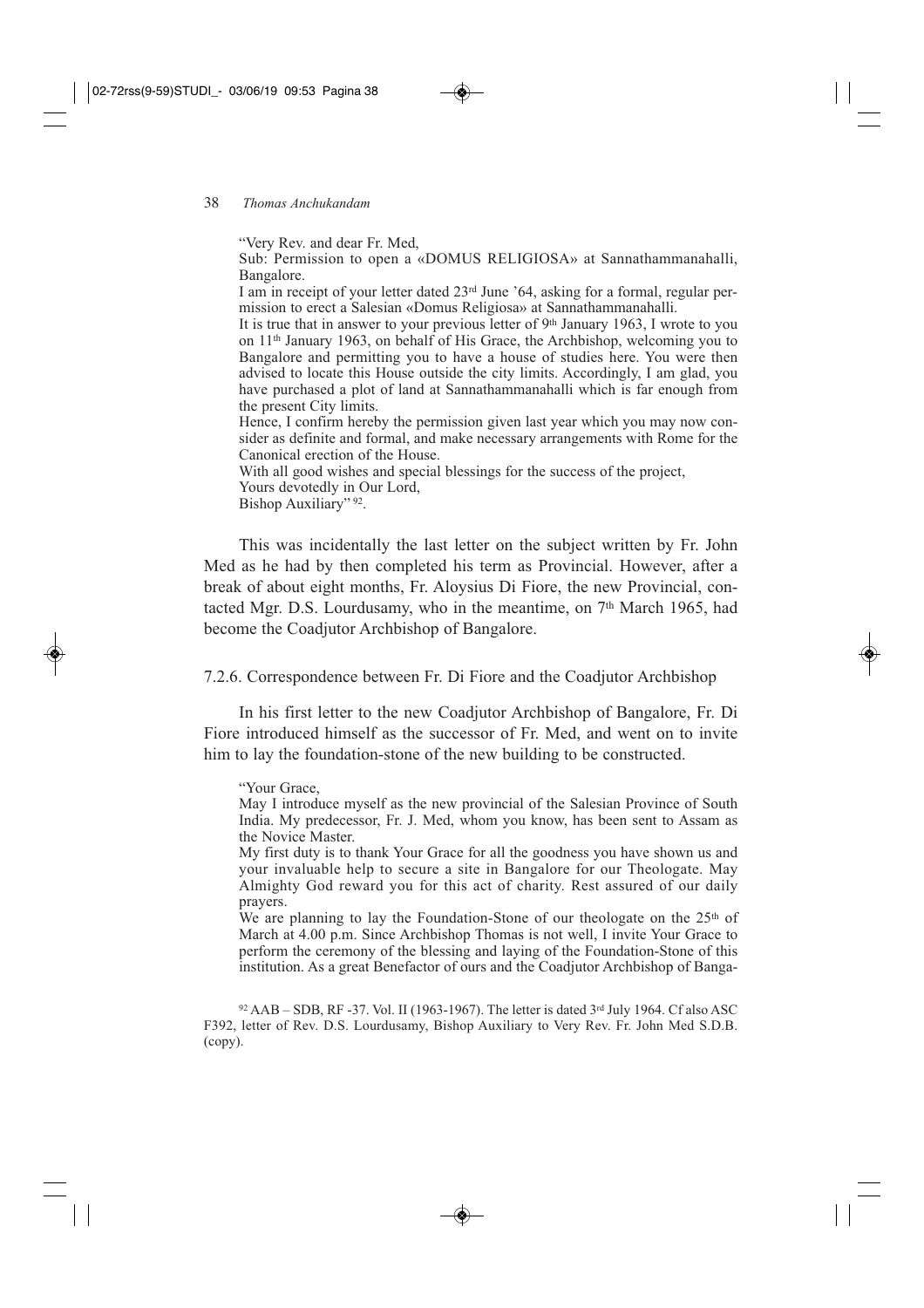lore, You have the first claim to this function. May I hope Your Grace will be able to comply wth my request? We shall be immensely happy and grateful if You will accept.

I am sorry I have not yet had the opportunity of meeting Your grace personally; but I hope to do so in the near future and pay my homage in person.

Thanking you most cordially and asking a big Blessing on myself and my work, Devotedly Yours in C.J.

Fr. L. Di Fiore

P.S. I shall be grateful if You will send me an answer to "Salesian House", Tirupattur, N.A. Dt., where I shall be till  $13<sup>th</sup>$  inst<sup> $" 93$ </sup>.

The Archbishop responded on 8th March 1965 promising to be present despite his heavy schedule and expressing his hope of meeting Fr. Di Fiore soon.

"I am also very happy to know that the blessing and laying of the foundationstone for your new Theologate here in Bangalore has been fixed up for the 25<sup>th</sup> of this month at 4.00 p.m.

Though I have a crowded programme on that day, I shall make myself available to perform the ceremony.

Once again I welcome your congregation to this Archdiocese with open arms and assure you of my prayers and other assistance that is in my power.

Looking forward to the pleasure of meeting you here before long, I remain,

With all good wishes and a special blessing,

Coadjutor Archbishop of Bangalore"94.

As indicated in the post-script of Fr. Di Fiore's letter, the Archbishop wrote to Salesian House, Tirupattur and when the former reached there, he was pleasantly surprised to find the Archbishop's letter on his table. Fr. Di Fiore replied immediately expressing his great happiness at getting the latter's very prompt reply and also giving a hint of the long wait the Salesians had to endure before they could finally come to Bangalore.

#### "Your Grace,

I was so exceedingly happy when last night I reached Tirupattur and found on my table your kind letter of (the) 8<sup>th</sup> March.

I have no words to express my gratitude to Your Grace for having accepted to bless the foundation-stone on the 25<sup>th</sup> of this month at 4.00 p.m. By the way, if Your Grace thinks that 4.30 p.m. would be more convenient, we are still in time to change it. In this case please let me have just a line in reply to Don Bosco Orphanage, Katpadi Extension, N. Arcot Dt., where I shall be till the 15<sup>th</sup> instant.

<sup>93</sup> AAB – SDB, RF -37. Vol. II (1963-1967). <sup>94</sup> *Ibid.*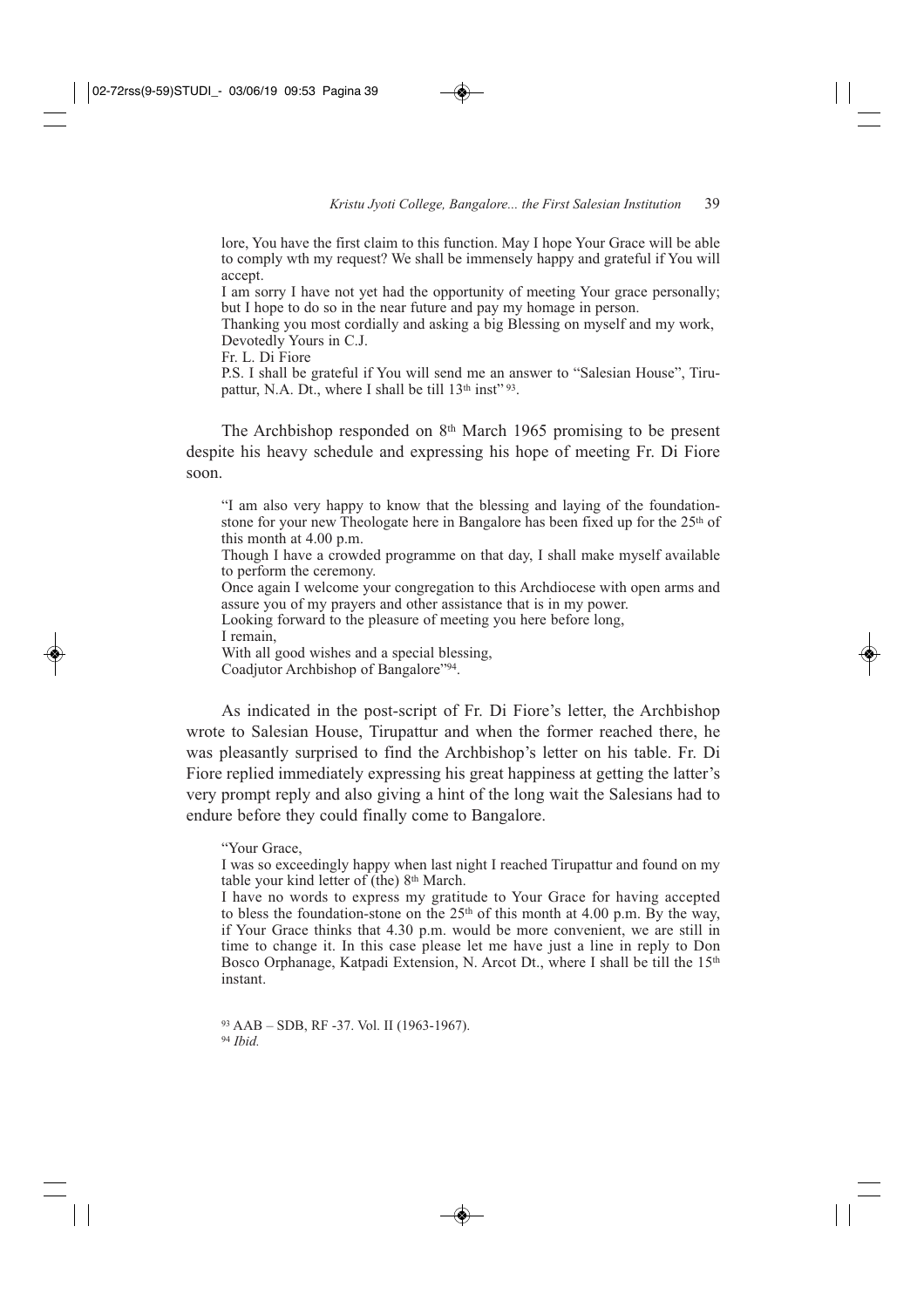#### 40 *Thomas Anchukandam*

My heartfelt thanks for your words of encouragement and affection. It is so nice to see that we are so welcome to Bangalore, a thing which we could not get for many years..."<sup>95</sup>.

The letter gives evident indications to the fact that the Salesians were indeed happy to have the opportunity to begin their studentate of theology in Bangalore after the decades-long efforts expended to have a presence there.

## **8. Laying the Foundation-Stone**

The foundation-stone of the future studentate of theology was blessed and laid on 25th March 1965 at a function presided over by Mgr. D.S. Lourdusamy, the Coadjutor Archbishop of Bangalore. On that occasion he expressed his joy at having the Salesians in the Archdiocese saying: "I welcome you with open arms!"96.



<sup>95</sup> *Ibid.* The letter is written on the letter-head of Broadway but with the addition, Camp: Salesian House, Tirupattur, N.A. Dt. The letters of Fr. Di Fiore from different places and his requests to the Coadjutor Archbishop to forward his replies to the addresses indicated by him points to the heavy schedule of the Provincial of Madras who had communities in the then states of Andhra Pradesh, Goa, Kerala, Karnataka, Maharashtra and Tamilnadu besides a community at Negombo, Sri Lanka. The Province will give rise in due course to the Provinces of Bombay  $(31<sup>st</sup> January 1972)$ , Bangalore (19<sup>th</sup> March 1979), Hyderabad (24<sup>th</sup> April 1992), Tiruchy (25<sup>th</sup> March 1999), Panjim (15<sup>th</sup> June 2007) and the Vice-Province of Sri Lanka (15<sup>th</sup> August 2004).

 $96$  AKJCB – Chronicles, vol. I, p. 2.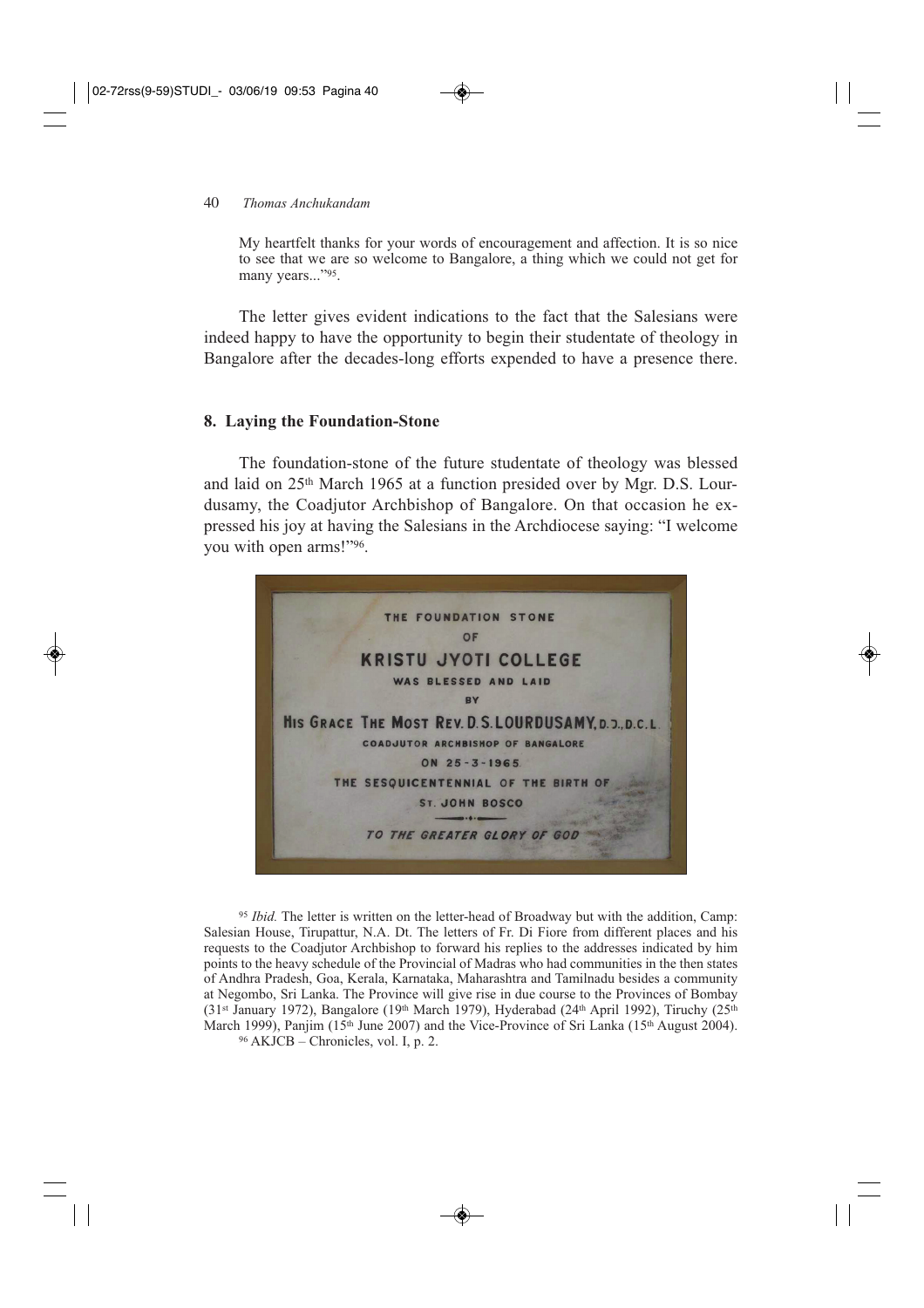After the ceremony Fr. James Oreglia<sup>97</sup>, the Secretary of the Province, wrote a letter to the Coadjutor Archbishop thanking him for his kindness and appreciating the generosity shown to the Salesians. The fact that he refers to the new institution as *Sacred Heart College* is significant and indicative of the fact that the name of the institution had not yet been decided upon. The name *Kristu Jyoti College* will be finalised only at a later stage as will be indicated in the course of this paper.

#### "Your Grace,

Fr. Provincial, Very Rev. Fr. L. Di Fiore, is flying this afternoon to Bombay on his way to Rome.

He wishes to thank Your Grace sincerely for your great kindness to us all and for all the appreciation Your Grace so generously showed of our little work in India. Your Grace will find the Salesians always at your disposal, ready to follow your lead in the work for the salvation of souls.

Fr. Provincial has also directed me to send to Your Grace the enclosed estimate of the Sacred Heart College with request to send it to the Sacred Congregation along with the plans of the new College.

With the deepest sentiments of my personal devotion and gratitude and asking Your Grace's blessing, I am,

Yours respectfully in C.J. Fr. James, SDB Secretary"98.

The Coadjutor Archbishop responded on 2nd April '65.

"Dear Fr. James,

Your letter of 29<sup>th</sup> April to hand together with the enclosed estimate of costs. When Father di Fiore handed over to me the appeal to Rome for help. I had no time to open the envolope and scrutinise at leisure if all the required papers were there. I had the impression that only the estimate of costs was wanting; but just now I note that a covering letter to H.E. the Internuncio has not been included, Now that Fr. Provincial is not there, you will do well to prepare and sign this letter on his behalf and send it on to me. Therein you should mention the purpose of the appeal for help and request His Excellency to kindly forward it to Rome with his strong recommendation. On receipt of this covering letter from you, I shall forward all the papers to him with my own recommendation..."99.

<sup>97</sup> Fr. James Oreglia was born in Argentina in 1916 and made his first profession in 1933. He was ordained in 1941 and came to India in 1947. He returned to Argentina in 1988 and died there on 15.09.1996 at the age of 80. Cf L. KUMPILUVELIL - C. PANACKEL, *A Journey with the Young...*, p. 310.

<sup>98</sup> AAB – SDB, RF -37. Vol. II (1963-1967). The letter is dated Provincial House, 80-C Broadway, Madras-1, 29<sup>th</sup> March 1965.

<sup>99</sup> *Ibid.*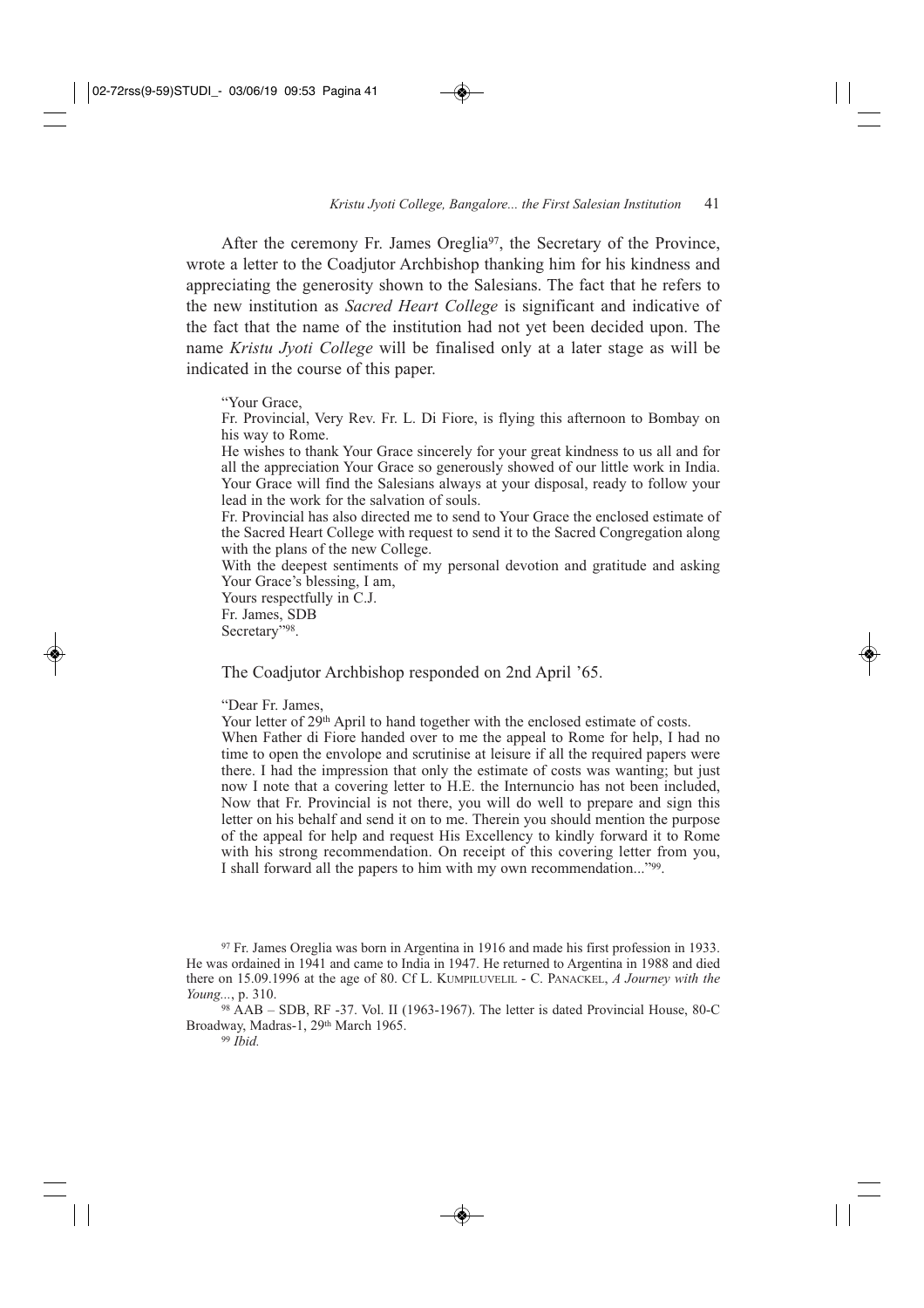On receiving this letter, Fr. James forwarded the relevant documents on to His Grace on 5th April 1965 with a note of thanks for "all the paternal kindness used with us"100.

Thus, the stage was now set for starting the construction and move on with the rest of the work to realise the cherished desire of the Salesians for an adequately furnished and staffed house of theological formation in India and to have a presence in Bangalore.

#### **9. Construction**

The plan for the building was drawn up by Fr. Peter Maggioni SDB101 and the construction entrusted to the contractor, Mr. T.J. Thomas, a past pupil, who had earlier seen to the completion of Dharmaram College. The work began almost immediately after the laying of the foundation-stone although there were some hitches which called for a change in the original plan of the building.

#### 9.1. *Change of Plan and the Phased Completion*

The original plan for the building, which appears to have been based on the dormitory model, was altered when it came to be known that GC 19 had taken the decision to provide the students of theology with single rooms<sup>102</sup>. Hence, in September 1965, an alternate plan was prepared and the entire construction planned to be completed within a five-year period. However, given the urgency of having to move out of Kotagiri, which had but inadquate facilities for a studentate of theology, it was planned to have the rooms to accommodate the students got ready by June 1967 at the start of the academic year. But seeing that even this plan might not materialise, it was decided to have

<sup>100</sup> *Ibid.*

<sup>101</sup> Fr. Peter Maggioni was born in Milan, Italy on 27.03.1909. He came to India in 1933 as a novice and made his profession that same year. He was ordained in 1940 and died in Madras on 22.10.1983 at the age of 74. L. KUMPILUVELIL - C. PANACKEL, *A Journey with the Young...*, p. 303; SAS.

<sup>102</sup> Cf ACS 244 (1966) 61-62. This number of the Acts of the Superior Chapter published the Acts of the 19<sup>th</sup> General Chapter, held in Rome from 8<sup>th</sup> April to 10<sup>th</sup> June 1965. Chapter IV of the First Part of the capitular documents deals with the Studentates of Theology. No. 6 of the seven proposals made by the commission (pp. 61-62) reads as follows: "Students of theology should be given individual rooms in view of the quiet indispensable to whoever has the duty of a life of intense study and interior recollection".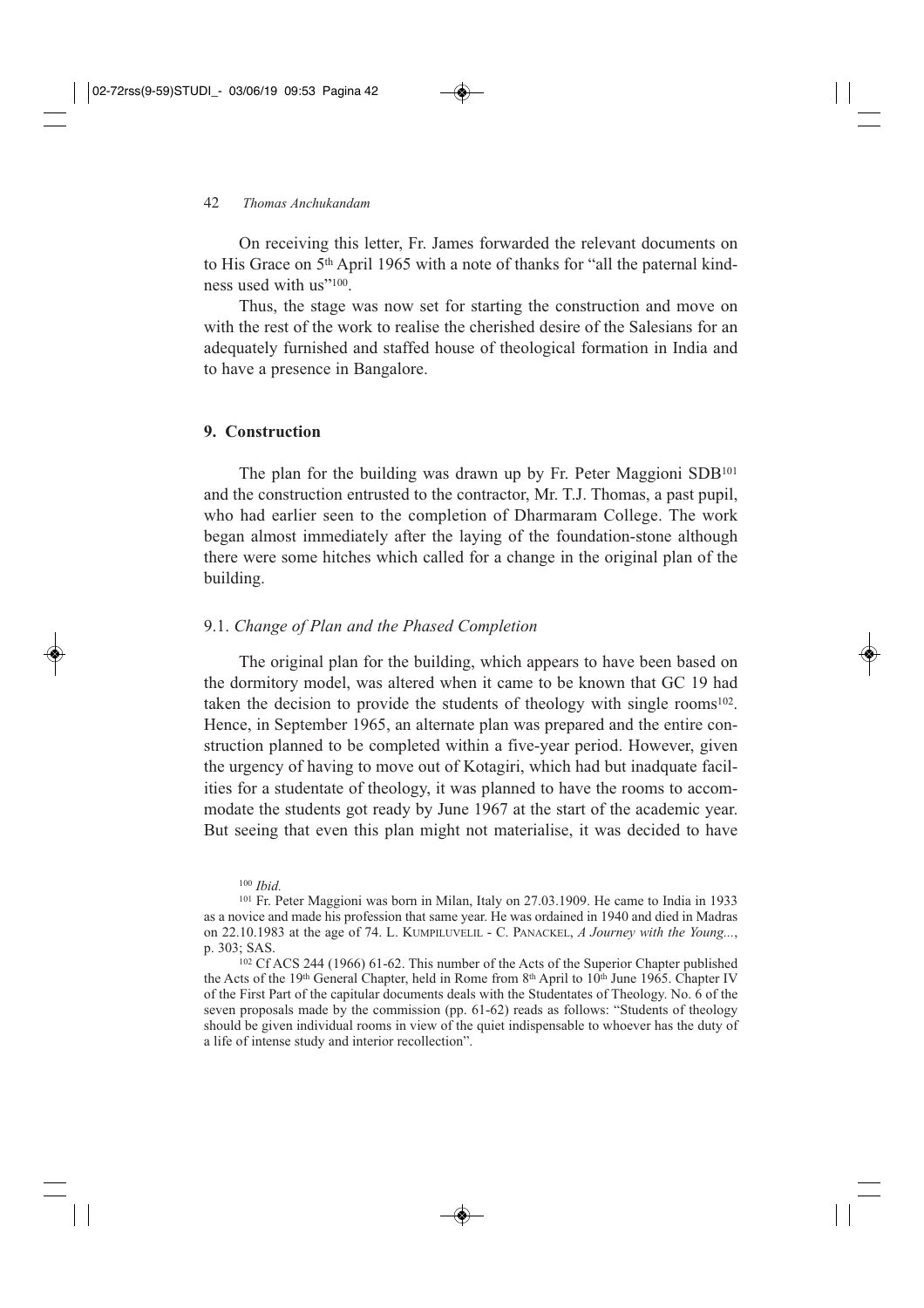the opening only for the second semester in November although some of the important structures like the College Chapel, the library and the auditorium would not still be ready<sup>103</sup>.

#### 9.2. *The Ecclesial Environment of the Theologate*<sup>104</sup>

At the time of the coming of the Salesians to Sannathammanahalli, there were but two ecclesiastical institutions in the immediate locality viz., the parish of St.Anthony and the convent of the Sisters of St. Anne, Bangalore, founded by Mgr. Étienne-Louis Charbonnaux in 1859105. The parish also had a piece of land in the Kowdanahally Village and another at Basvanapura.

#### 9.2.1. St. Anthony's Parish and St. Anne's Convent

Sannathammanahalli, which was mentioned by Fr. Med as the place where the Salesians had bought land to build their studentate of theology, will, in later years, be referred to as Thambuchettyur and still later as Thambuchettypalaya (T.C. Palaya) a name which it still holds. The name was changed from Sannathammanahalli to Thambuchettyur to honour Sir Trichinopoly Rayalu Arokiasamy Thambuchetty106, a Christian, who made a grant of the village to the Christians of the locality about the year 1890. In addition, in 1900, Sir Thambuchetty gave to the Mission the *Seminary Villa*<sup>107</sup> and donated a substantial portion of the total of more than 38 acres to the Sisters of St. Anne, Bangalore, for building a convent, a school and a dispensary<sup>108</sup> al-

<sup>105</sup> Cf https://en.wikipedia.org/wiki/Étienne-Louis\_Charbonnaux. (29.3.2019) for information on Mgr. Charbonnaux and on his founding the Congregation of St. Anne, Bangalore.

<sup>106</sup> After the Rendition of Mysore which took place in 1881, T.R.A. Thumboo Chetty (1837-1907) was nominated ex-officio Senior Member of Maharaja Chamarajendra Wadiyar's Council and then was appointed one of the three judges of the Chief Court of Mysore and went on eventually to become its Chief Judge in July 1890 thus becoming the first Indian to hold the title. When Sir K. Seshadri Iyer was the Diwan of Maharaja Chamraja Wadiyar and during the minority of his successor Krishnaraja Wadiyar IV when his mother Kempa Nanjammani Vani Vilasa Sannidhana acted as the Regent, Thamboo Chetty officiated as the Diwan on five occasions (1890, 1892, 1893, 1897 and 1900); https://sites.google.com/site/thumboochetty/. (31.3.2019).

<sup>107</sup> The present site of the school – a field of 375 ft. by 189 ft. AAB Section: City Parishes (CP) file no. 46: St. Anthony's Church, Thambuchettyur.

<sup>108</sup> The land is in Survey No. 48/5, 49/5, 51.

<sup>103</sup> AKJCB – Chronicles, vol. I, p. 1.

<sup>104</sup> It is felt that a rather detailed description of the location of the Theologate within the parish limits of St. Anthony's Church, Thambuchettypalaya is necessary in order the better to understand the general narration.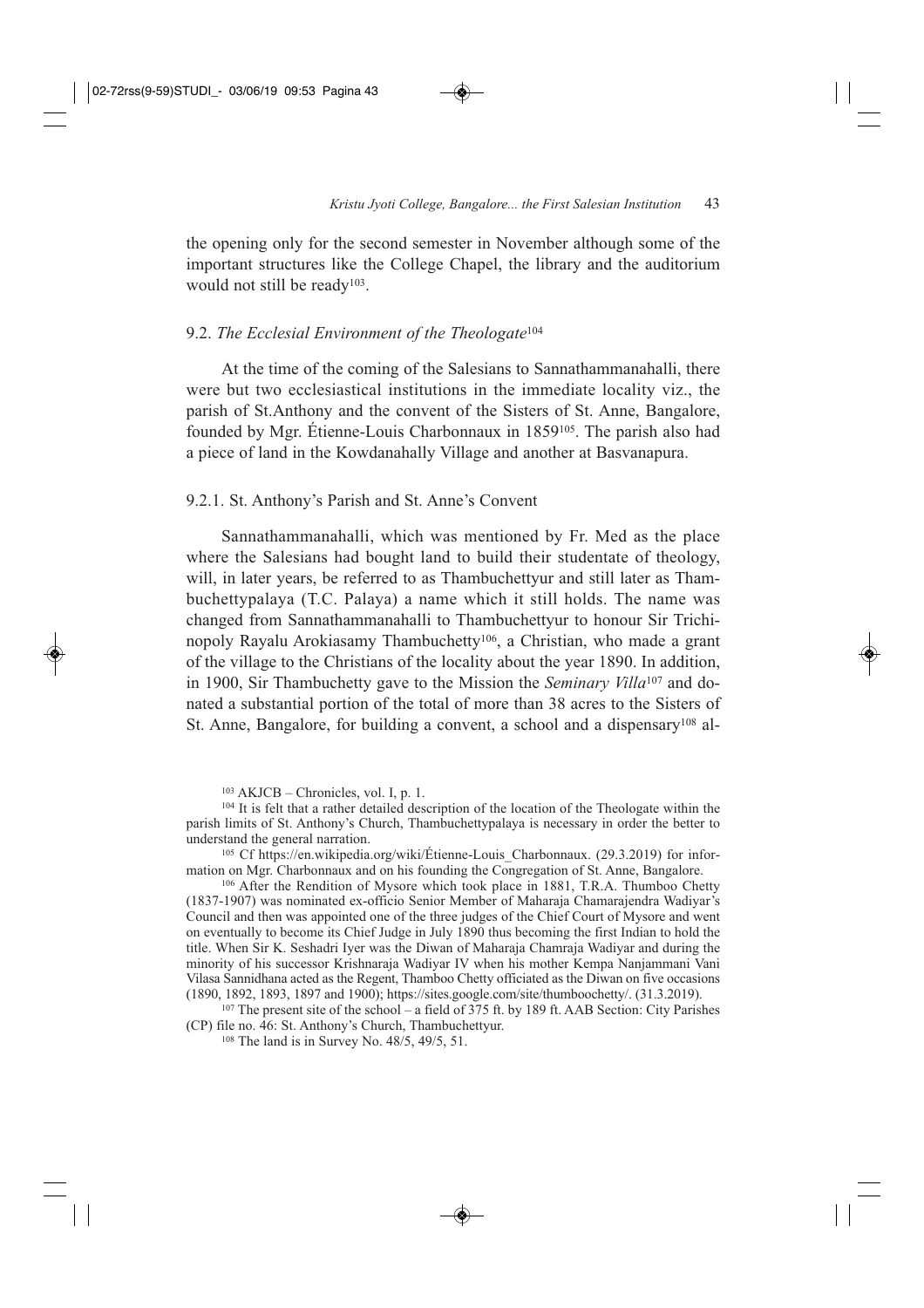though the ownership remained with Mgr. Basle of the Diocese of Mysore<sup>109</sup>. However, since at the time of the registration of the land, the Sisters of St. Anne, Bangalore, were under the direction of the Good Shepherd Sisters, the said property was registered in the name of Sr. Paula of the Good Shepherd Convent<sup>110</sup>.

In 1902, a small mud church was built in this land and in 1906, the care of the Christians was entrusted to the Mysore Mission of the *Missions Étrangères de Paris* (MEP) or the Paris Foreign Missionary Society as it was known in the English-speaking world. In 1911, a new church was built by the MEP missionaries<sup>111</sup> and a presbytery added in 1925.

#### 9.2.2. Lands at Basvanapura and Kowdanahally

At Basvanapura, situated about 2 Kms. from T.C. Palaya, the parish had a burial ground for the use of the Catholics of the Basvanapura and Seegahalli villages<sup>112</sup>.

<sup>109</sup> Mgr. Augustin-François Baslē MEP was the Bishop of Mysore from 1910-1915. The said lands being in the name of the Bishop of Mysore and not under that of the Archbishop of Bangalore, has to be understood from the fact that the Diocese of Mysore was the "Mother Diocese" from which was born the Diocese of Bangalore which, eventually with its growth and pre-eminence at different levels, became the Archdiocesan See. In fact, Mysore was made a Vicariate Apostolic on 1st September 1850 with Mgr. Étienne- Louis Charbonnaux as the first Vicar Apostolic (1850-1876). With the establishment of the Indian Hierarchy in 1886 it was made a diocese. Cf Thomas ANCHUKANDAM, *Catholic Revival in India in the 19th Century. Role of Mgr. Clement Bonnand (1796-1861)*. Bangalore, Kristu Jyoti Publications 2006, p. 542. The Diocese of Bangalore was formed by the bifurcation of Mysore in 1940 and eventually became the Metropolitan See on 19th September 1953, with the decree *Mutant Res* (*Things are changing*); www.bangalorearchdiocese.com/?page\_id=792. (15.9.2018).

<sup>110</sup> AAB – CP- File no. 46 St. Anthony's Church, Thambuchettyur. Declaration signed by P. Arokiaswamy, Archbishop of Bangalore and by John D'Souza, Notary Public. Cf also letter of Sr. Anne Josepha, Mother Superior of St. Anne's Convent, Thambuchettyur dated 13.7.1967.

<sup>111</sup> The official site of St. Anthony's Church, T.C. Palaya refers to Fr. Gabier MEP as the one who constructed the church in 1911. However, since such a name does not appear in the Index of the MEP missionaries who worked in the Mysore Mission, the reference could be surmised to be to Fr. Théodore GERBIER MEP who died in Bangalore on 5.7.1911. Cf www. oocities.org/athens/2960/mep2.htm. (28.3.2019).

<sup>112</sup> The cemetery measured 4 guntas (10 cents) and was situated in S. No. 16/13 of Basvanapura Village which at the time was an assessed wasteland measuring 8 acres, 22 guntas, karab 6 acres 20 guntas, nett 2 acres 2 guntas with an assessment of Rs. 1-8-0. Seegahalli, was a gomal (free pasturing) land. Cf *Extract of the notes prepared by Mr. I Anthony Swamy, the then District Survey Officer, Bangalore District, Bangalore and submitted to His Grace Dr. Thomas Pote (tha) camury, Archbishop of Bangalore on 20th June 1955*. AAB Section: City parishes (CP) File no. 46, St. Anthony's Church Thambuchettyur. It is also to be noted that when searching through AAB file Our Lady of Lourdes Church – CP- 43 for the purpose of writing this paper, no documents other than the sales deeds were found.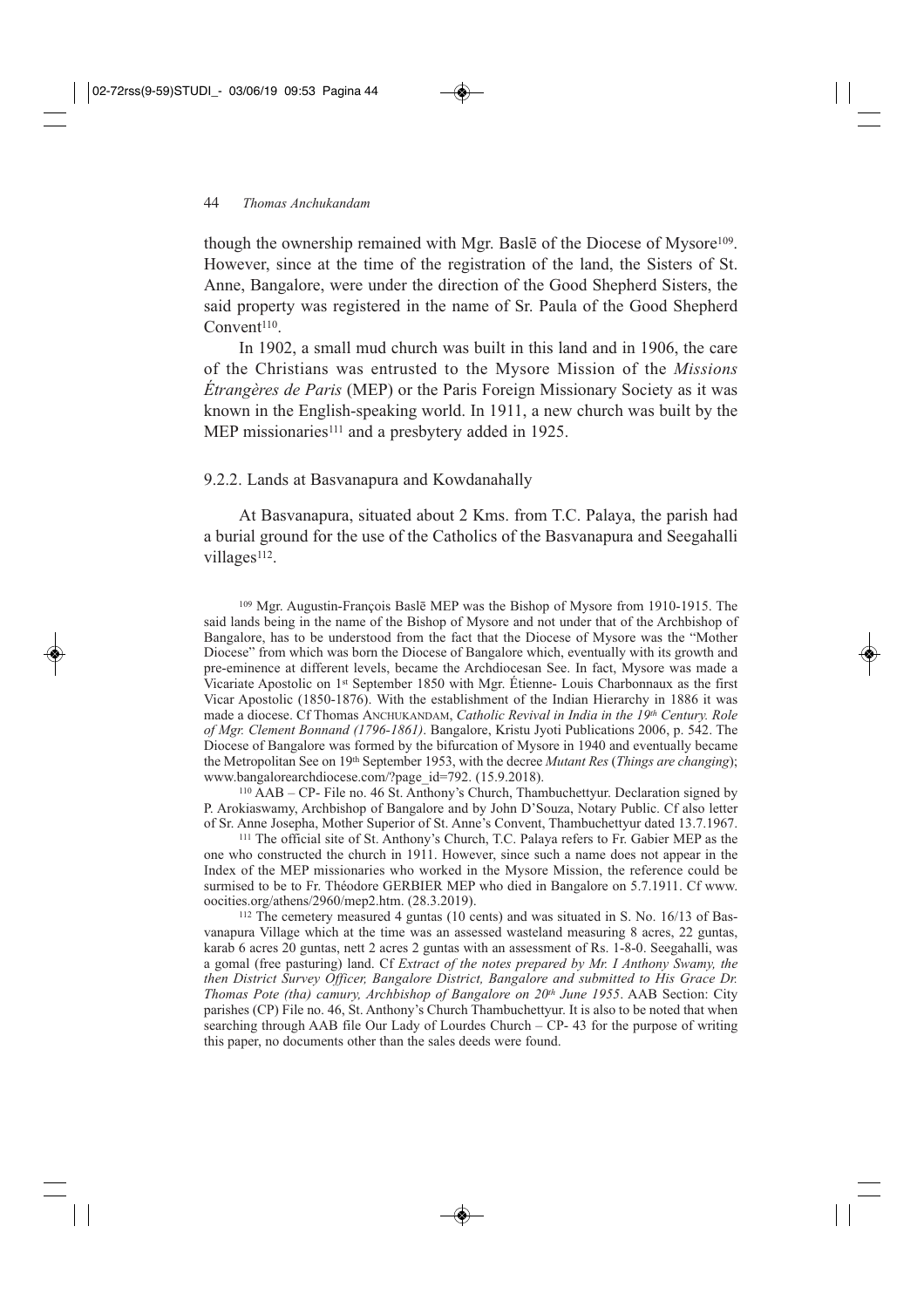On 1st Oct. 1965 two acres of land for the future church in the Kowdanahally village, Krishnarajapuram Hobli, Bangalore South Taluk, was purchased by the Archdiocese for building a Church, schools, dispensary etc. to benefit the people of Kowdanahally as well as the surrounding villages. The Archdiocese placed this newly acquired property under the jurisdiction of St. Anthony's Parish, T.C. Palaya and in due course the Holy Family Church, Ramamurthynagar will be erected there with the collaboration of the Salesians as will be seen in the later pages of this narration<sup>113</sup>.

The Salesians, the second religious congregation to come to the area, will not only be a witness to the process of development which will be realized there in the years that followed but will also contribute significantly and in different ways to that development.

#### **10. The Immediate Preparations**

In July 1967, in order to speed up the work of construction, Fr. Di Fiore, the Provincial, asked Fr. Channoux114 and Bro Tofoli115, to go to Bangalore. It was also decided to hold the annual retreat of the year and the meeting of the rectors in the new building. On 14<sup>th</sup> September, the Feast of the Exaltation of the Holy Cross, Fr. Di Fiore blessed the temporary chapel and celebrated for the first time the Holy Eucharist in the campus. It was in effect a thanksgiving Eucharist and Fr. Di Fiore thanked the Lord for all His many graces and for the work that had been realized and invoked His blessings on all those who had helped to realize the project<sup>116</sup>.

On the last day of the Rectors' Meeting held from  $15<sup>th</sup>$  to  $17<sup>th</sup>$  September, the Book for the Chronicles of the house was solemnly handed over to Rev. Fr. Anthony Mampra, the first Rector of Kristu Jyoti College<sup>117</sup>.

<sup>113</sup> AAB Holy Family Church Ramamoorthynagar (Ramamurthynagar) File CP- 43 which has the Property Document, Trust Deed and also the estimates of the church which was then put at Rs. 1, 35, 899.46.

<sup>114</sup> Fr. Raimondo Chanoux was born at Pon-Bozet, Valle d'Aosta on 23.1.1915. He came to India in 1936 as a novice and made his first profession in 1937. He was ordained on 12.12.1947. He returned to Italy in 1985 and died at Ivrea on 19.10.2003 at the age of 88. L. KUMPILUVELIL - C. PANACKEL, *A Journey with the Young...*, p. 306; SAS.

<sup>115</sup> Bro. Giovanni Toffoli was born at Sernaglia della Battaglia, Italy, on 26.2.1915. He came to India as a novice in 1937 and made his profession in 1938. He died at Tirupattur on 26.11.2002 at the age of 87. L. KUMPILUVELIL - C. PANACKEL, *A Journey with the Young...*, p. 307; SAS.

<sup>116</sup> AKJCB – Chronicles, vol. I, p. 2. <sup>117</sup> *Ibid*., p. 3.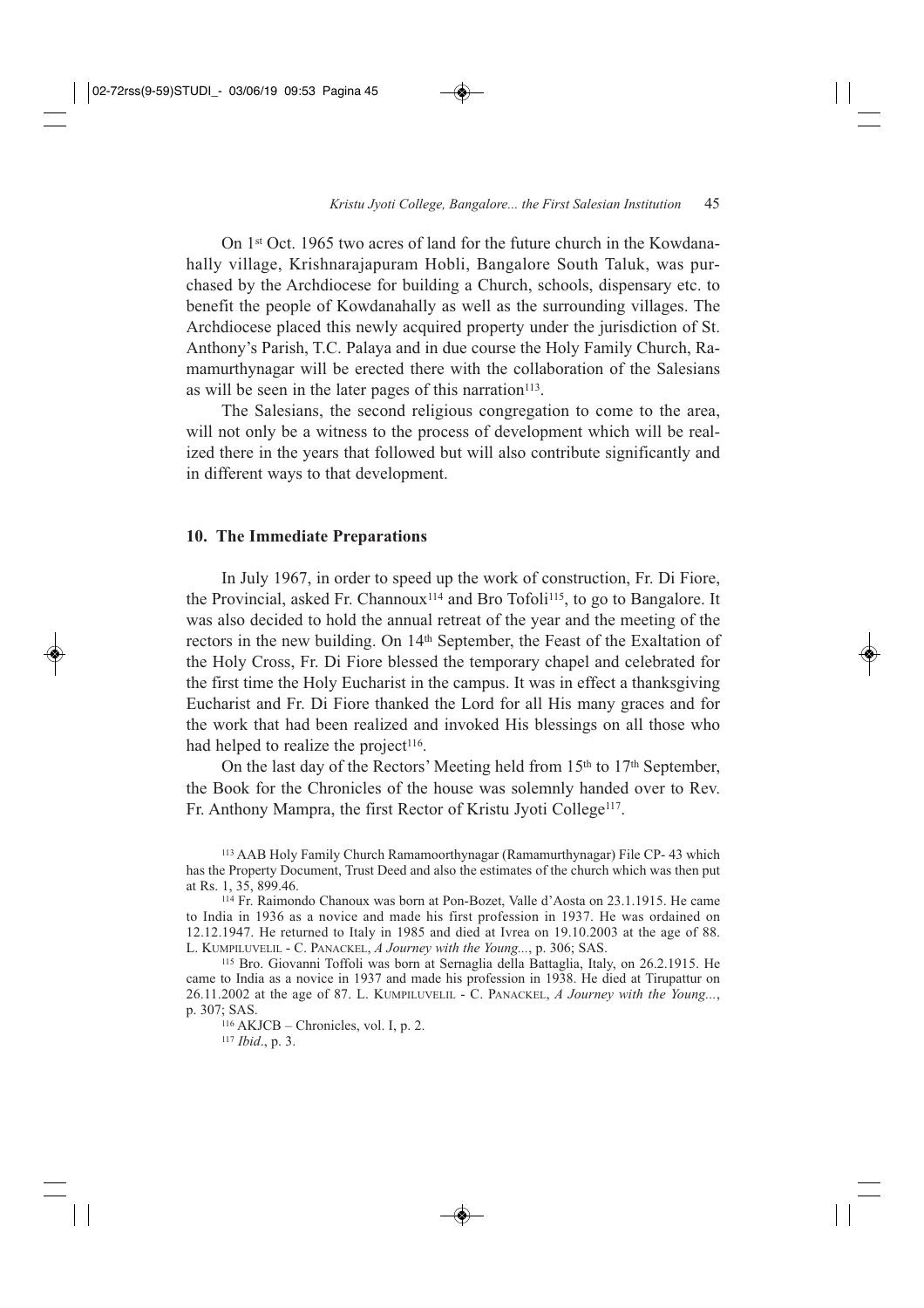The name of the institution was also discussed at this meeting and from among the many names that were suggested, the final choice was between "Viswajyoti" and "Kristu Jyoti". Eventually, it was "Kristu Jyoti" (Christ the Light of the World) which was preferred by the majority<sup>118</sup>.

## **11. Canonical Erection and Critical Views**

After the required correspondence between the Provincial and the Major Superiors in Rome, Kristu Jyoti College was canonically erected and that in an atmosphere of contestation regarding the grandiose structure and conveniences which quite some thought to be not consistent with what was up to then considered the accepted way of forming future priests.

## 11.1. *Towards Canonical Erection*

Seeing that things were proceeding according to plan, Fr. Di Fiore wrote to the Rector Major, Fr. Luigi Ricceri, saying that he desired to have the inaguration of the new theologate at Bangalore on  $21<sup>st</sup>$  June 1967. He also said that he was enclosing the permission for the same of the "Auxiliary Bishop of Bangalore" since the Archbishop was no more in a position to govern the Archdiocese. He further added that he hoped to have the decree of erection in time so that he could proceed without any problems<sup>119</sup>.

Subsequently, the Rector Major wrote to the Holy Father requesting permission for the canonical erection of a salesian house at Sannathammanahalli, Bangalore, dedicated to the Sacred Heart of Jesus and belonging to the Salesian Province of Saint Thomas the Apostle of Madras – India. He also clarified the scope of the to-be-erected institution when he said:

"The above-mentioned house will be meant primarily as a studentate of theology for those aspiring to be Salesian priests in India, and for other works in conformity with the Salesian Constitutions".

He also added that the Provincial of Madras had already got the permission of the local ordinary<sup>120</sup>.

<sup>119</sup> ASC F392, letter of Fr. Luigi Di Fiore, Provincial, dated 27 April 1967, to the Rector Major, dated Salesian Provincial, 80-C. Broadway, Madras-1, 27 April 1967. Di Fiore states his desire to have the inauguration of the new theologate in Bangalore on 21st June 1967.

<sup>120</sup> ASC F392, letter of Don Luigi Ricceri (in Italian) to the Holy Father dated Torino**,**  2 maggio 1967.

<sup>118</sup> *Ibid*., p. 4.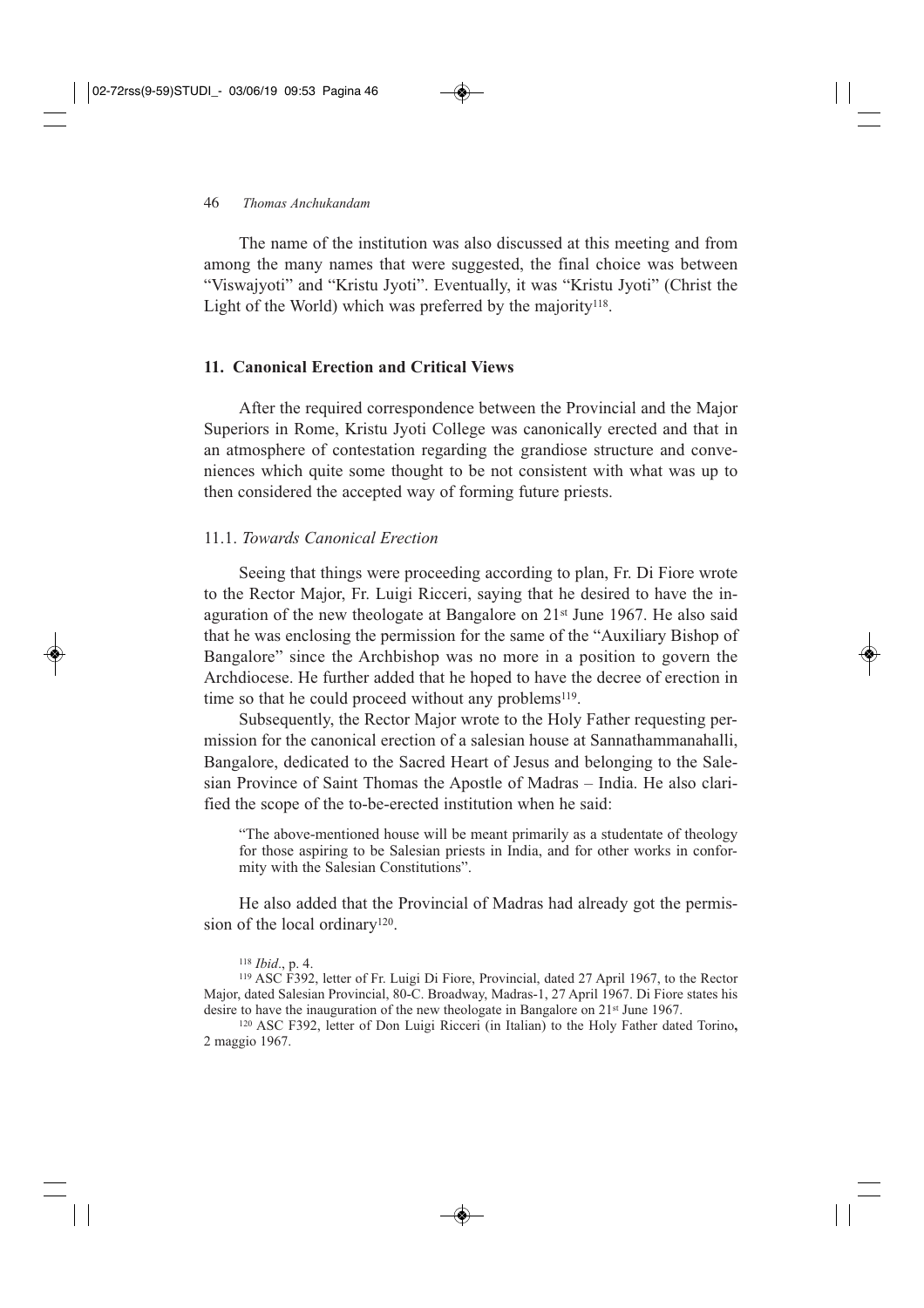The Sacred Congregation of the Propaganda Fide gave its *nulla osta* on 8th May 1967121 as did the Sacred Congregation for the Religious two days later<sup>122</sup>. After having got the necessary permissions, the Rector Major effected the canonical erection of the new studentate of theology on 24th May 1967123.

The stage was thus set for a well- planned studentate of theology for India after the very arduous experiences of the previous thirty years of what could be considered a tenuous existence in different places and under varyingly satisfacatory conditions.

#### 11.2. *Differences of Views*

Already during the meeting of the Rectors of the Province held in the building under construction  $(15<sup>th</sup>-17<sup>th</sup>$  Septemnber 1967), when most of them were having the first glimpse of the structure, there were differences of views vis-à-vis the structure and its intended goal.

Some felt that training future priests in "too convenient" a setting might make it difficult for them to adapt to the demands of the challenging life of a missionary. However, there were others who commented on the need to provide the necessary facilities "in keeping with the times". They also felt that the easier access to professors and libraries and varied forms of organized apostolic and cultural activities available in Bangalore, together with the tranquility of the single rooms would give the students a better priestly and religious formation in keeping with the needs of a post-Conciliar Church124.

Besides the Salesian circles, the majestic stone structure out there in that underdeveloped area of Bangalore, soon became a much talked about subject also in the ecclesiastical circles of the time with many considering it a "counterwitness" while at least an equal number believed it to be "futuristic!" The fact remains, however, that fifty years ago, with Bangalore being far from what it has become today, the spacious and beautiful building with individual rooms meant to serve as a "seminary" could not stand unnoticed or escape comments.

Whatever the comments and whoever the persons making them, the Salesian studentate did what it was most accustomed to do for the past 30

<sup>&</sup>lt;sup>121</sup> *Ibid.*, Note of the Under Secretary of the Propaganda Fide to the Holy Father, Prot. No. 2259/67. Dated 8th May 1967 (copy).

<sup>122</sup> *Ibid*., copy of the letter of the *Sacra Congregatio de Religiosis*, prot. N. 12893/67.

<sup>123</sup> *Ibid*., Prot. N. 124/67, dated 24 May 1967, the decree of the canonical erection of the house by the Rector Major.

 $124$  AKJCB – Chronicles, vol. I, pp. 3-4.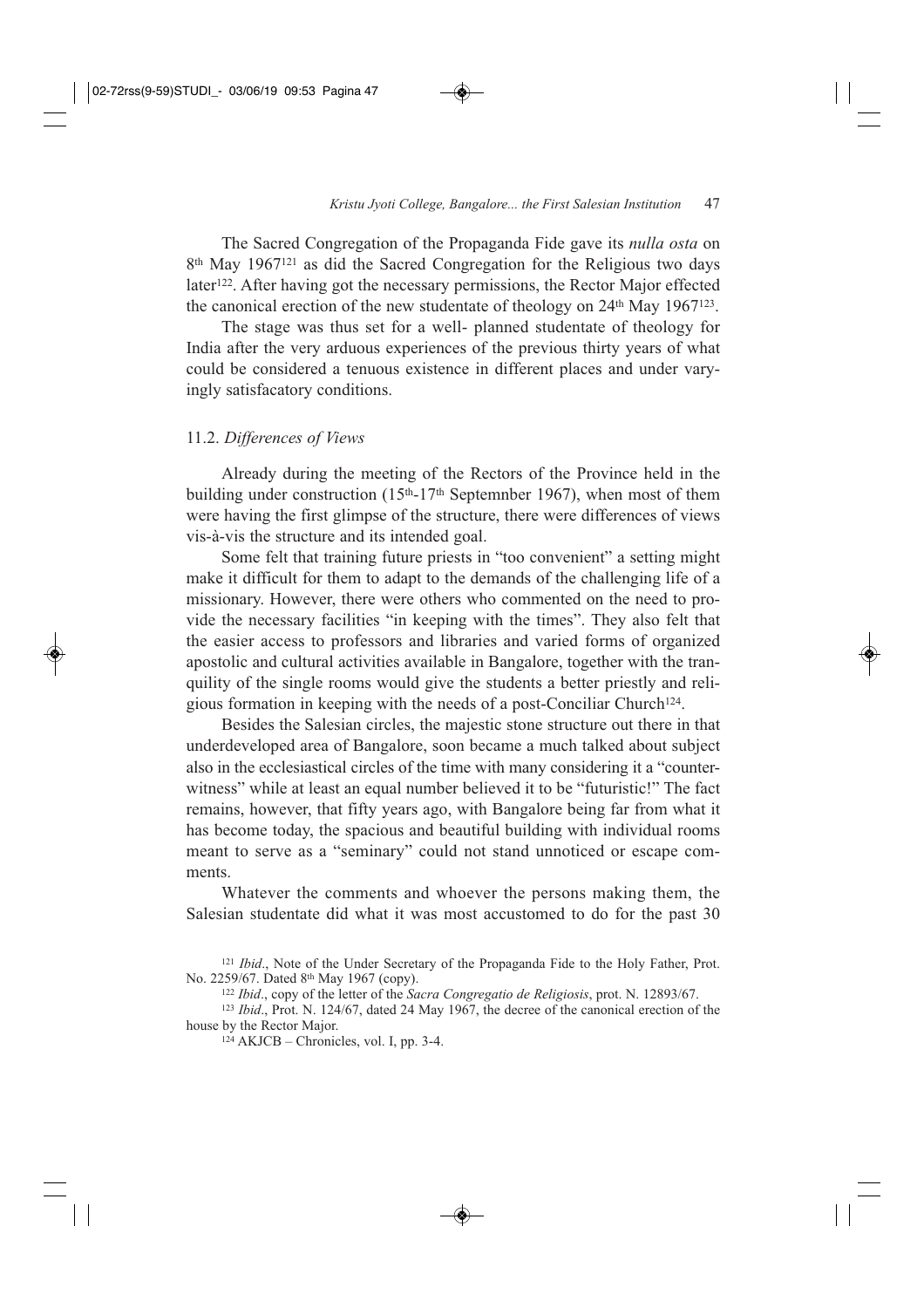years: it moved on – from its five-year huddled existence at Kotagiri to the more inviting ambience of Kristu Jyoti College.

#### **12. A New Beginning in Bangalore**

On 23rd October after the first-term exams of the academic year 1967- 68, the shift from Kotagiri to Bangalore was initiated. The community left in two batches. The first batch of 16 brothers from the Northern provinces, with Fr. Paul Puthanangady leading them, left at 2.30 p.m. and after visiting the houses of Yercaud, Tirupattur and Katpadi along the way, reached Kristu Jyoti College at 8.30 p.m. on 26th<sup>125</sup>.

The second batch, consisting of all the rest, started the trip at 7.30 a.m. on 24th and before heading out of Kotagiri went to bid a final farewell to all the close acquaintances and friends at Kotagiri, passed through Wellington to meet the Provincial, who had just concluded his spiritual retreat, as well as the Salesian Sisters. They also paid a visit to the Bishop of Ooty, under whose jurisdiction Kotagiri lay, to bid adieu to His Lordship and proceeded to Mysore where they reached at about 8.30 p.m. and lodged for the night. The next day, 25th October, after Mass in the Cathedral and after having visited the places of interest in Mysore like the zoo, museum, palaces etc. the group reached Kristu Jyoti College late in the evening. Before retiring to bed they went to the chapel, to say a hearty "Thank you" to the Lord and to sing the "Salve Regina" before retiring for the night<sup>126</sup>.

The next day, after the arrival of the first batch, once the compline was prayed, the first official goodnight to the community was given by the Rector. The Rector, Fr. Anthony Mampra's words were significant and very apt on the occasion:

"Our beautiful door at the entrance serves two purposes – to let people come in and enable them to go out. During the years of theology we ought to remember (that) we will be going out, our entrance has the only purpose of going out to our future fields of mission and preparing ourselves for it! $"^{127}$ .

The first community of Kristu Jyoti College consisted of 10 staff members (8 priests and two coadjutor brothers) and 64 students (4 in the fourth year,

<sup>125</sup> *Ibid*., p. 4, entry of 23.10.1967.

<sup>126</sup> *Ibid.*, pp. 4-5, entry of 24 & 25.10.1967.

<sup>127</sup> *Ibid*., p. 5, entry of 26.10.1967.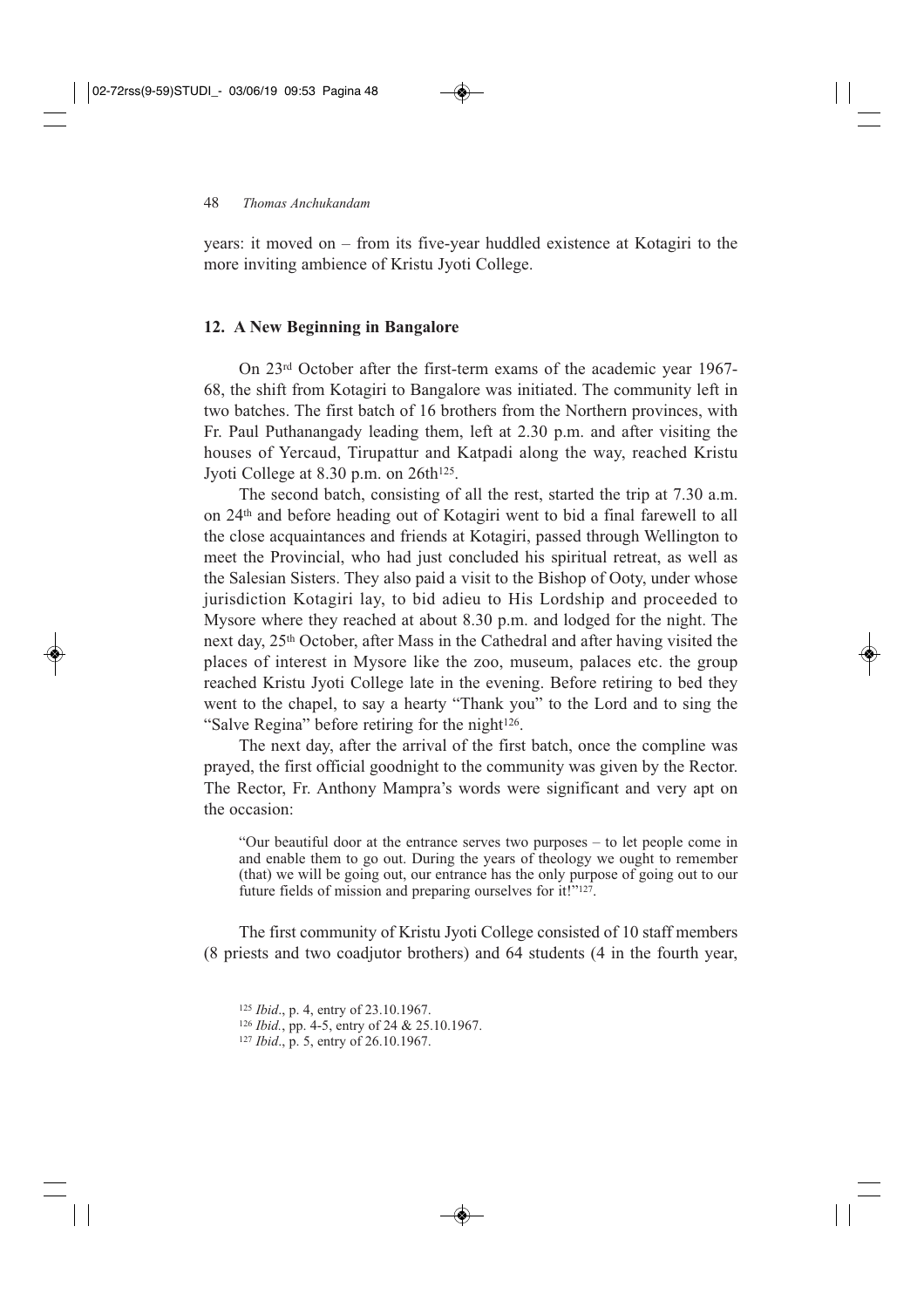21 in the third, 24 in the second and 15 in the first) belonging to the then three provinces of India (11 from Guwahati, 9 from Calcutta and 44 from Madras). The fact that all the professors and all the students with the sole exception of Cl.Joseph Forte, were Indians, was clearly indicative of the dynamics of change that the Salesian Congregation in India was living through<sup>128</sup>.

Together they set about the task of creating an ambience which would help prepare all those who would enter the theologate to go out to their future fields of mission fully equipped to face the challenges associated with a world, a Church, a Congregation and an India in transition.

#### **13. Blessings and Inaugurations**

Due to unavoidable circumstances, the College was blessed twice – once "unofficially" by the Provincial in November 1967 and yet again "officially" in February 1968 by the Archbishop in the presence of Fr. Ricceri. The unofficial blessing took place on account of the fact that the Rector Major could not be present in November 1967 when the second semester was starting and there was the need to inaugurate the building before the classes could begin. Since the date of the Asian Congress of the Salesians within a couple of months was already announced, the confreres were sure that a more elaborate inauguration could be held in a couple of months.

## 13.1. *"Unofficial Inauguration"*

On 3rd November at 4.30 p.m., there took place the formal reception for the Provincial who was coming on his first official visit to the community and for the "unofficial inauguration" of the "domus religiosa". Present on the oc-

<sup>128</sup> The staff, both teaching and non-teaching, consisted of the following: Fr. Anthony Mampra, Rector and Professor of Moral Theology and Pastoral Theology; Fr. Thomas Thayil, Prefect, Professor of Church History & Patrology; Fr. Paul Puthanangady, Catechist, Professor of liturgy, dogma; Fr. Mathew Maruvathrail, Prefect of Studies, Professor of dogma; Fr. Longinus Nazareth, Councillor, Librarian, Professor of Sacred Scripture; Fr. Sylvanus Lyngdoh, Confessor, Professor of Scripture; Fr. Thomas Pazhayampallil, Confessor, Professor of Moral Theology, Canon Law; Bro. John Toffoli, in-charge of the farm and Bro. Mathew Mulangananickal, (M.O.) *factotum*. AKJCB- Chronicles, vol. I, pp. 5 & 6, entry of 26.10.1967. The first and only non-Indian teaching member of the staff of Kristu Jyoti would be Rev. Fr. Orestes Paviotti, an Italian, belonging to the Gauhati Province, who joined the staff as Confessor and Professor of Sacred Scritpure in the academic year 1969-1970. He went back to Mawlai when the theologate there was reopened in 1976. Cf College Calendar 1969-1970 in ASC F392.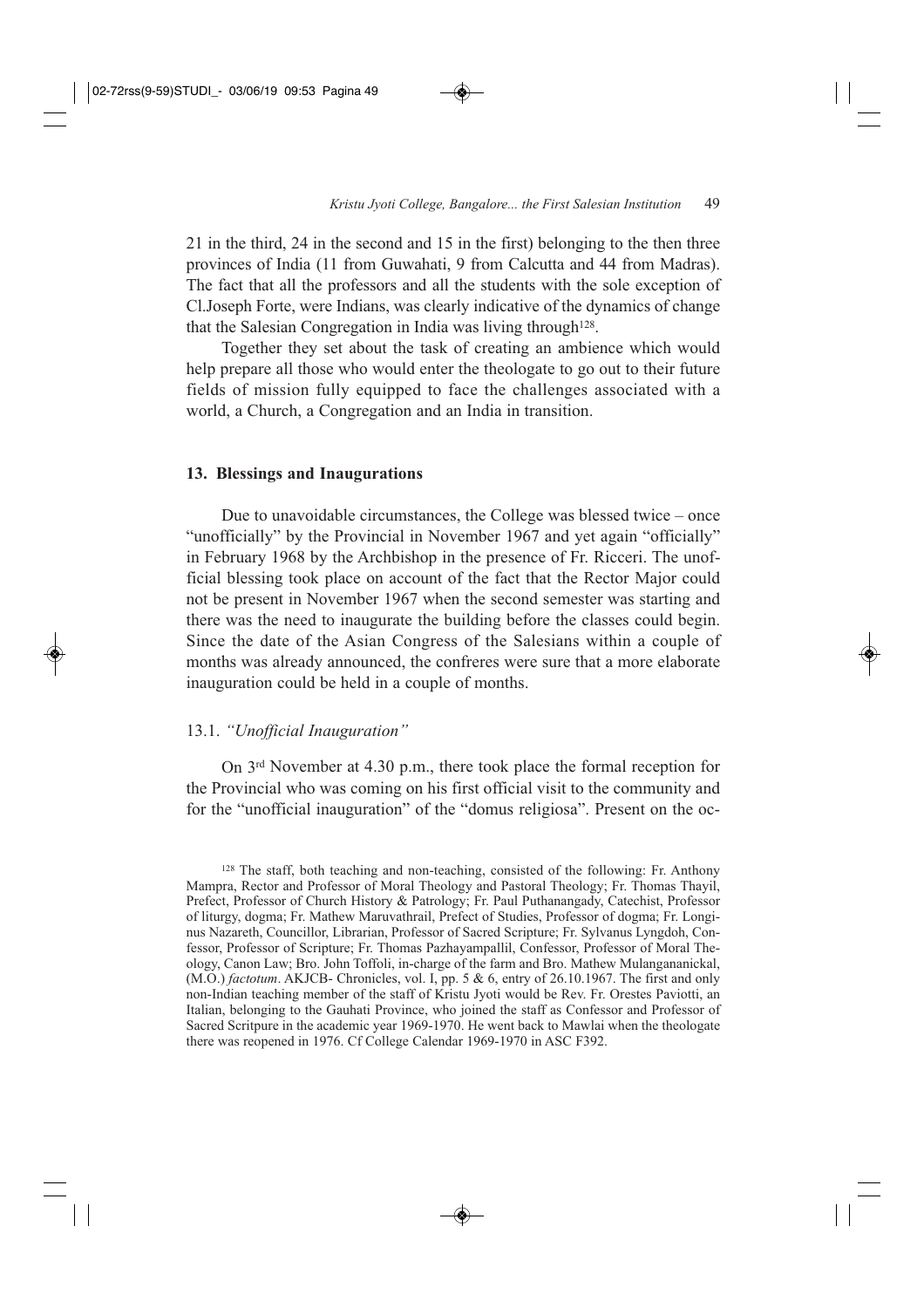casion were the Parish Priest, the Rector of St. Peter's Seminary, the Vicar General of the Archdiocese, the Vice-Rector of Dharmaram College and representatives of the Redemptorists, Holy Cross and Carmelites (Carmelaram). The inauguration was followed by a tea party, benediction service and a variety entertainment. The significance of the presence of these eminent persons is to be taken note of, as Kristu Jyoti will, especially in the years immediately following its foundation, have a very collaborative relationship with the other religious congregations in the city as well as with the local church.

## 13.2. *Visit by the General Councillor for Formation*

Fr. Archimede Pianazzi129, the General Councillor for Formation, came for a visit on 12th February, 1968, about a week before the Rector Major was to arrive for the official inauguration. During his stay, he gave two goodnights and a conference to the staff and students which stressed the importance of intellectual formation for a priest and made reference to the actual situation of the Church and of the Congregation.

During the conference for the staff and students at 9.30 a.m. on 13th February, Fr. Pianazzi spoke of the spirit of "triumphalism" and of "anti-triumphalism" which was rampant everywhere, including in religious institutes. He exhorted his listeners to avoid both these extremes. Then he passed on to the "crisis" affecting the world, the Church and the Congregation and said:

"(the crisis) should not frighten us because in every crisis there is an opportunity and because crisis is a sign of life. We should welcome changes that are necessary but not make changes on our own initiative. The old-timers see a heresy in every change but the «moderns» deny the very idea of heresy all together! In our attempt to seize hold of the new we should not throw overboard everything that is «old» or everything that has been accepted so far. The Church is still the Church of God. The Congregation is still the one founded by Don Bosco and Don Bosco still remains our precious treasure"<sup>130</sup>.

This was obviously a reference to the situation prevailing in the society, the Church and the Congregation to which reference has been made in the

<sup>129</sup> Fr. Archimede Pianazzi was born at Zocca, Italy on 30.11.1906. He made his first profession in 1923 and came to India in 1925. He was ordained in 1930 and eventually became the Provincial of Calcutta in 1950. In 1951, he was transfrerred to Madras as its Provincial. In 1958 he was elected Prefect General of Studies and Member of the Superior Council and in 1965 as the Councillor for Formation. He died in Rome on 10.12.2000 at the age of 94. L. KUMPILUVELIL - C. PANACKEL, *A Journey with the Young...*, p. 298; SAS.

<sup>130</sup> AKJCB – Chronicles, vol. I, pp. 25-26.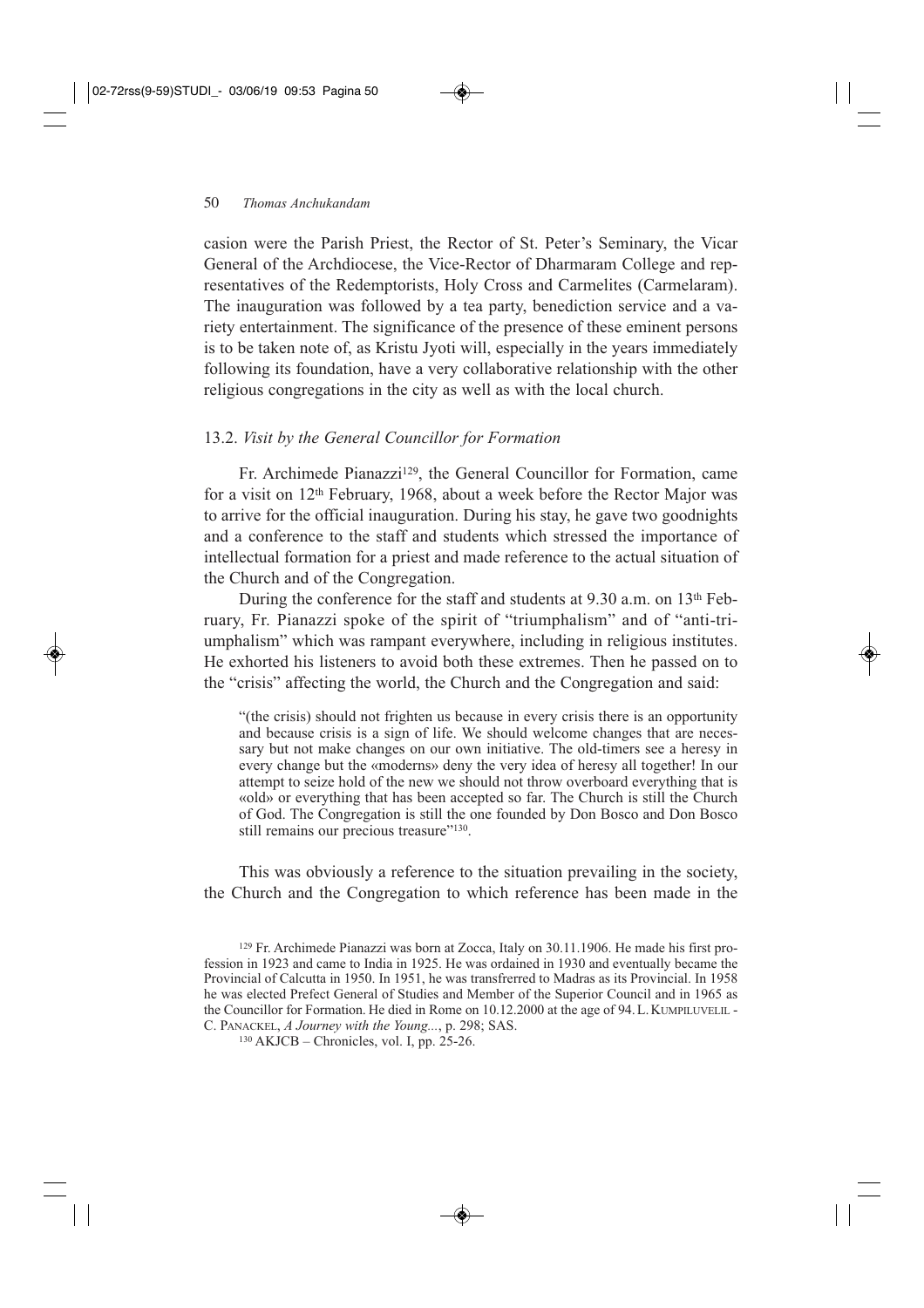earlier part of this article. Then he went on to speak of the *Biographical Memoirs* and asserted:

"It is a historic[al] work, though not written according to the laws of critical history"<sup>131</sup>.

Later in the evening, during his goodnight talk, Fr. Pianazzi spoke of the prevalence of "groupism" in every sphere of human interaction:

"But every group must have laws in order to ensure success and development. This is true also of the Salesian Congregation. It too has its laws and rules. These rules no individual may disobey or attempt to change on his own authority. A change can be brought about only through the legal channels; otherwise he will only be attempting the life of the group<sup>132</sup>. But if the individual insists in having his own way, (if) he wants to make changes as he likes, then he must get out of the group, otherwise he will destroy the group"133.

This was yet again a reflection of the difficult situation in which the Congregation found itself as it was preparing itself for the Special General Chapter and the differences of views on various issues, which were becoming increasingly evident. In fact, he exhorted the community to prepare for the Chapter through prayer and by making suitable suggestions134. The next day, 14th February, at 7.30 a.m. Fr. Pianazzi left for Yercaud to visit the novices and the students of philosophy135.

#### 13.3. *Official Inauguration – Setting Priorities*

The "official inauguration", despite some lack of clarity in the beginning136, took place on 24th February 1968 on the occasion of the Asian Con-

<sup>132</sup> The text is quoted as it is entered in the chronicles. What is intended must be that he will be destroying the group.

<sup>133</sup> AKJCB – Chronicles, vol. I, p. 26.

<sup>134</sup> *Ibid.*, p. 26.

<sup>136</sup> AAB – SDB, RF 37, vol. II (1963-1967). Letter of Fr. Mampra, Rector Kristu Jyoti College to Very Rev. and dear Fr. Aloysius (it is to Fr. Di fiore) dated 2.11.1967: "One of our fathers who met His Grace, the Archbishop in Rome, wrote to me that His Grace was under the impression that we will be having the official inauguration of the studentate on  $21<sup>st</sup>$  December. Fr. Provincial had agreed with His Grace on that date, I believe. But since the Rector Major and 3 major superiors from Turin were due to visit us in the month of February, they had decided to postpone the inauguration for that occasion. I was sure Fr. Provincial had informed His Grace about that. In case there was any oversight, when you write to His Grace, please mention it so that His Grace may not cancel any appointment on  $21<sup>st</sup>...$ ".

<sup>131</sup> *Ibid.*, p. 26.

<sup>135</sup> *Ibid*.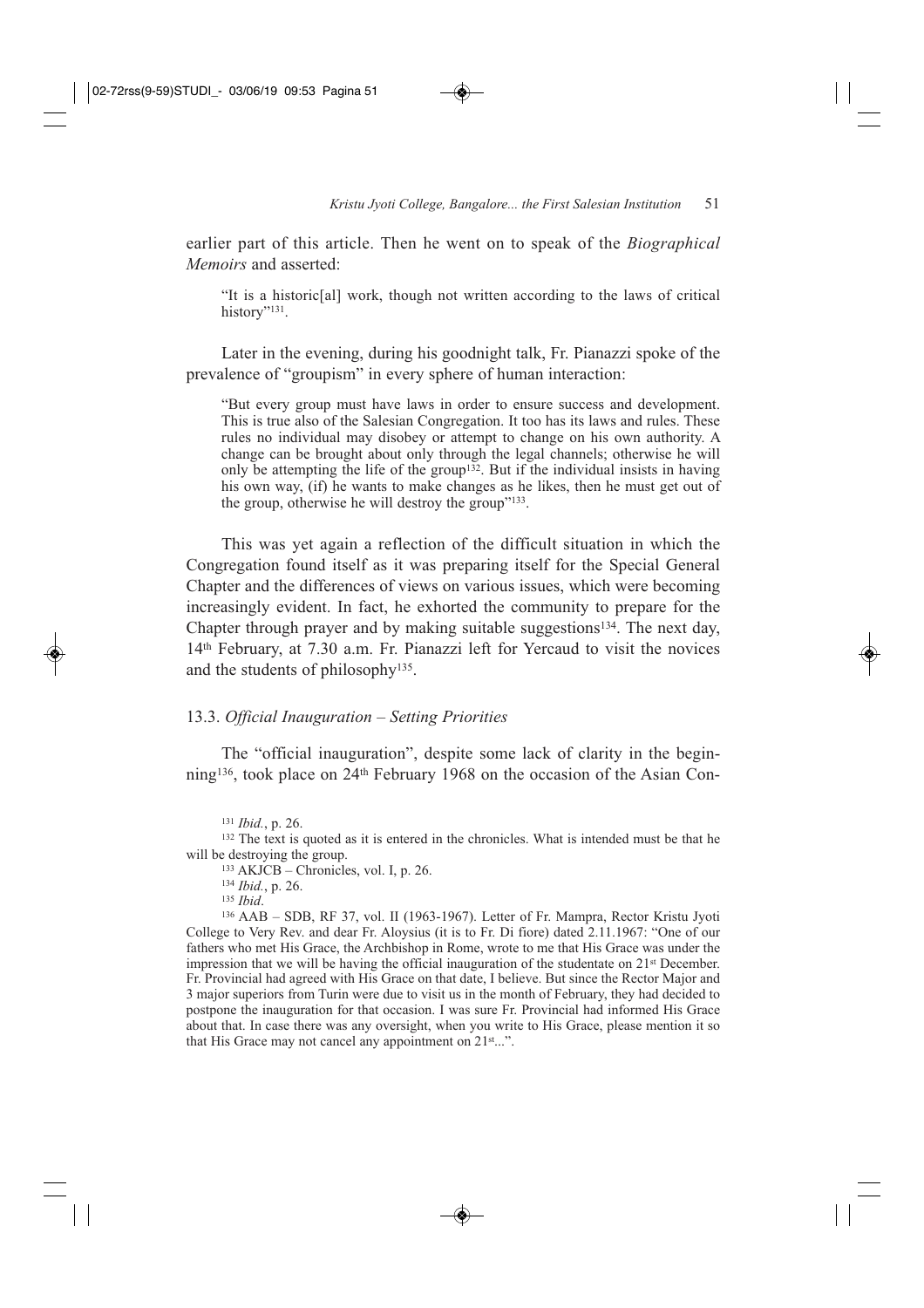gress of the Salesian Bishops, Provincials and Vice-Provincials along with the Rector Major, Rev. Fr. Luigi Ricceri and some members of the Superior Council<sup>137</sup>

## 13.3.1. Arrival of the Rector Major

Fr. Ricceri, had scheduled his trip to India in connection with the Inter-Provincial Congress for Asia which was decided to be held at the newly built and convenient Kristu Jyoti College immediately after its inauguration. This was also an opportunity for the Rector Major to evaluate the situation for himself and to exhort both the staff and the student community to live up to the expectations of the Church and the Congregation and that in line with the vision laid out in the documents of Vatican II.

## 13.3.2. Welcoming the Rector Major

The chronicle of the house describes the arrival of the Rector Major at 2.30 pm on 19th February in the following words:

"2.30 p.m. Very Rev. Fr. Rector Major drives into the campus accompanied by his own secretary, the Provincials of Madras and Japan and the Rector of Don Bosco Matunga. The Rector Major is garlanded and greeted by the college band and welcomed by Fr. Rector in the name of the institution. Replying to the speech, Fr. Rector Major expressed his immense joy in being able to visit the institutions of India. But then he says: "It is not the external buildings that I am come to admire but you, my dear confreres and sons"138.

After the personal introductions and the refreshments that followed, in order not to tire out the visitors, no other event was scheduled for the day till evening, when the Rector Major gave the goodnight.

13.3.3. Initial Exhortations of the Rector Major

During his stay at the College, the Rector Major addressed the community on several occasions and referred to the context of the meeting for which he had come to Bangalore as well as the importance of the theological formation to be imparted by the new institution.

<sup>137</sup> ASC F392, has a photograph of the bishops and the provincials of the Orient around the Rector Major during the Congress held at Kristu Jyoti College in 1968.

<sup>138</sup> AKJCB – Chronicles, vol. I, pp. 27-28, entry of 19.2.1968.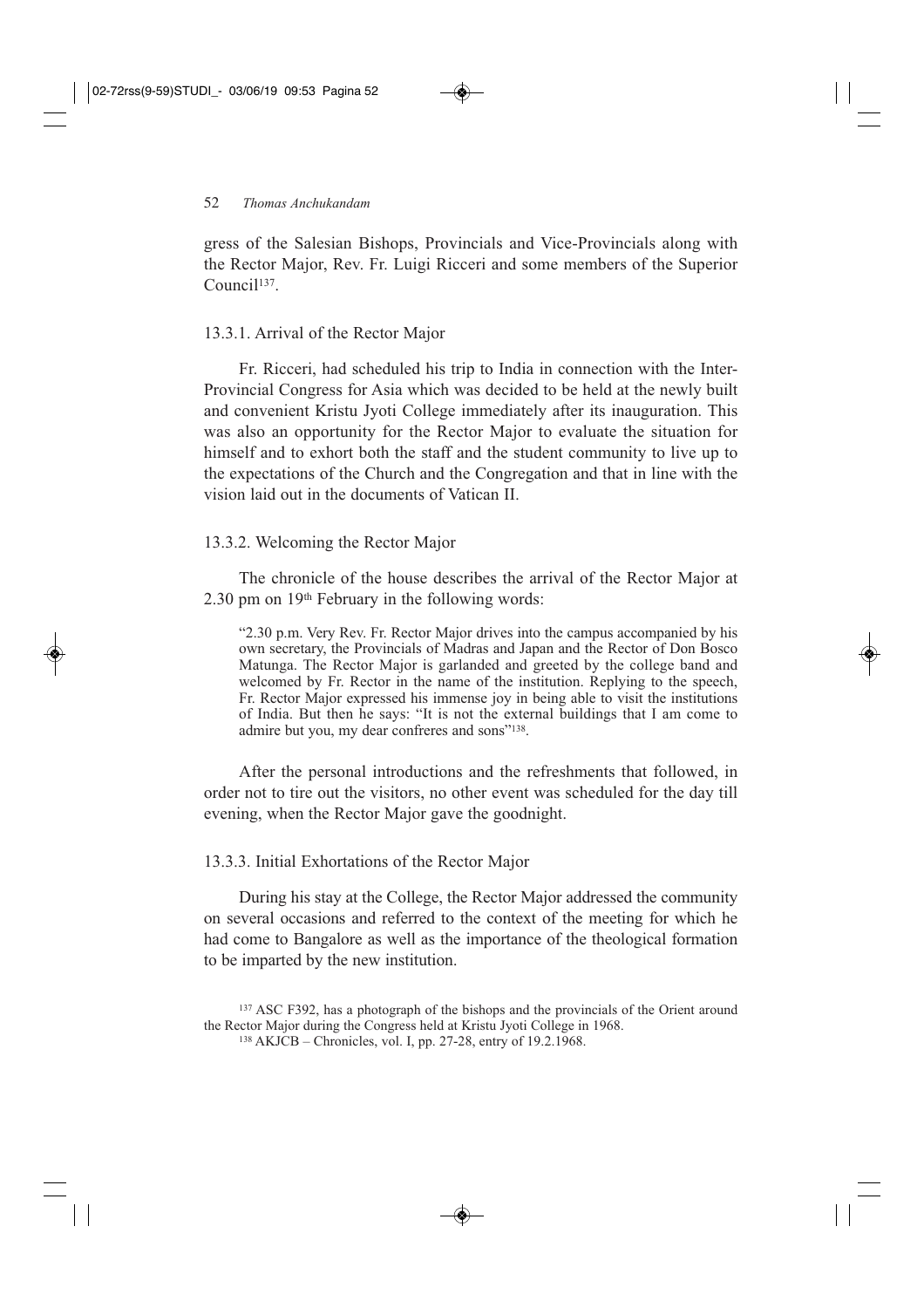In the evening of 19<sup>th</sup> February, addressing the community during the goodnight talk he said:

"As one of you put it, my presence in your midst is a dream realized. It is like the dreams Don Bosco had of India – dreams which are full realities today. We have chosen India for this conference not only because India is the geographical centre of Asia but it is also the centre of Salesian activity in Asia. In India we chose Bangalore as the venue because this is a studentate of theology. Theologates are not problems for the Congregation but they are its glory, its future, its hope. The conference to be held here is very very important for the future of the Congregation especially in Asia, in India. As we shall be supported by the rich experience of our revered bishops and provincials, we also request your cooperation, chiefly in the form of valuable prayers"139.

Concluding the goodnight, the Rector Major said that he was looking forward with joy to concelebrating the Eucharist on the morrow.

On 20th February, concelebrating with three bishops and 30 priests, the Rector Major preached the homily during which he addressed himself mainly to the participants of the meeting.

"You are gathered here from all the leading nations of Asia in order to take part in a conference that will exert an influence on the entire Salesian world, but particularly the confreres and institutions in the Asian continent. Of John the Baptist we read: "He was not the light, but only a witness to speak for the light". This indeed is our mission – a witness to speak for the Light. Let us be witnesses wherever we may be, in our schools, parishes, clubs and oratories. Every Salesian house must be a home, a family, it shall be so if we have love one for another, if we practice charity. Today as we celebrate the Holy Sacrifice of the Mass, let us pray that our conference may bear abundant fruits; let us also pray that our institutions be real homes, sanctuaries of love"<sup>140</sup>.

In the evening, concluding the well-prepared academy, complete with a Naga Dance and an Indian Orchestra – indications of cultural adaptation – which won the praise of all the visitors, the Rector Major lauded the talents that he saw displayed on the stage:

"Wonderful talents I see here. But remember they must be channelled aright. Music, art, painting are all means of apostolate for the Salesian. They will prove very useful wherever you may be posted. Hence, such talents must be cultivated as much as possible. But do not forget: your first duty is and should be study and personal formation. That is the most important and most necessary. Next to that, all other talents. Congratulations and thank you"<sup>141</sup>.

<sup>139</sup> *Ibid*., pp. 28-29, entry of 19.2.1968. <sup>140</sup> *Ibid*., pp. 29-30, entry of 20.2.1968. <sup>141</sup> *Ibid*., pp. 30-31, entry of 20.2.1968.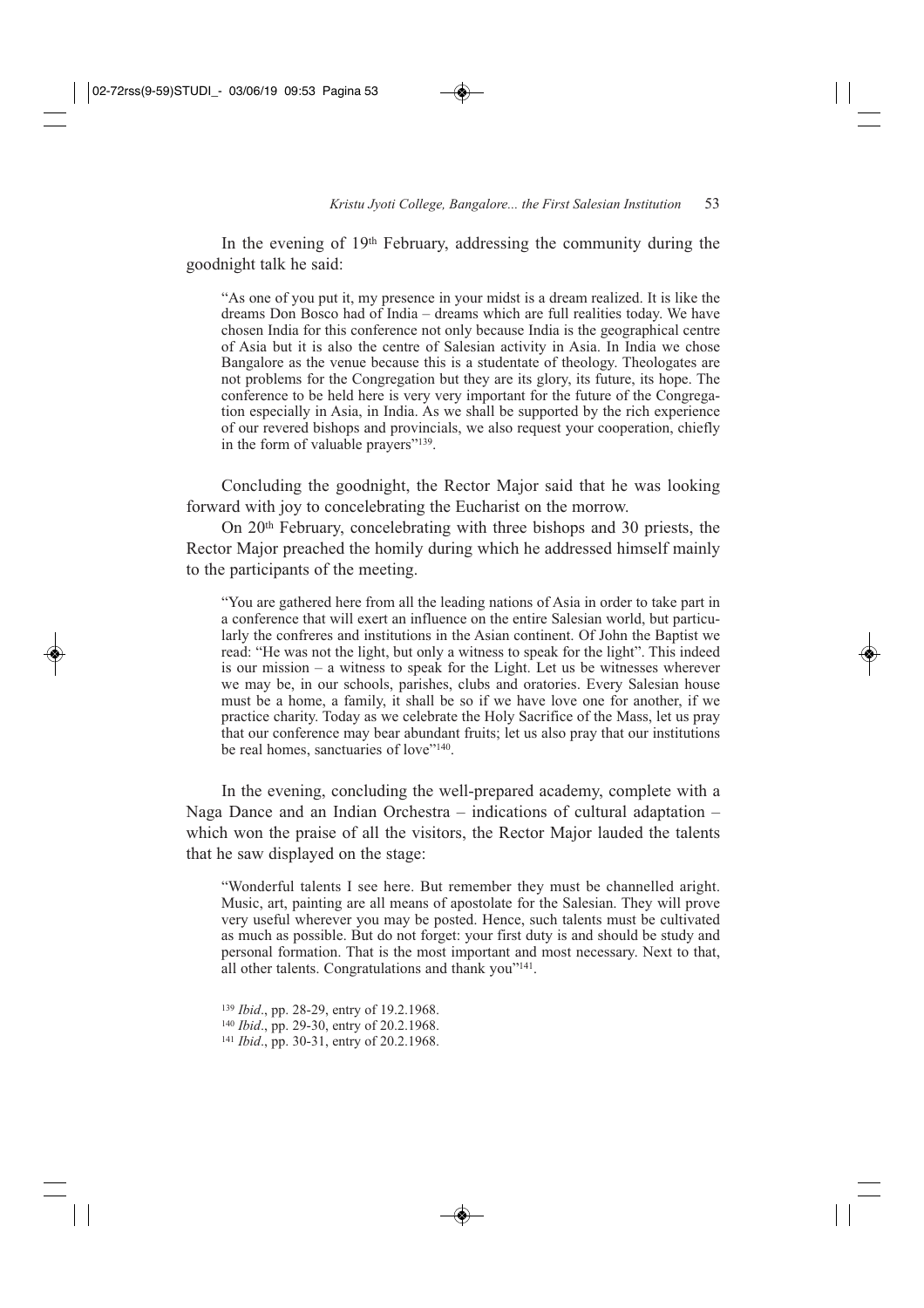#### 54 *Thomas Anchukandam*

Fr. Scrivo, the Councillor for Youth Ministry, who gave the goodnight after the night prayers which followed the academy, himself exhorted the gathering, as true Salesians, to nurture a genuine love and concern for youth.

"To be a Salesian priest means to be a priest of the young. As the youth of today are the leaders of tomorrow we must strain every nerve, undergo any sacrifice in order to train and educate the young according to the spirit and system of Don Bosco, our Father and Founder. ...The Church needs the Youth and the Youth needs the Church!"142.

At 11.30 a.m. on 22nd February, the Rector Major, when addressing the staff and students of the College told them:

"You are the Congregation of tomorrow, you are the cynosure of all eyes, the centre of attention and anxiety. Take to heart the renewal (rinnovamento) of the Council and be interiorly renewed. Strive to be essentially priests, friends of souls. Be real men of maturity, not trying to destroy everything of the past, not discussing everything, not believing only in your opinion. Do not think you can solve all problems, even those laboriously tackled by the Council and the Chapter. Learn to listen. Try to have a serene and respectful attitude towards the solutions of the Council. Remember, maturity is not registered in the birth certificate.

Be detached from earthly things. Live supernaturally "invisibile tamquam videns..." (= as seeing the invisible). Study hard. Don Bosco was a man of study. It is the  $8<sup>th</sup>$  sacrament of the priests... prepare yourself to work for youth, not only to instruct them, but to educate them $^{\cdot\cdot\cdot\cdot143}$ .

13.3.4. Luncheon at the Archbishop's House

At mid-day on 24th February, the Rector Major, bishops, members of the General Council and the provincials participated in a luncheon hosted by the Archbishop. It was an official and meticulously planned event with the table marked with the names of all the dignitaries<sup>144</sup>. After this gesture of cordiality and esteem on the part of His Grace for the dignitaries come together from different parts of Salesian Asia, the group returned to the College to prepare for the official inauguration planned for the evening.

<sup>144</sup> The dignitaries in order of importance as given in the file were: 1. ABp. D. S. Lourdusamy, 2. V. Rev. Fr. Ricceri; 3. Abp. Mark Gopu, 4. Bishop Ferrando, 5. Bishop Morrow, 6. Bishop Carretto, 7. Bishop Marengo, 8. Bishop David, 9. Bishop D'Rosario, 10. Rev. Fr. Pianazzi (Major Superior), 11. Rev. Fr. Scrivo (Major Superior), 12. Rev. Fr. B. Tohill (Major Superior), 13. Rev. Fr. Dell'Angelo (Provincial), 14. Rev. Fr. Jellici (Provincial), 15. Rev. Fr. Cassarotti (Provincial), 16. Rev. Fr. Di Fiore (Provincial), 17. Rev. Fr. Cogliandro (Provincial), 18. Rev. Fr. Massimino (Provincial), 19. Rev. Fr. Stroscio (Provincial), 20. Rev. Fr. Ruzzedu (Provincial), 21. Rev. Fr. Mampra (Local Rector). AAB, RF 37, vol. III, (1968-1975).

<sup>142</sup> *Ibid*., p. 31.

<sup>143</sup> *Ibid*., p. 32, entry of 22.2.1968.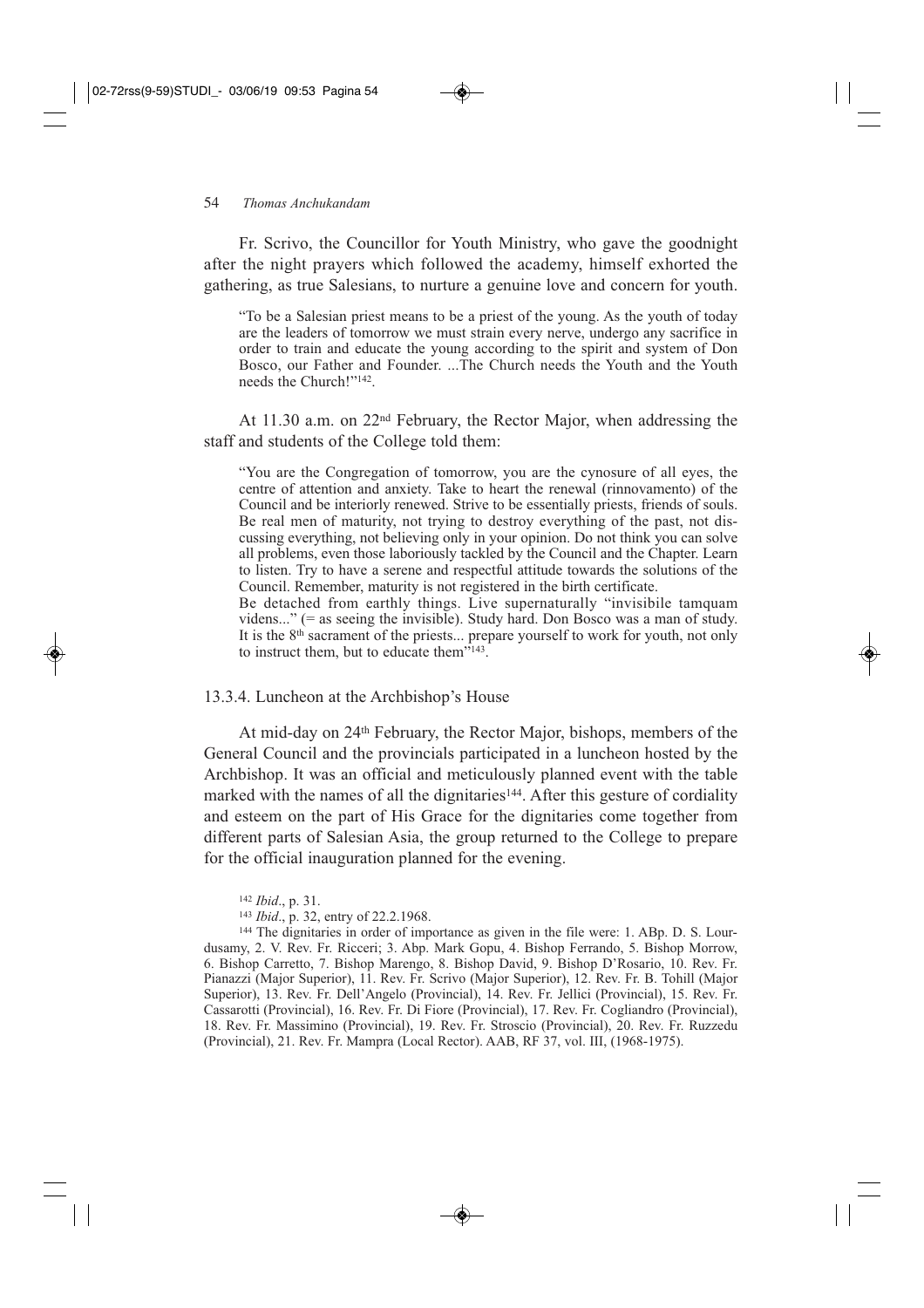#### **14. Blessing and Official Inaugural Function**

The much-awaited official inauguration and blessing of the College by the Archbishop took place at 5 p.m before a sizeable gathering of priests, religious, friends and well-wishers. The ceremony started in the lobby of the College and began with a para-liturgical inaugural function which included the lighting of the *Kuthuvilakku*145. In the homily, which followed the veneration of the Bible with garland, flowers and light in the traditional Indian way and the celebration of the Word of God, the Archbishop dwelt primarily on "Kristu Jyoti", the name of the College

"God is Light. The first thing He created is Light. Christ, His Son is Light. He Himself said: "I am the Light of the World. With Christ, the Church too is Light; and so is every Christian"146.

The Prelate concluded his homily, praying that the students formed in Kristu Jyoti College may be true lights, in word and deed, to thousands, both far and near.



<sup>145</sup> The traditional sacred oil-lamp made of bronze which is lighted at the beginning of any function as a symbolic invocation of the divine. This was also a visible sign of inculturation and was doubly symbolic given the name of the institution viz., Kristu Jyoti = Christ the Light. <sup>146</sup> AKJCB – Chronicles, vol. I, p. 34, entry of 24.2.1968.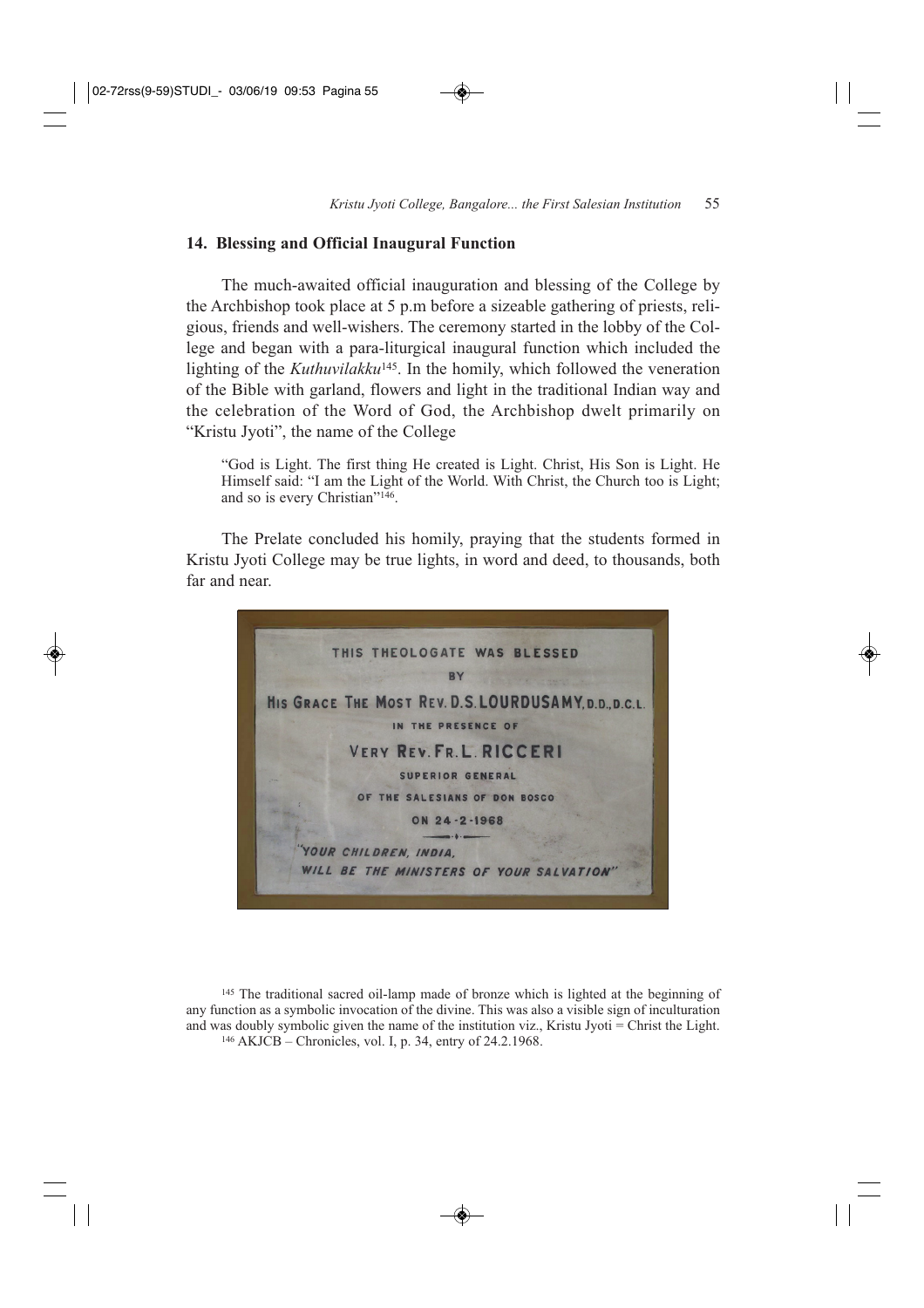#### 56 *Thomas Anchukandam*

The actual blessing of the College which followed was done by all the bishops present on the occasion with each blessing the area assigned to him<sup>147</sup>. The hour-long function being concluded, all the invitees gathered for a tea-party. During the tea-party, the Archbishop spoke yet again, this time on a more personal note:

"We are glad to welcome Very Rev. Fr. Ricceri, the Rector Major, into our midst today. I have known Fr. Ricceri already in the synod<sup>148</sup>. He was one of the ten elected Superiors General, and that out of hundreds of others. This shows the tremendous trust that was placed in him. We were good friends at the synod and am very glad to welcome him to my Diocese and with him all other Salesians especially the Bishops... We have been acquainted with one another in the Council and also on other occasions. They have been very good and kind to me, considering me as one of their own brothers. I heartily welcome them, my brethren in the episcopate. I give them freedom to do whatever they want in my diocese, of course, sin excepted! Next, I extend a hearty welcome to all the Provincials present here"<sup>149</sup>.

Before concluding, the Archbishop praised the staff and students of the College for the marvellous help they were rendering to the various parishes in the diocese and thanked them saying: "*I thank them all for their cooperation and collaboration*"150.

#### **15. Farewell to the Rector Major**

The Inter-Provincial Congress for Asia concluded on 25<sup>th</sup> morning. During the concelebrated Eucharist, the Rector Major, in his homily made reference also to the Centenary Celebrations of the First Missionary Expedition of the Salesians and said:

"This is your centenary in a very special way. The missions of Assam are among the very biggest of the Congregation. Remember, when Don Bosco thought of going to the missions, the country that was uppermost in his mind was India... The ultimate end of all our apostolate should be "that all may arrive at the full knowledge and acceptance of Christ"151.

<sup>147</sup> *Ibid*., p. 34, entry of 24.2.1968.

<sup>148</sup> An obvious reference to Vatican II.

<sup>149</sup> AKJCB – Chronicles, vol. I, pp. 34-35, entry of 24.2.1968.

<sup>150</sup> *Ibid*., p. 35, entry of 24.2.1968.

<sup>151</sup> *Ibid*., p. 37.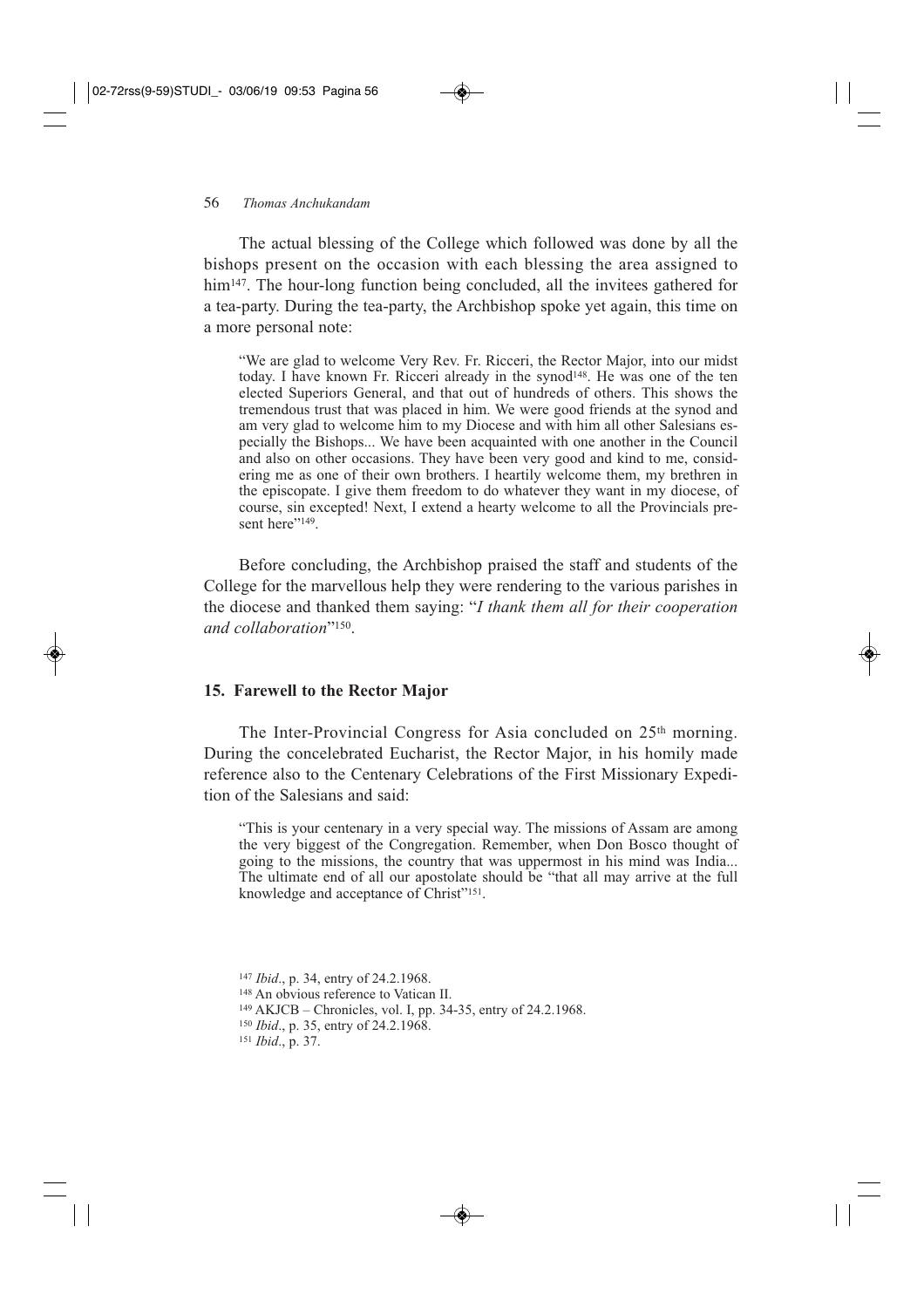In the afternoon there was a solemn lunch hosted to bid farewell to the Rector Major and the other dignitaries. During lunch short farewell speeches were made by Rev. Fr. Alfred Cogliandro<sup>152</sup>, and Mgr. Ferrando, Bishop of Shillong, in which they thanked the Rector Major and all those responsible for the Inter-Provincial Congress, the hospitality etc. In his speech153, the Rector Major, described the days spent at Kristu Jyoti College "as days of toil, but also days of comfort and consolation" and added:

"My special thanks to the bishops. I was immensely edified by their example. I feel very small before them. They are a glory to the Congregation. In a very special way I thank Mgr. Ferrando. He is not only a good Salesian bishop but he is also an orator and a writer. I have read some of his articles in the Salesian Bullettin. «If ideas have legs, I should say his ideas have 'motors'. We are very grateful to him for all the fine sentiments of affection and love he expressed in his speech. Thanks to all other revered Bishops too... In a particular way thanks to the Provincial of this Province, the Rector of this house and the whole community of Kristu Jyoti College. We have enjoyed our stay here in the pleasant company of the clerics. This theologate is one of the best in the Congregation. Some suggested that we shift the Mother House to Bangalore! We would like to show the students our gratitude in a very concrete and precise manner. You are allowed to go for the World Fair at Madras. And now do not forget to apply yourselves to your study. That is of the utmost importance... I repeat what I said once before», You are not a problem to the Congregation- no, you are the centre of attention and interest. Cooperate with your superiors, correspond to their care, and measure up to their expectations.

It is time for us to depart. Every departure is death in miniature. We leave, but we shall not forget you. Pray for us... Goodbye"<sup>154</sup>.

Later in the day, at 3.25 p.m., the Rector Major, accompanied by Rev. Fr. Bernard Tohill, Councillor for the Missions<sup>155</sup>, and Rev. Fr. Provincial, left for Tirupattur.

<sup>152</sup> Fr. Cogliandro was born in Italy in 1911 and came to India in 1932. He made his first profession in 1933 and was ordained in 1943 in the internment camp. He was the novice master at Kotagiri (1947-1950) before he was nominated Provincial of the Province of San Francisco, USA, in 1950. Later he went to the Philippines where he was made Provincial in 1964. He died in the Philippines on 11.9.1992 at the age of 81. Cf L. KUMPILUVELIL - C. PANACKEL, *A Journey with the Young...*, p. 302; J. THEKKEDATH*, History of Christianity in India...*, II, pp. 968, 1219.

<sup>153</sup> AKJCB – Chronicles, vol. I, p. 36, entry of 26.2.1968.

<sup>154</sup> *Ibid*., p. 37.

<sup>155</sup> Fr. Bernard Tohill, was born at Antrim, Belfast, Ireland on 12.8.1919. He made his first profession on 29.8.1937 at Beckford. England, on 29.8.1937. He went as a missionary to the Chinese Province (CIN) in 1940 and was ordained in Shanghai on 1.7.1948. He was the General Councillor for the Missions for a six-year term (1965-1971). He died in Hong Kong on 21.12.2010 at the age of 91 – SAS.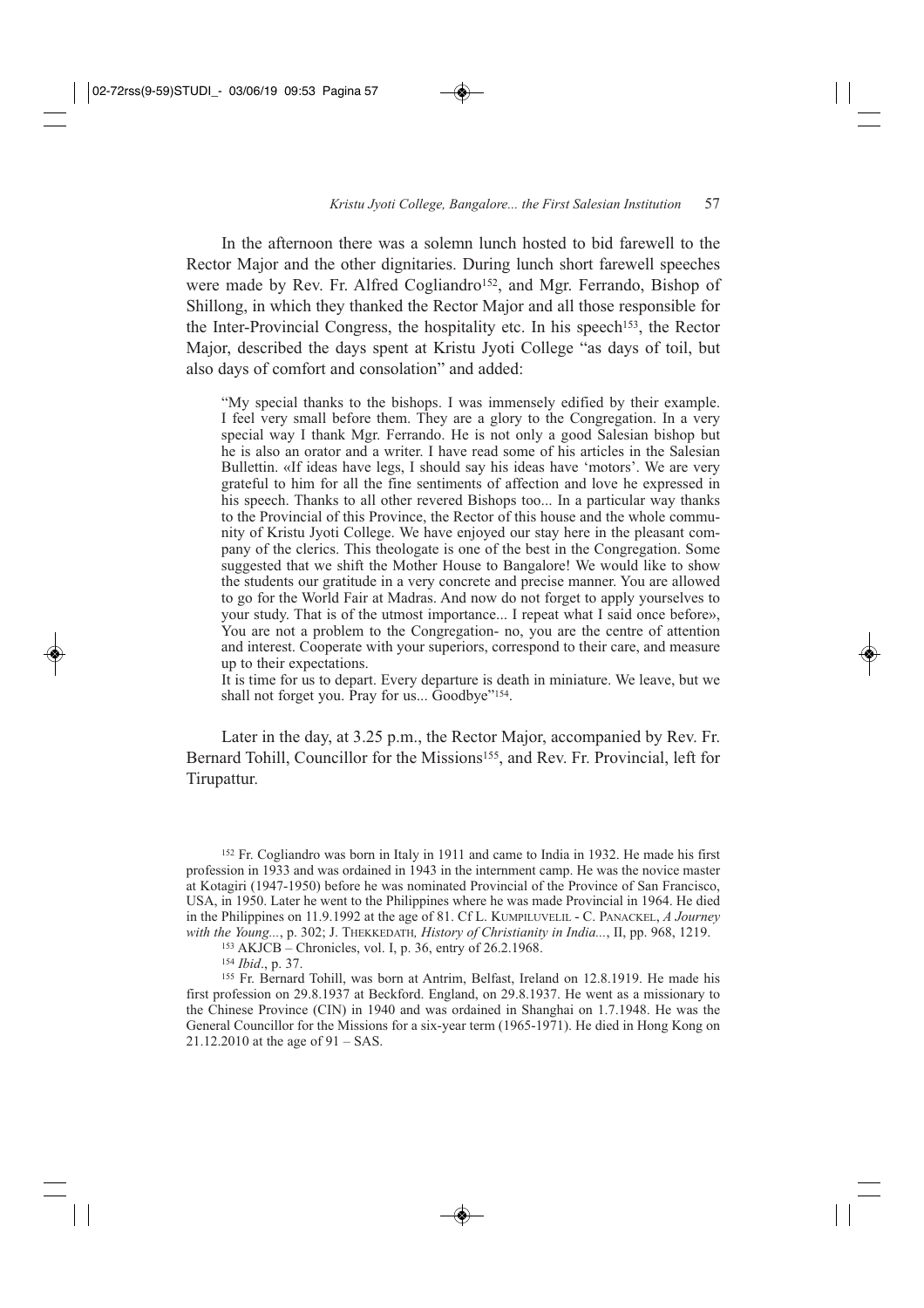Thus was concluded the visit of the Rector Major and the inauguration of the College. Fr. Ricceri, was but only the first among the several other Rectors Major, who, during the course of their term, would visit and interact with the students and the staff. The conclusion of the official inauguration of the College will also be the beginning of a series of meetings for various groups which would take place at Kristu Jyoti College in the years that followed.

#### **16. Completing the Structure**

Although the official blessing and the inaugural function were gone through, the structure of the College was not yet complete as the College Chapel, the library and the auditorium were yet to be realized. The work on these were carried on and will be completed only about three years later.

#### 16.1. *College Chapel and the Library*

The foundation-stone of the College Chapel was laid at 5 p.m. on 24<sup>th</sup> Feb. 1968, immediately after the official inauguration of the College. This was done before a packed crowd of priests, religious, friends and well-wishers<sup>156</sup>. When the Chapel was completed in 1971, although the solemn blessing was fixed for  $28<sup>th</sup>$  January 1971, it had to be postponed to Ash Wednesday,  $24<sup>th</sup>$ February<sup>157</sup>. Finally, the actual blessing of the chapel and along with it that of the library took place on Tuesday 23rd February 1971. The entry in the chronicles of the house for the day reads as follows:

"A Red letter day marking the completion of the building of this institution and the consecration of the Chapel. At. 4.30 p.m. His Grace, Archbishop Lourduswamy, commenced the ceremony in the old chapel from where the Congregation went in procession to the new Church. The ceremony went off very well to the admiration of the Archbishop himself and all those present. The ceremony got over at 7.20 p.m.

This was followed by the blessing of the library block by His Grace Archbishop Hubert Rozario sdb, who by happy coincidence was in Bangalore and came over for the occasion.

At 8 p.m. there was a buffet dinner on our lawn between the A and B blocks... there were as many as 200 people in all, mainly priests and religious...

<sup>156</sup> AKJCB, vol. I, p. 33, entry of 24.2.1968.

<sup>157</sup> *Ibid*., entry of 13th January 1971, p. 171. It reads as follows: "Fr. Rector together with Fr. Paul visits the Archbishop to arrange the postponement of the date of consecration of our chapel. Eventually changed from January 28<sup>th</sup> to Ash Wednesday, Feb. 24<sup>th</sup>".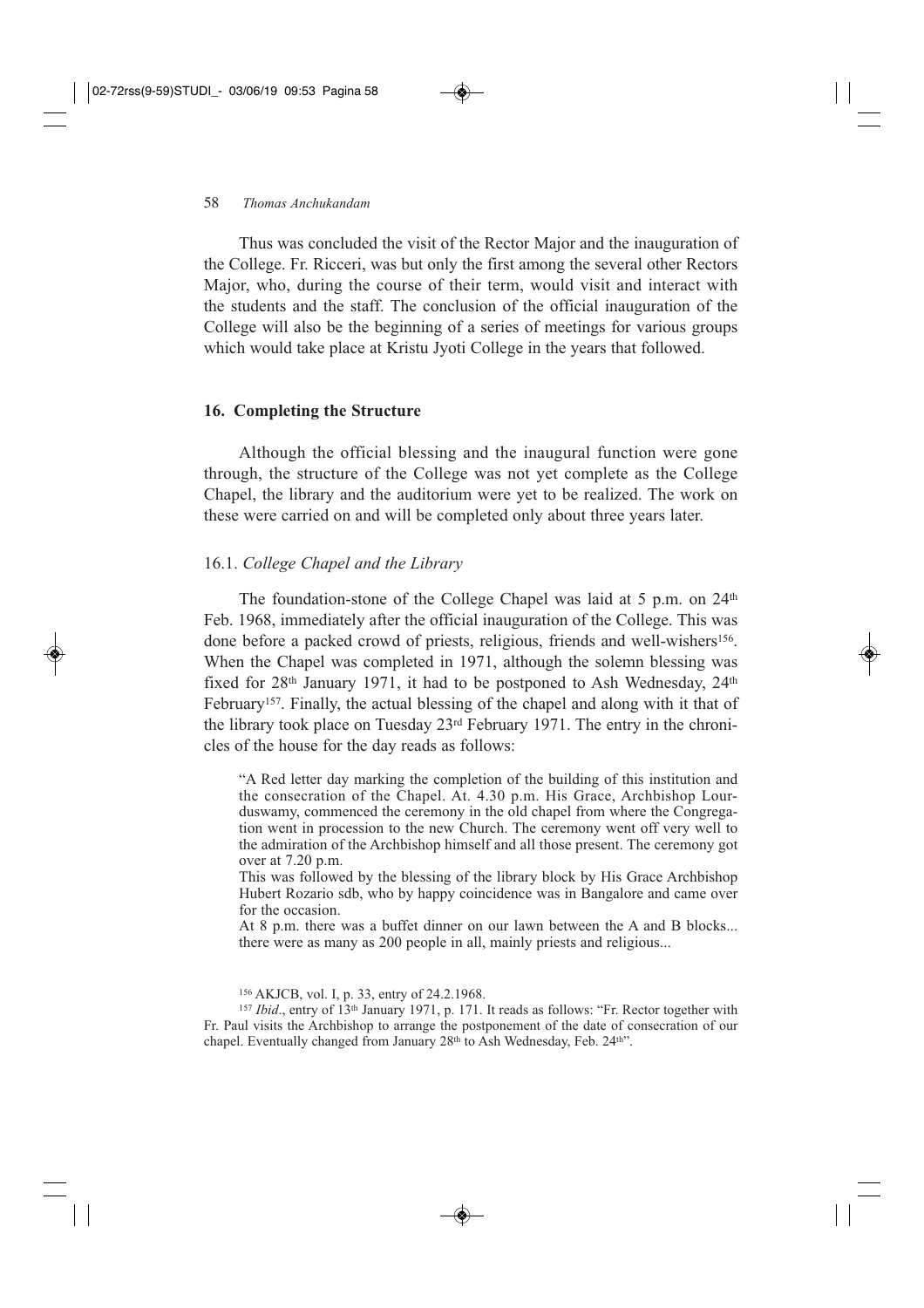Towards the end Fr. Di Fiore made a very touching speech tracing back the history of this institution and thanking nominating those who helped in its establishment. The new provincial, Fr. P.C. Thomas<sup>158</sup> spoke next, warmly thanking Fr. Di Fiore and his collaborators down the years. He ended by exhorting the students to make full use of the facilities provided therein"159.

The College Chapel, in keeping with the name of the College itself, was dedicated to Christ, the Light of the World.

#### 16.2. *College Auditorium*

The College auditorium, although still incomplete, was used for the first time on 30th January 1970 for the cultural programme on the eve of the Feast of St. John Bosco. Children from the Indian Telephone Industries (ITI) and parish oratories<sup>160</sup> made up the greater part of the audience. On the next day, a public entertainment was held in the auditorium for a group of 250 invited guests from the neighbourhood and from the city161.

For the Feast of Don Bosco, several parish priests were invited for a special festive lunch. The entertainment in the evening, for the invited guests and representatives of the seminaries proved to be quite a success. When the show ended at 9.45 p.m. refreshments were provided and, given the lateness of the hour, the jeep and the car of the College made a trip to ITI colony ferrying some of the guests $162$ .

With the construction of the structures completed and inaugurated, with a qualified staff in place and with clear authoritative orientations given, Kristu Jyoti College, the studentate of theology for Salesian India, envisaged and realized at a very critical period in history, was set to launch out on its forma-

<sup>158</sup> Fr. Thomas Panakezham (P.C.) was born at Champakulam, Kerala, India, on 27.1.1930. He made his first profession on 24.5.1930 at Mount Don Bosco, Kotagiri. He was ordained at "The Retreat", Yercaud on 2.7.1960. After completing his doctorate in theology in Rome, he was made Rector of the studentate of philosophy at Yercaud on 24.5.1970 and on 15.1.1971 nominated Provincial of the Province of St. Thomas the Apostle, Madras. During the 21st General Chapter (1977-1978), he was elected the Regional Councillor for Asia, a post to which he was re-elected twice (1984  $&$  1990) and remained in office till 22.4.1996. When his third term as General Councillor was completed, he returned to India and was made the Rector of Don Bosco, Aluva, the studentate of philosophy of the Sacred Heart Province of Bangalore where he continued for six years (16.4.1997-15.4.2003) before moving over to Visvadeep, Bangalore in 2003 where he still continues to reside – SAS.

<sup>159</sup> *Ibid*., pp. 175 & 176, entry of 23.2.1971.

<sup>160</sup> *Ibid*., p. 129.

<sup>161</sup> *Ibid.*, pp. 129-130, entries of 30 & 31.1.1970.

<sup>162</sup> *Ibid*., p. 130.